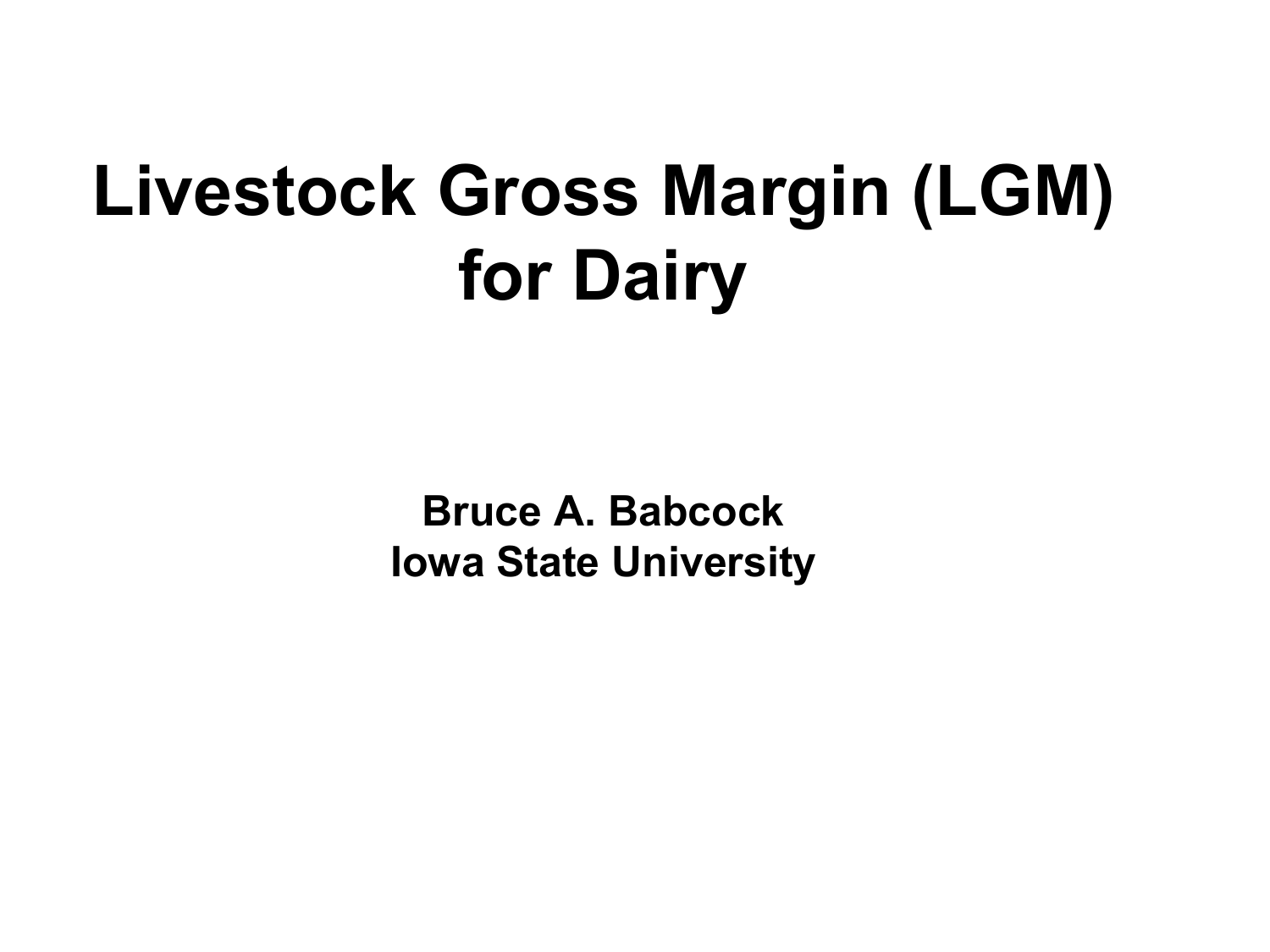# **What is LGM Dairy?**

- Newly approved, federally reinsured, dairy insurance program run through the U.S. crop insurance program
- Provides protection against unexpected declines in gross margin (market value of milk minus feed costs) on target quantity of marketed milk
- Uses adjusted futures prices to determine the expected gross margin and the actual gross margin.
- Adjustments to futures prices are state-and- monthspecific basis levels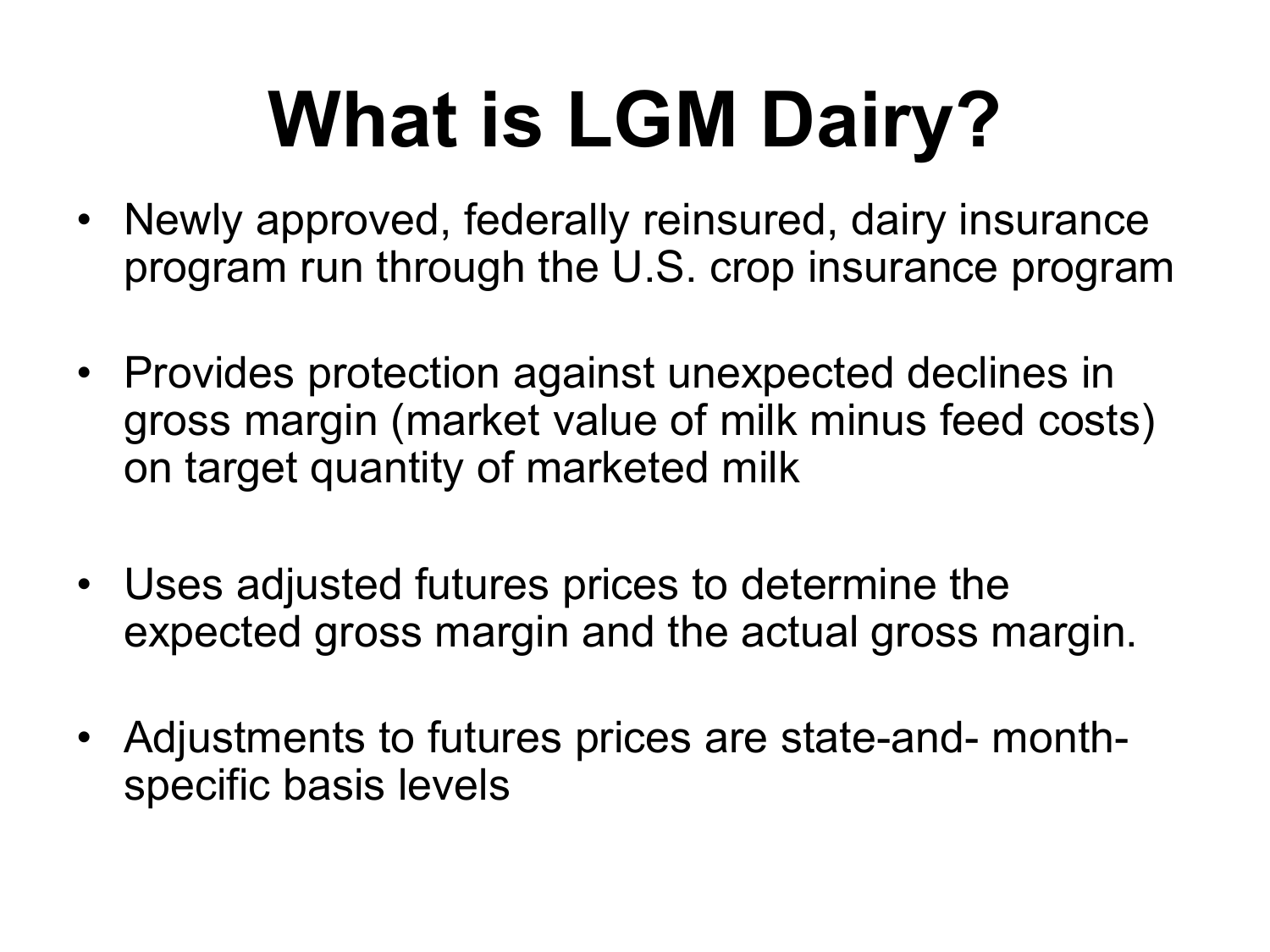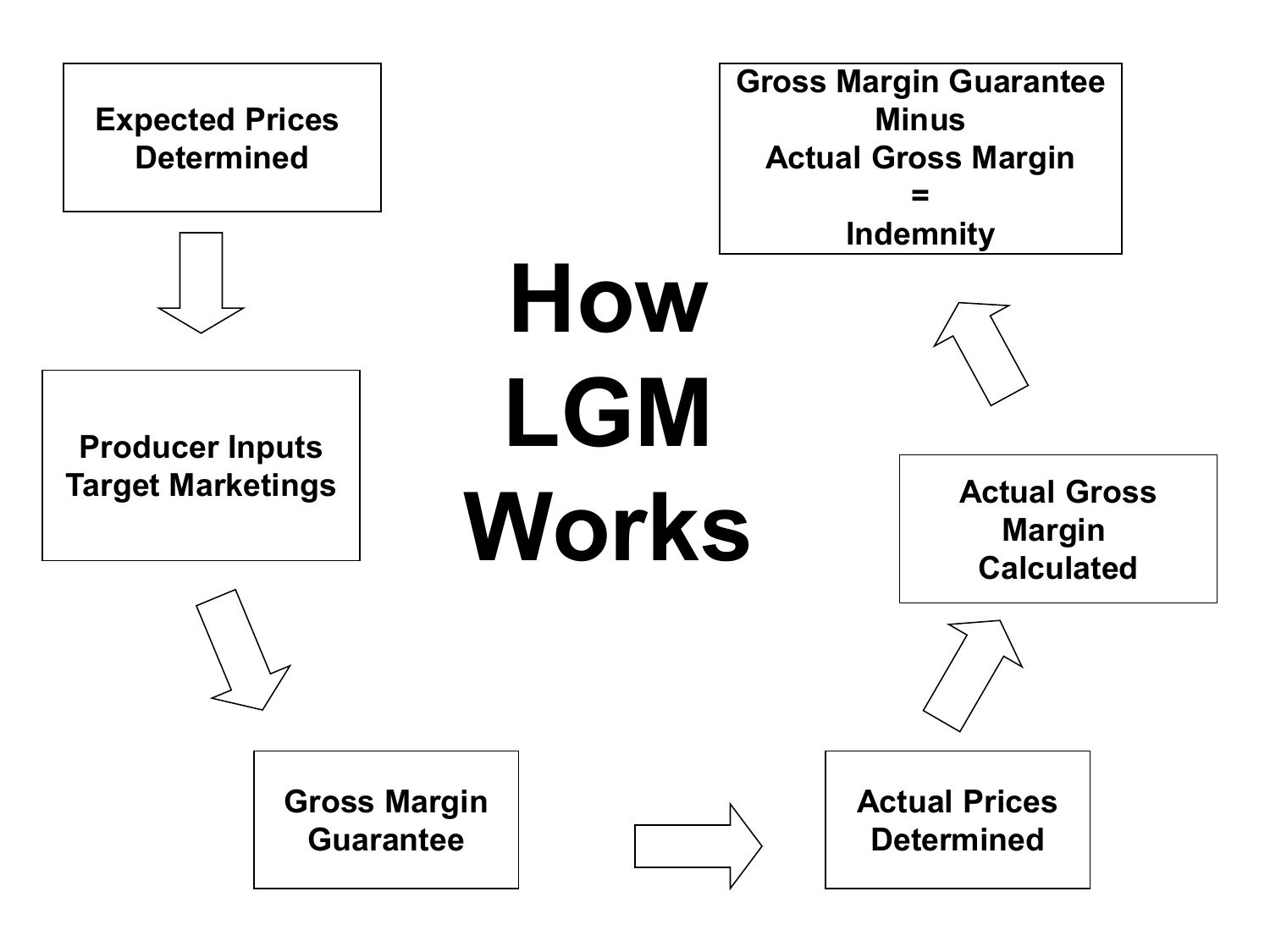### **Causes of Loss Covered**

- LGM for Dairy covers the difference between the gross margin guarantee and the actual gross margin.
- LGM for Dairy does not insure against death loss or any other cause of production loss or damage to the producer's dairy cattle.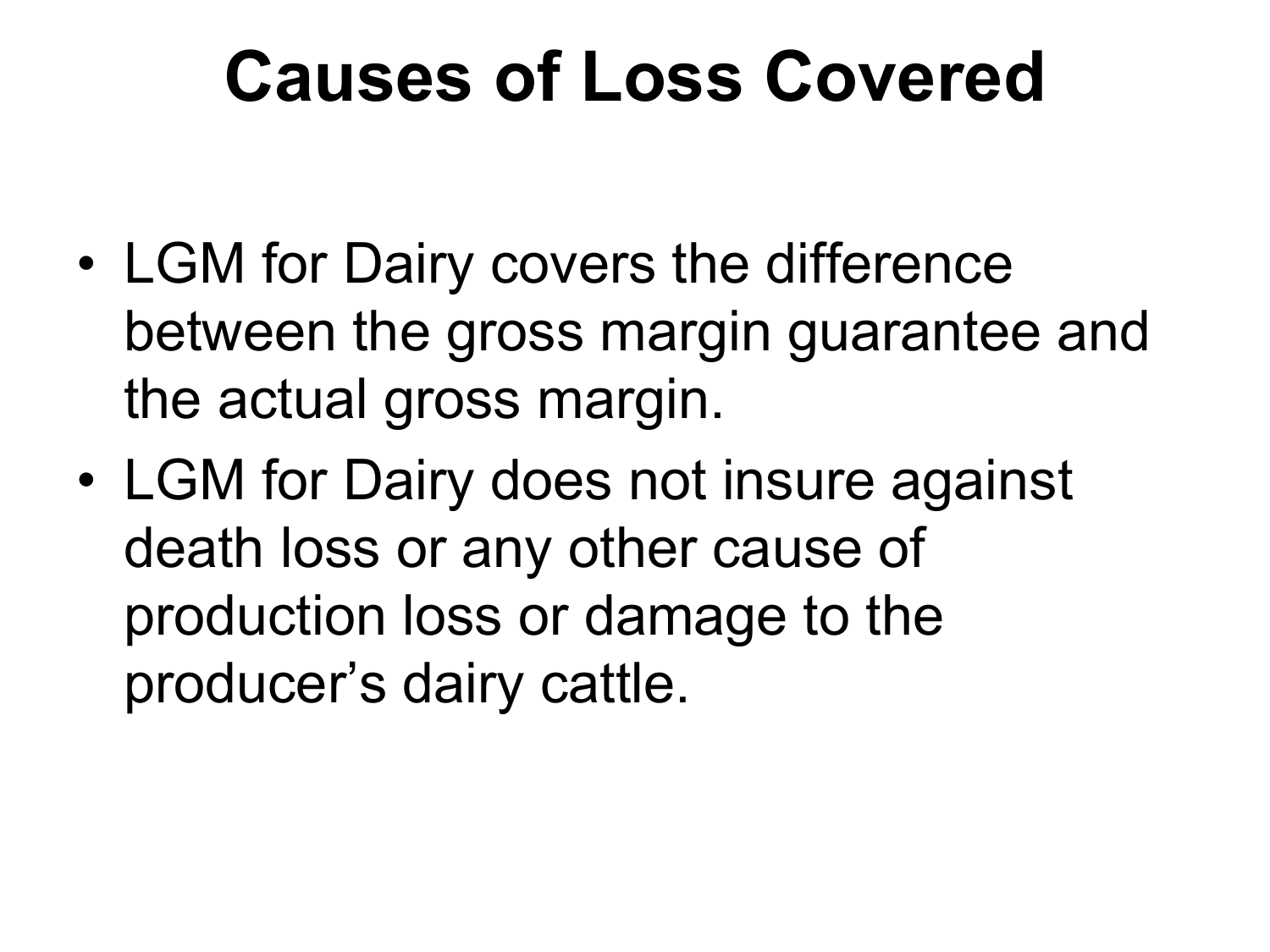## **Eligible States**

#### **Any producer who milks cows in the states of:**

- Colorado
- Illinois
- Indiana
- Iowa
- Kansas
- Michigan
- Minnesota
- Missouri
- Montana
- Nebraska
- Nevada
- North Dakota
- Ohio
- Oklahoma
- South Dakota
- Texas
- Utah
- West Virginia
- Wisconsin
- Wyoming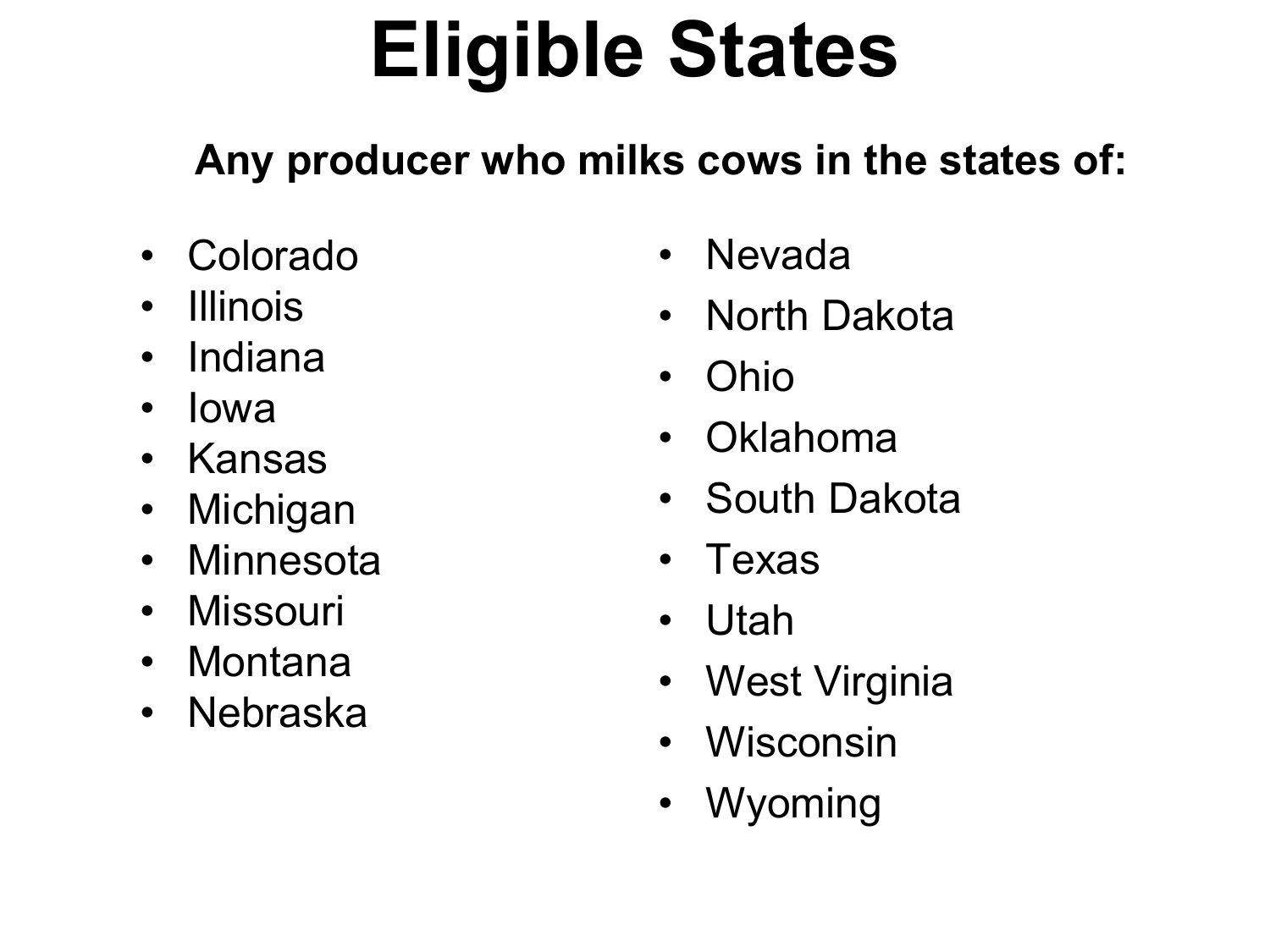# **New Eligible States**

**Any producer who milks cows in the states of:** 

- Connecticut
- Delaware
- Maine
- Maryland
- Massachusetts
- New Hampshire
- New Jersey
- New York
- Pennsylvania
- Rhode Island
- Vermont
- Arizona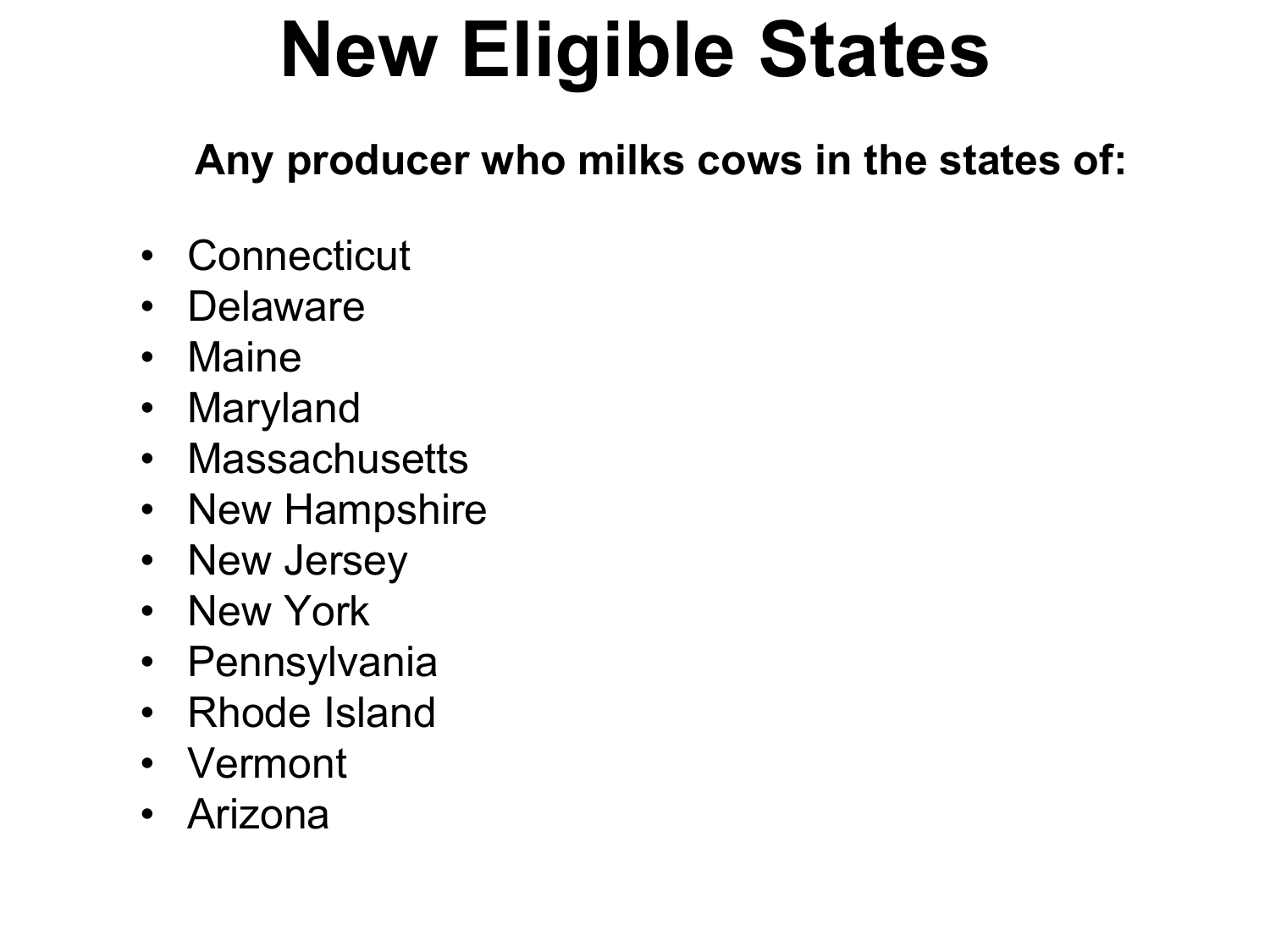# What LGM is Not

- LGM does not protect milk producers against multiple year declines in milk prices or increased feed costs
- LGM does not protect milk producers against anticipated declines in milk prices or increased feed costs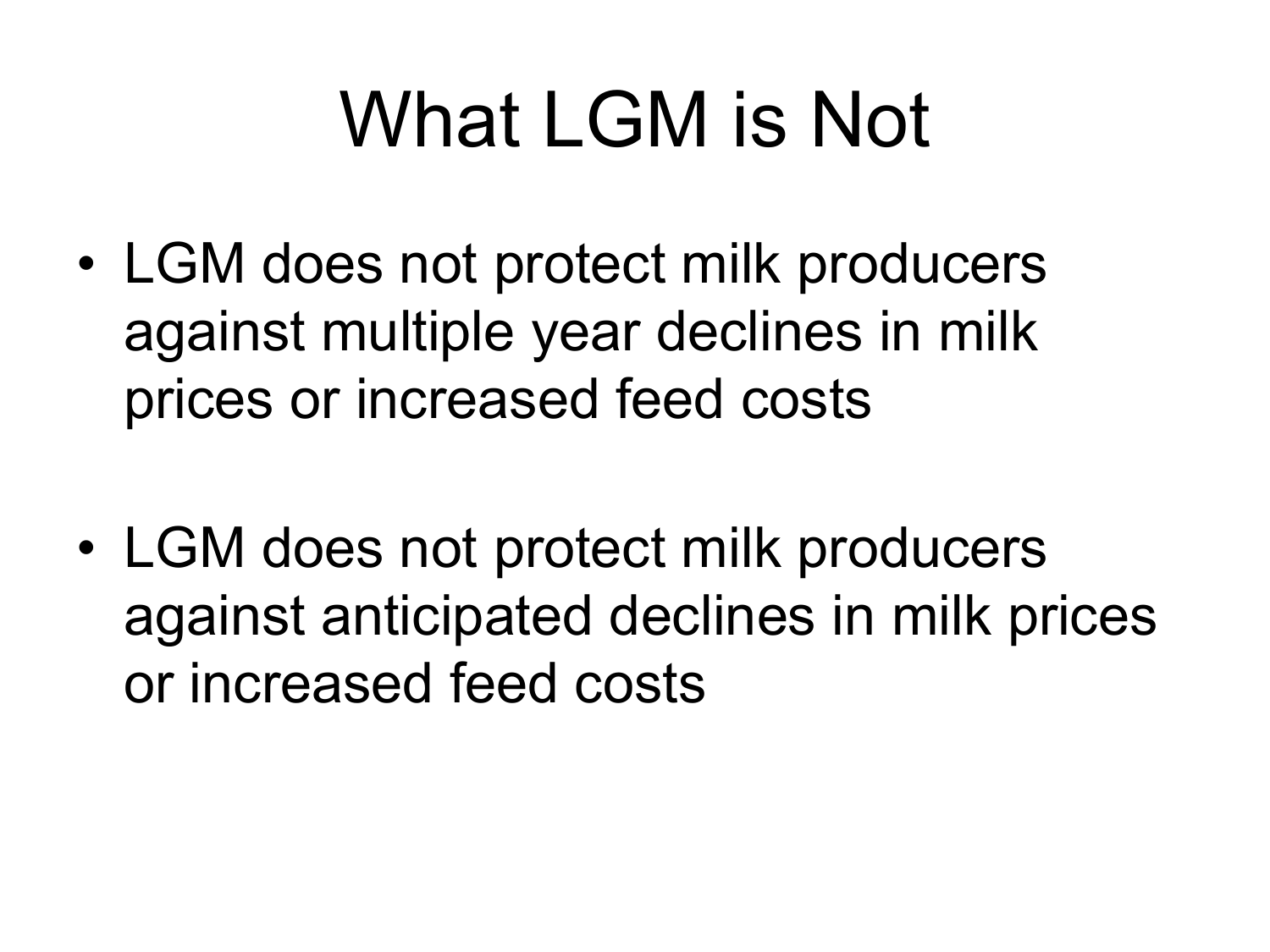# Dairy Gross Margin

- Projected Margin = Projected All Milk Price minus Projected Feed Costs
- Projected All Milk Price = CME Futures Price (Class III milk contract) plus State Milk Basis
- Projected Feed Costs = Amount of corn \* (CBOT Corn Price plus State Corn Basis) + Amount of soybean meal \* CBOT Soymeal Price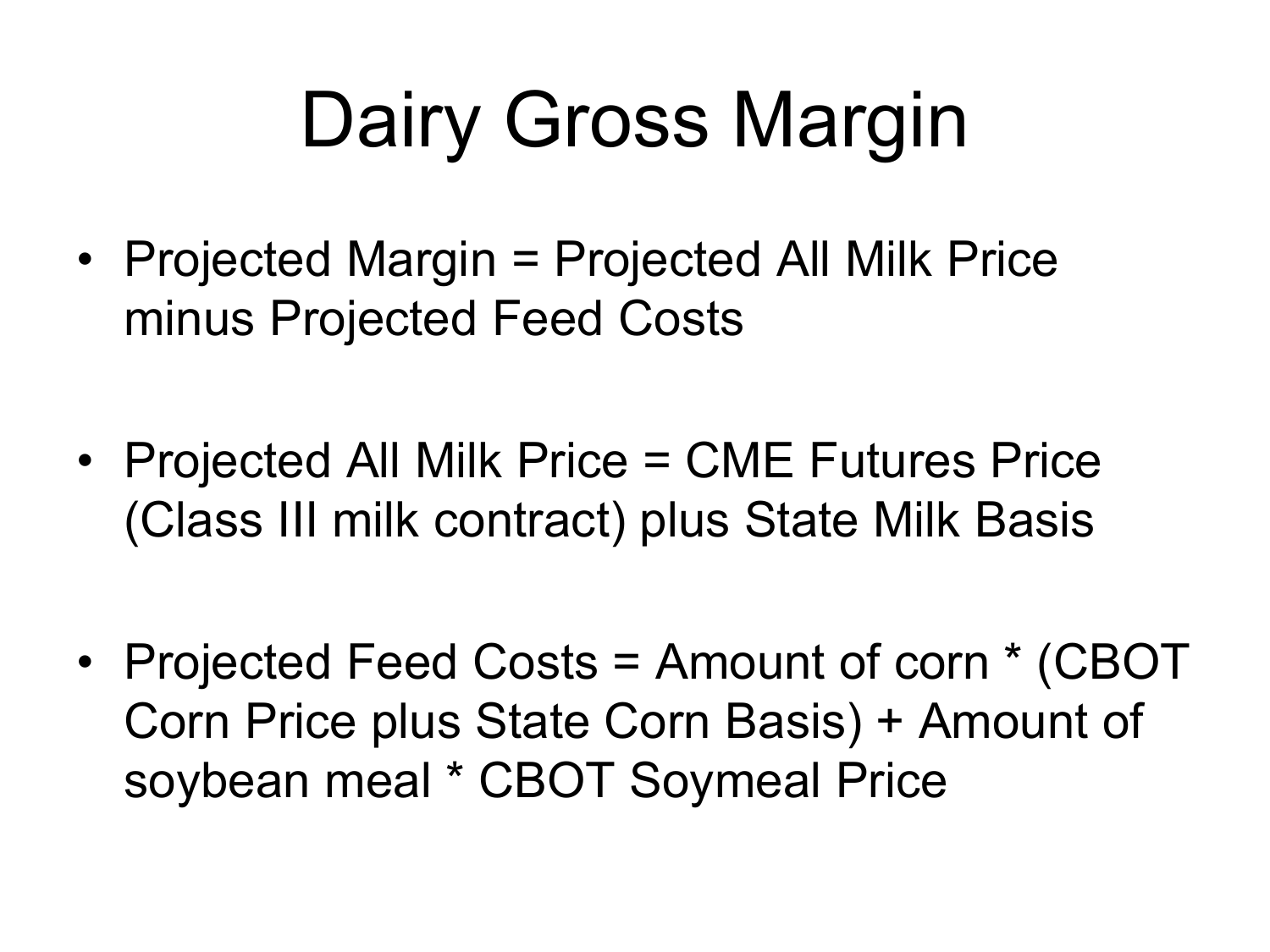### **Sales Period**

- LGM for Dairy will be sold on the third to last business day of each month. The sales period begins as soon as the Risk Management Agency (RMA) validates the data submitted by the developer after the close of markets on the last day of the price discovery period.
- The sales period ends at 9:00 AM the following day.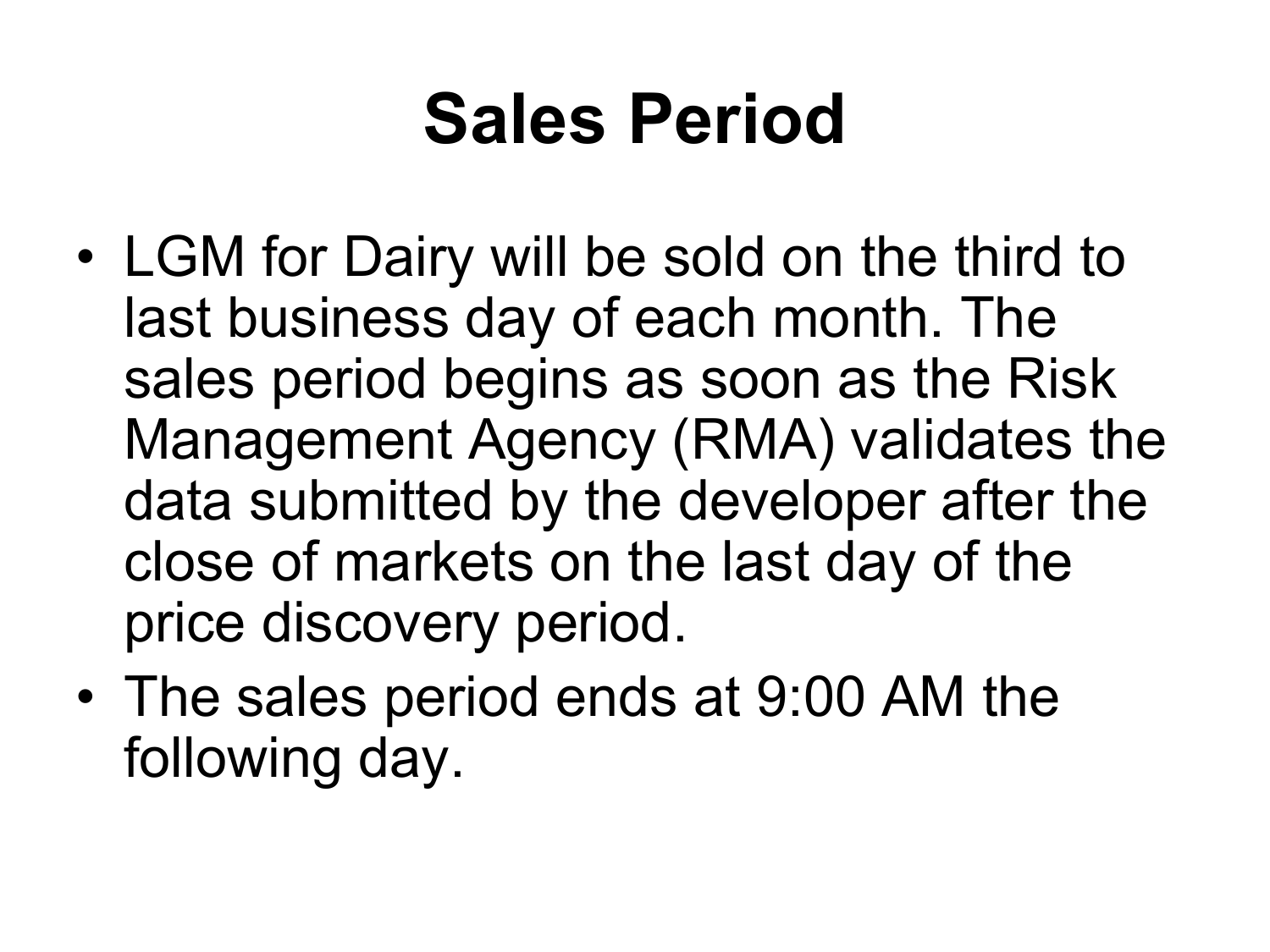### **Insurance Period**

- There are twelve insurance periods in each calendar year. Each insurance period runs for 11 months.
- For the first month of any insurance period, no milk can be insured.
- Coverage begins one full calendar month following the sales closing date,
	- For example, the insurance period for the January 29 sales closing date contains the months of February (milk not insurable), March, April, May, June, July, August, September, October, November, and December.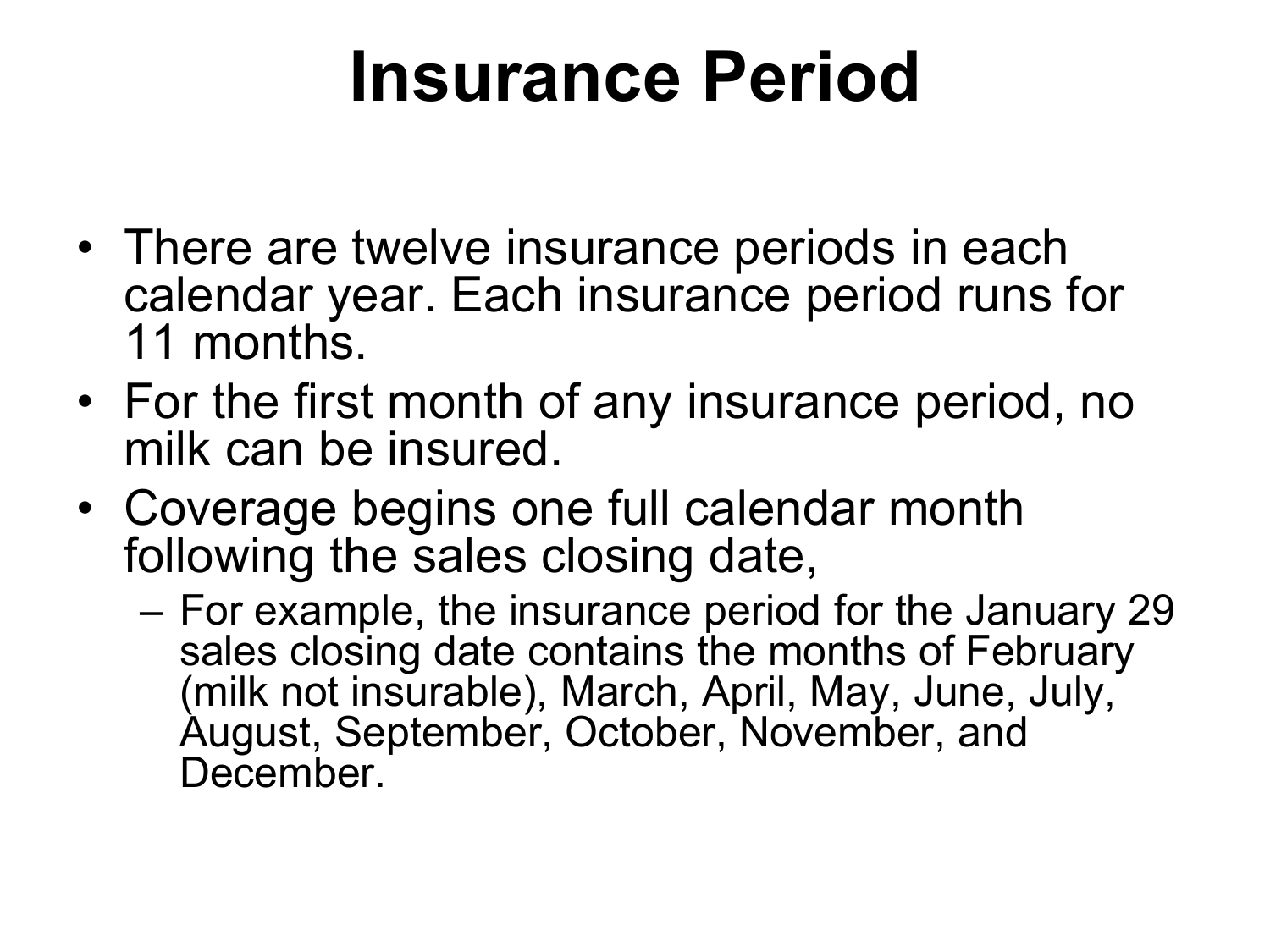# **Advantages of the LGM policy**

- Two advantages over traditional options:
	- Convenience
		- Producers can sign up for LGM twelve (12) times per year and insure all of the milk they expect to market over a rolling 11-month insurance period.
	- Customization
		- The LGM policy can be tailored to any size farm.
		- Options cover fixed amounts of commodities and those amounts may be too large to be used in the risk management portfolio of some farms.
		- The producer does not have to decide on the mix of options to purchase, the strike price of the options, or the date of entry.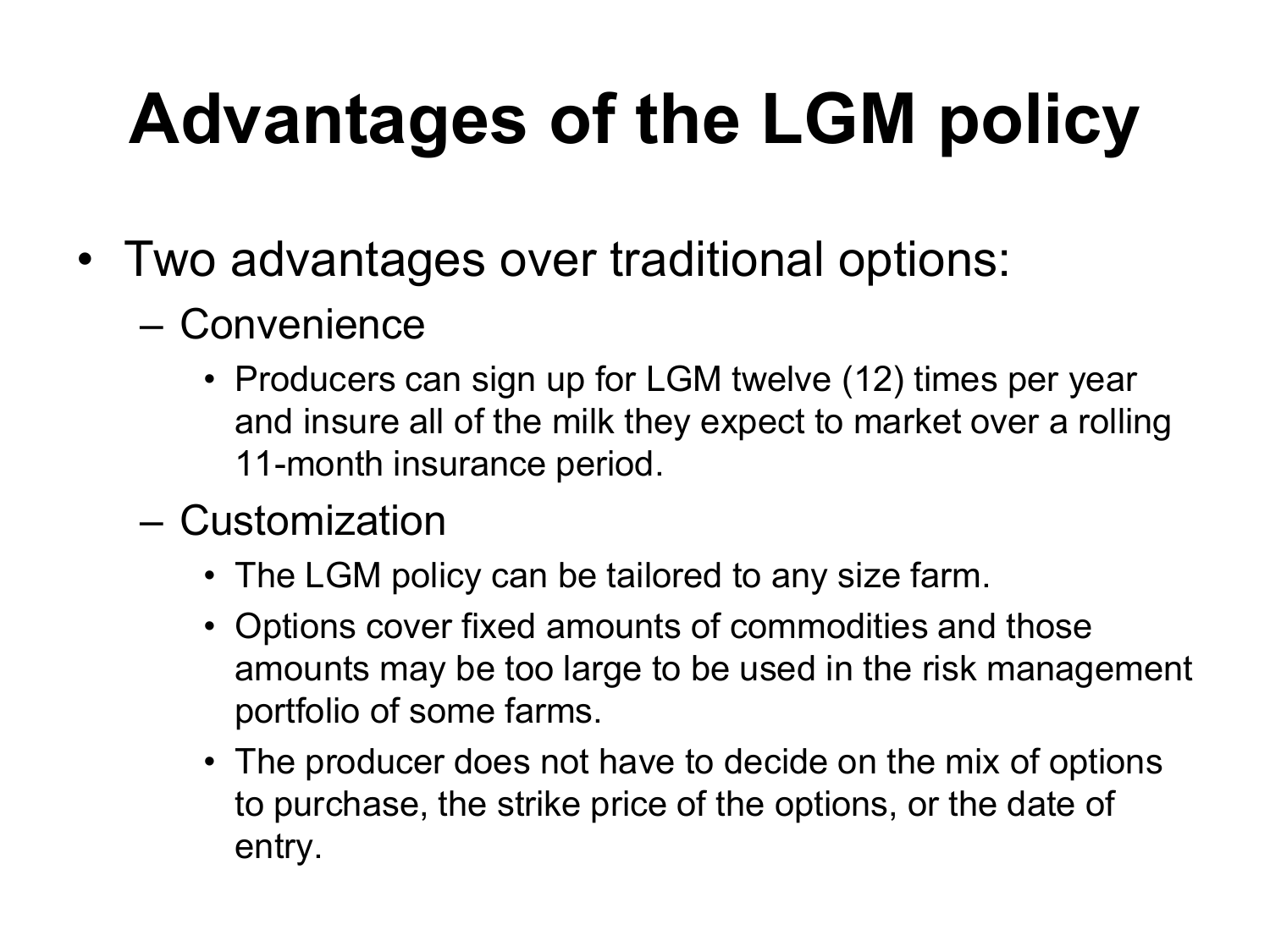## **Approved Target Marketings**

- The Producer's Approved Target Marketings are the maximum amount of milk that may be stated as Target Marketings on the application.
- Approved Target Marketings are certified by the producer and are subject to inspection by the insurance company.
- A producer's Approved Target Marketings will be the lesser of the capacity of the producer's dairy operation for the 11-month insurance period as determined by the insurance provider and the underwriting capacity limit as stated in the special provisions.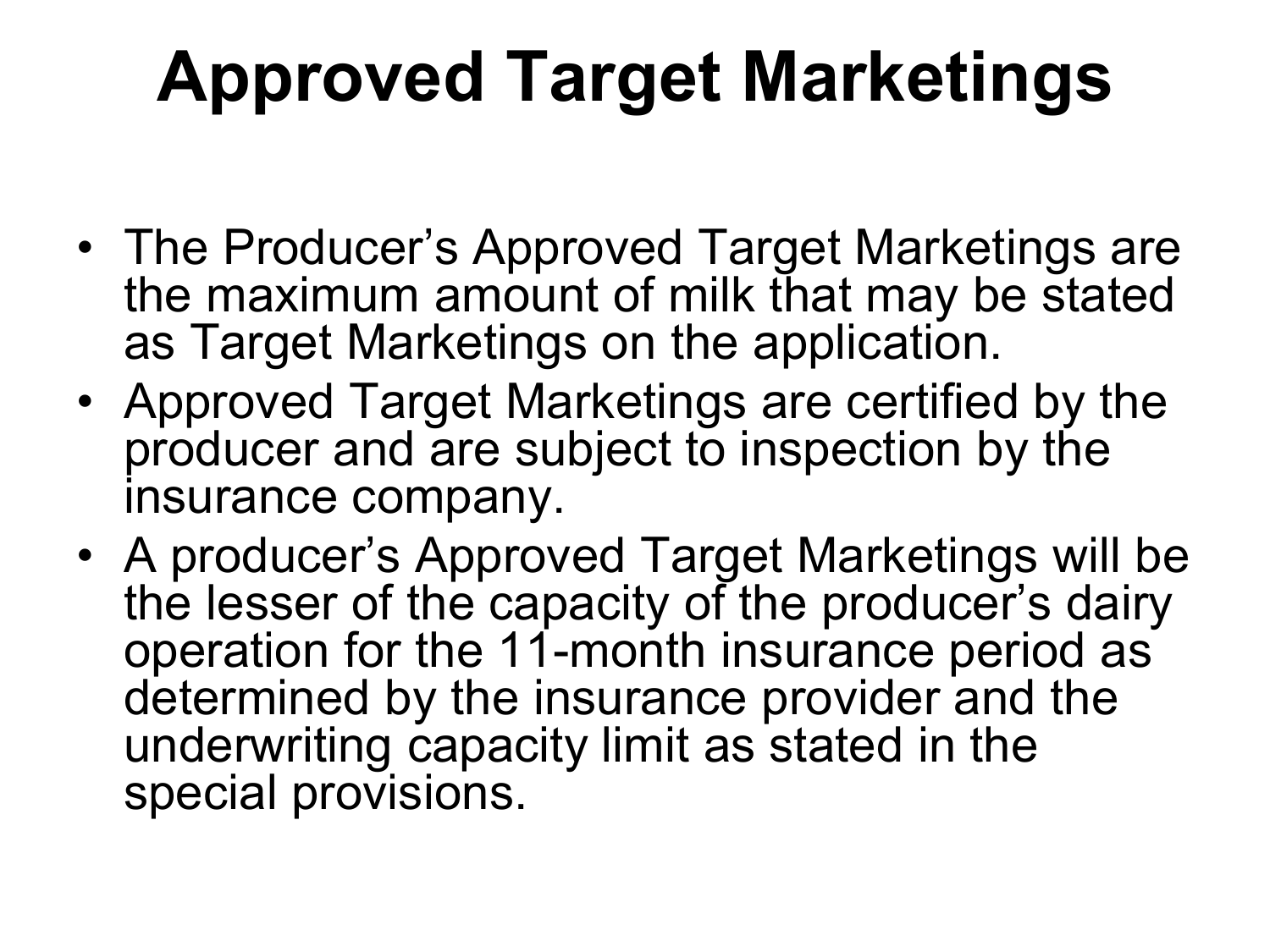# **Target Marketings**

- Target marketings for any month of an insurance period cannot be greater than the approved target marketings for that insurance period.
- Your target marketings are due at the time of application in the initial insurance period and your target Marketings Report is due by the sales closing date in subsequent insurance periods.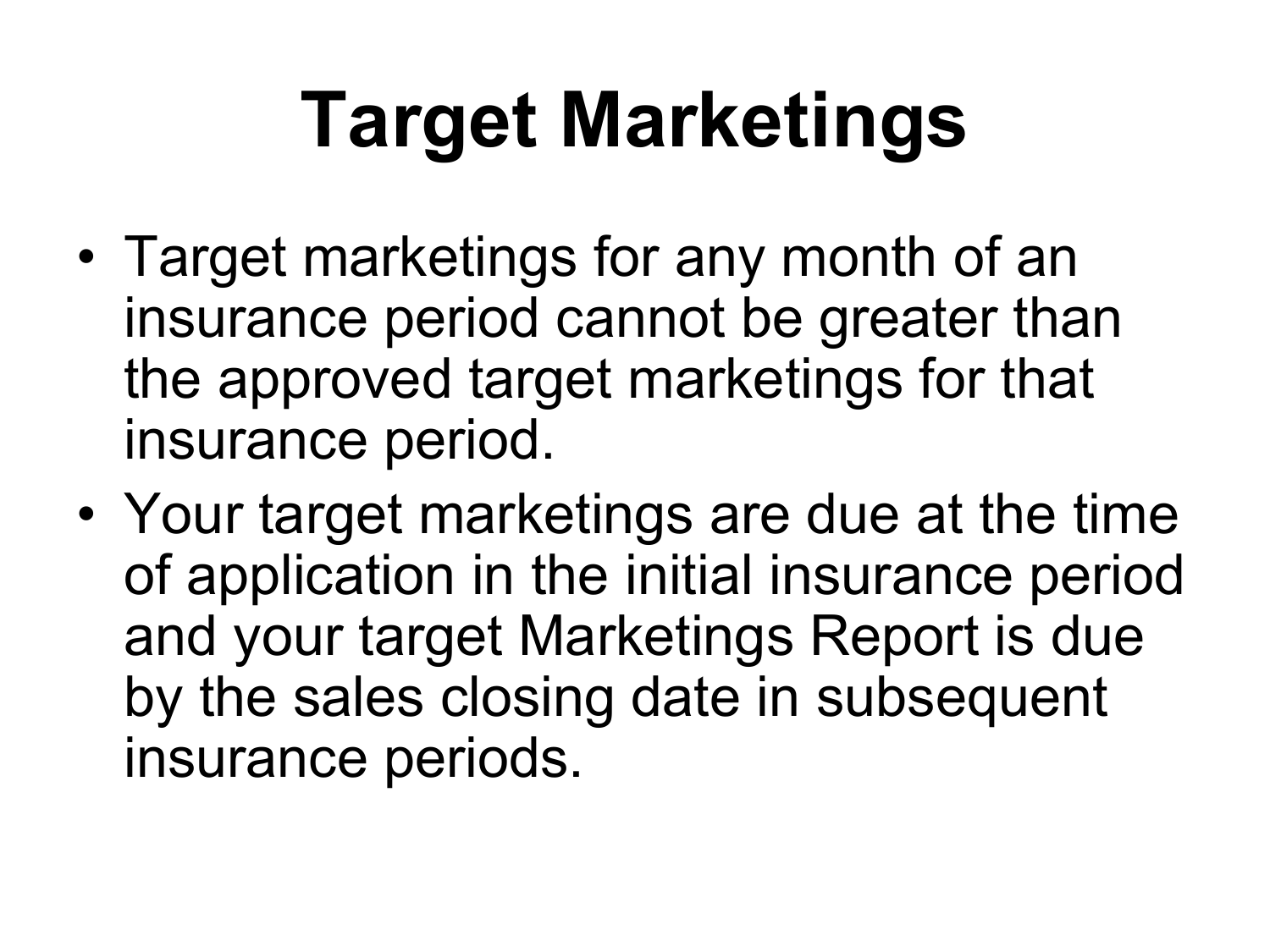# **Target Marketings**

- No indemnity will be owed, but producer will still be responsible for any premiums owed, if the producer's marketing report:
	- Is not supported by written, verifiable records in accordance with the definition of marketing report; or
	- Fails to accurately report actual marketings or other material information.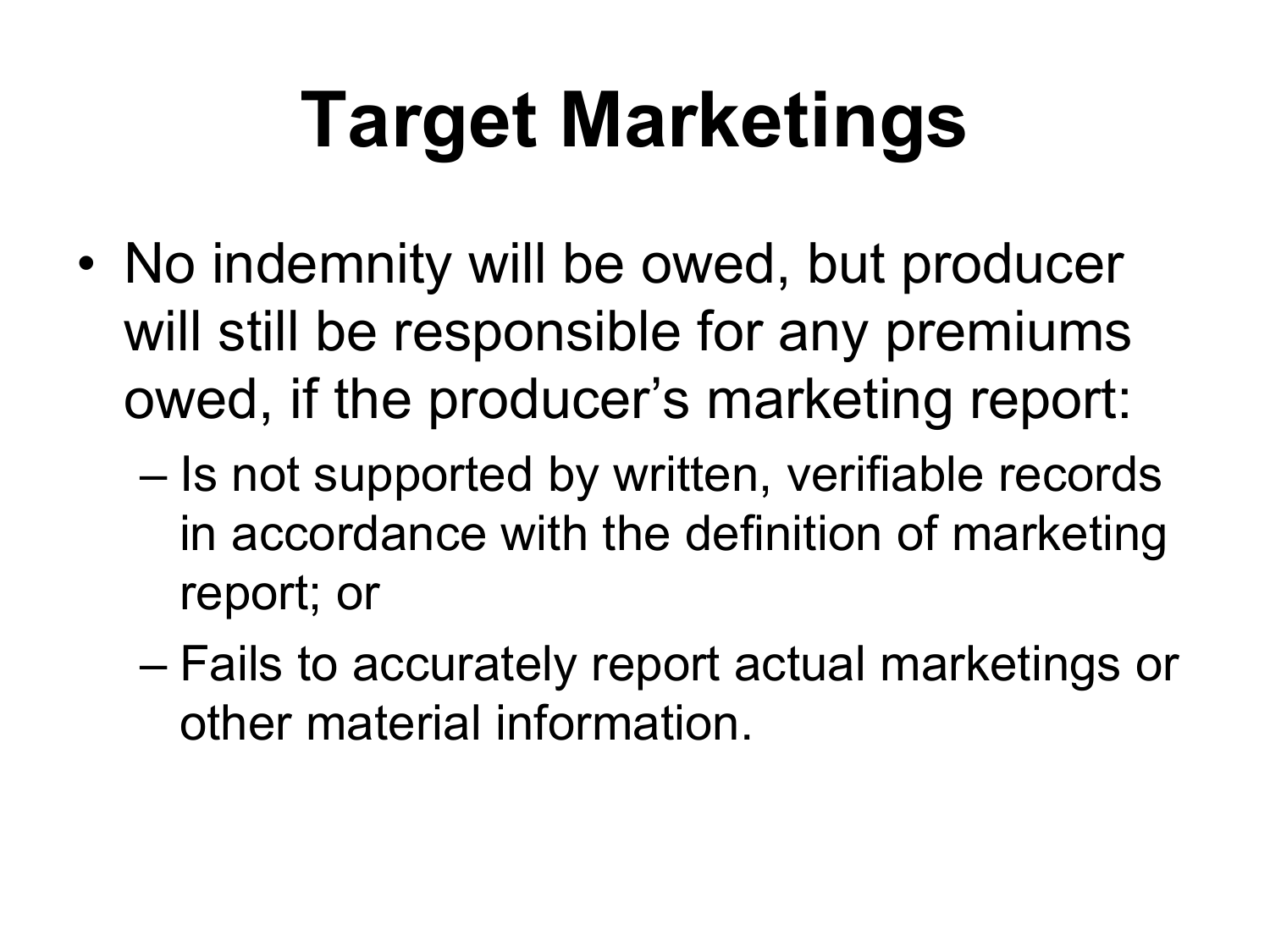## Expected Milk Price

- Expected Milk Price for any month is the simple average of the CME Class III milk contract final daily settlement price during the price discovery period plus a basis that varies by state and month
	- Price discovery period includes the three days before the day with the 9:00 AM sales closing time.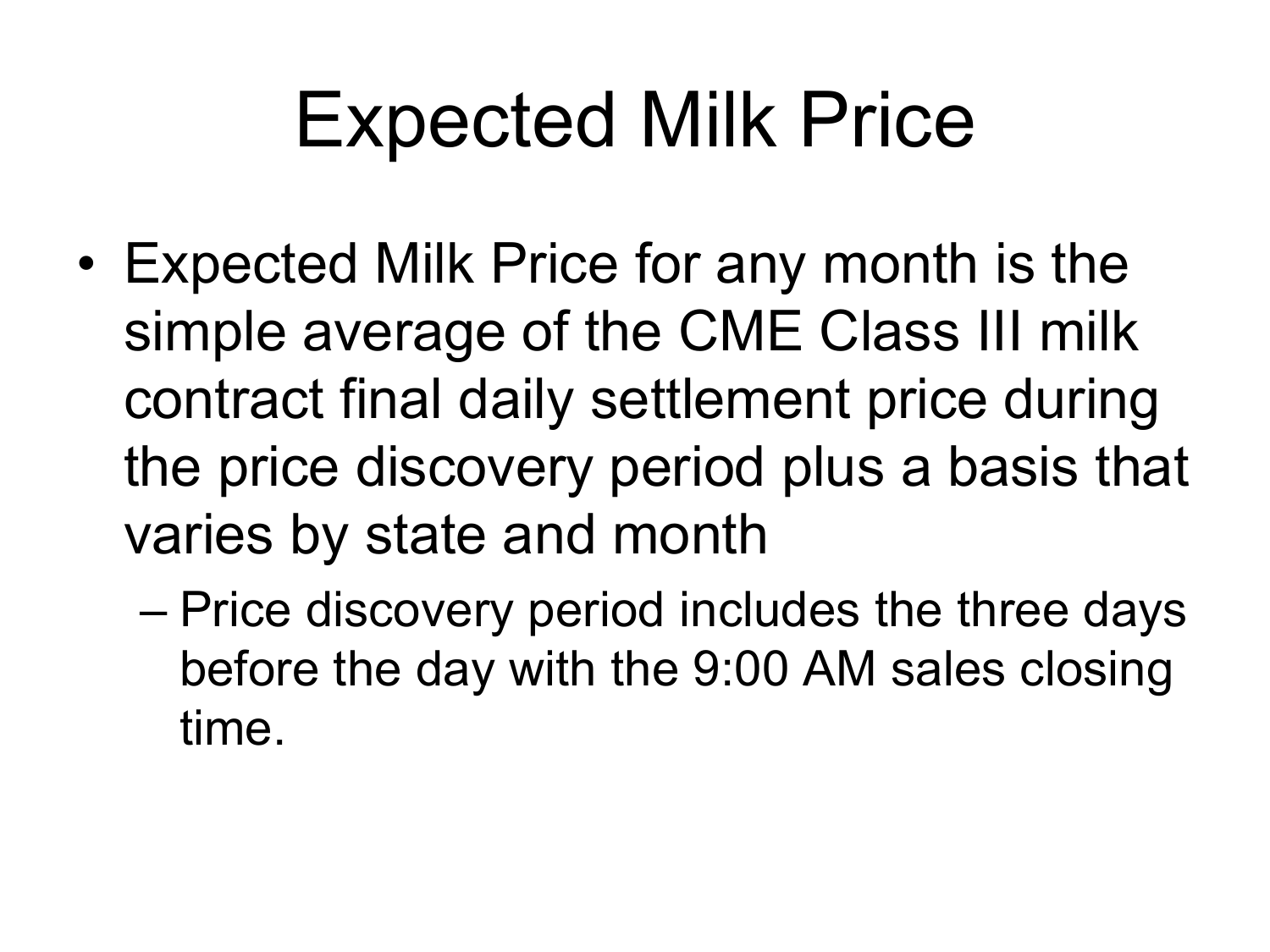#### **LGM Milk Basis**

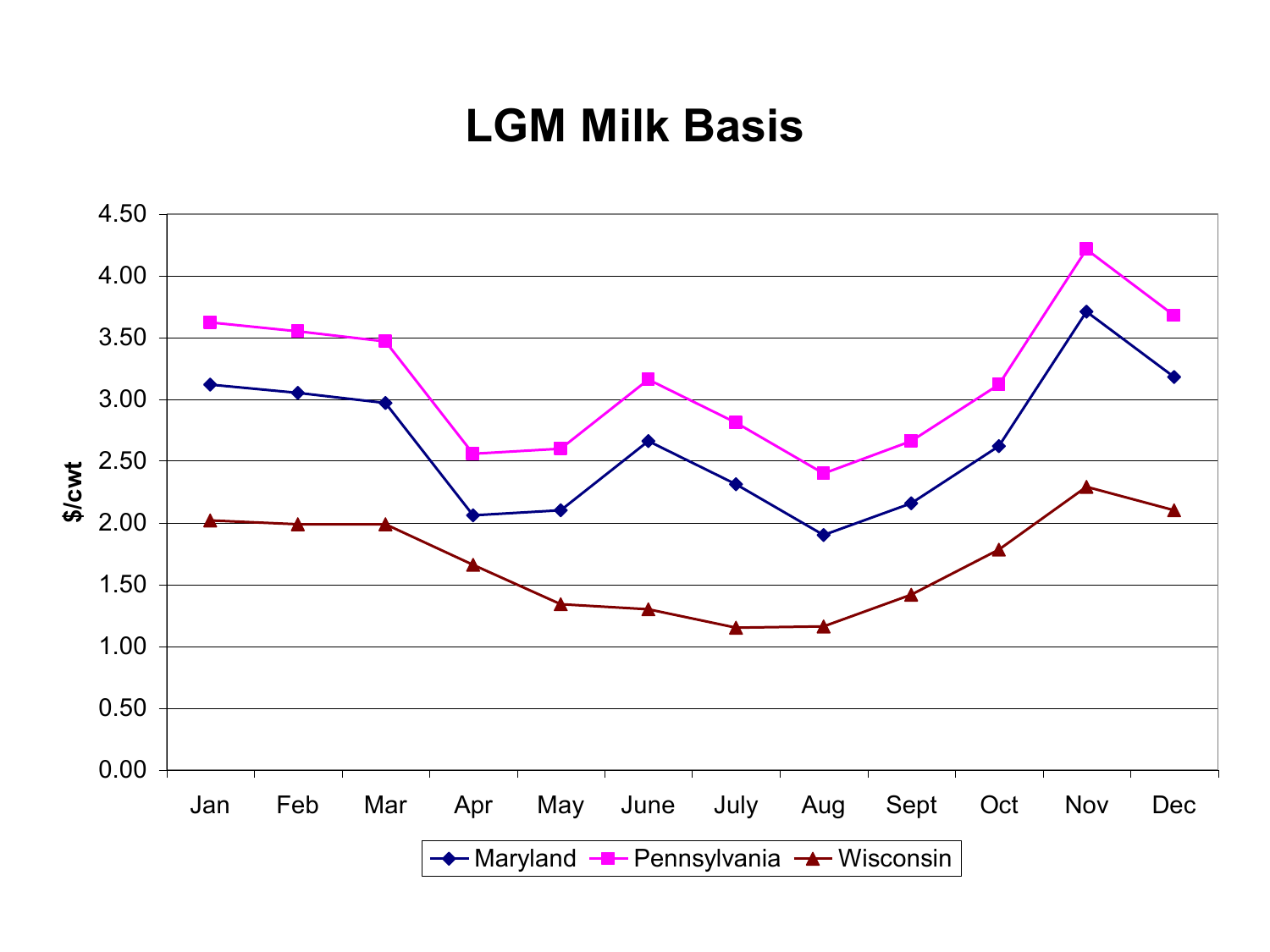#### **LGM Projected Milk Prices (Using CME Futures Prices on Sept 14)**

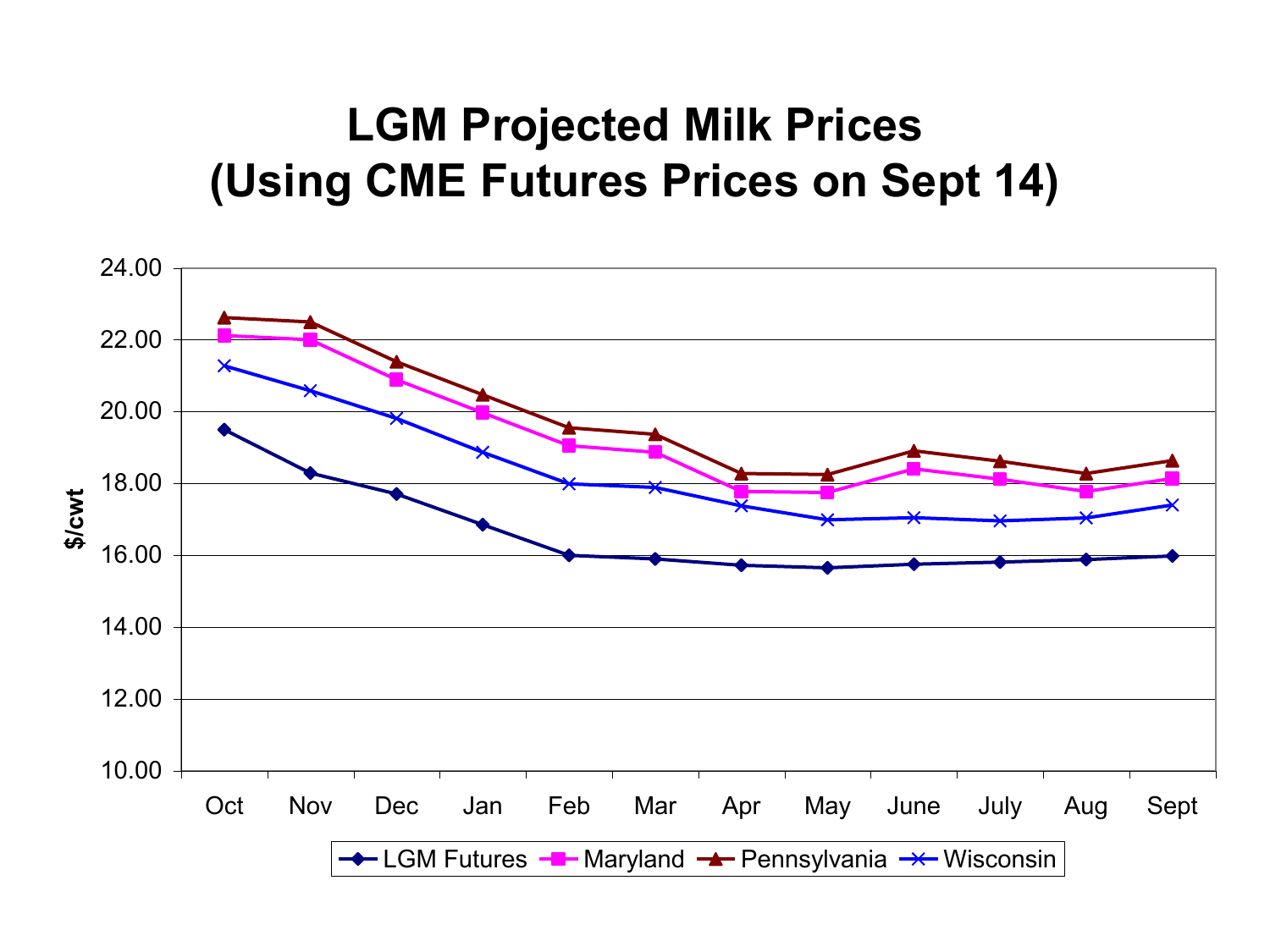### **Expected Corn Price**

- Expected corn prices for months are determined using three-day average settlement prices on CBOT corn futures contracts and a basis adjustment that varies by month and state.
- For example, for a sales closing date of February 26, the expected corn price for July in Maryland equals the simple average of the daily settlement prices on the CBOT July corn futures contract over the period Feb 24-26 plus the Maryland corn basis for July (+ \$0.44 per bushel).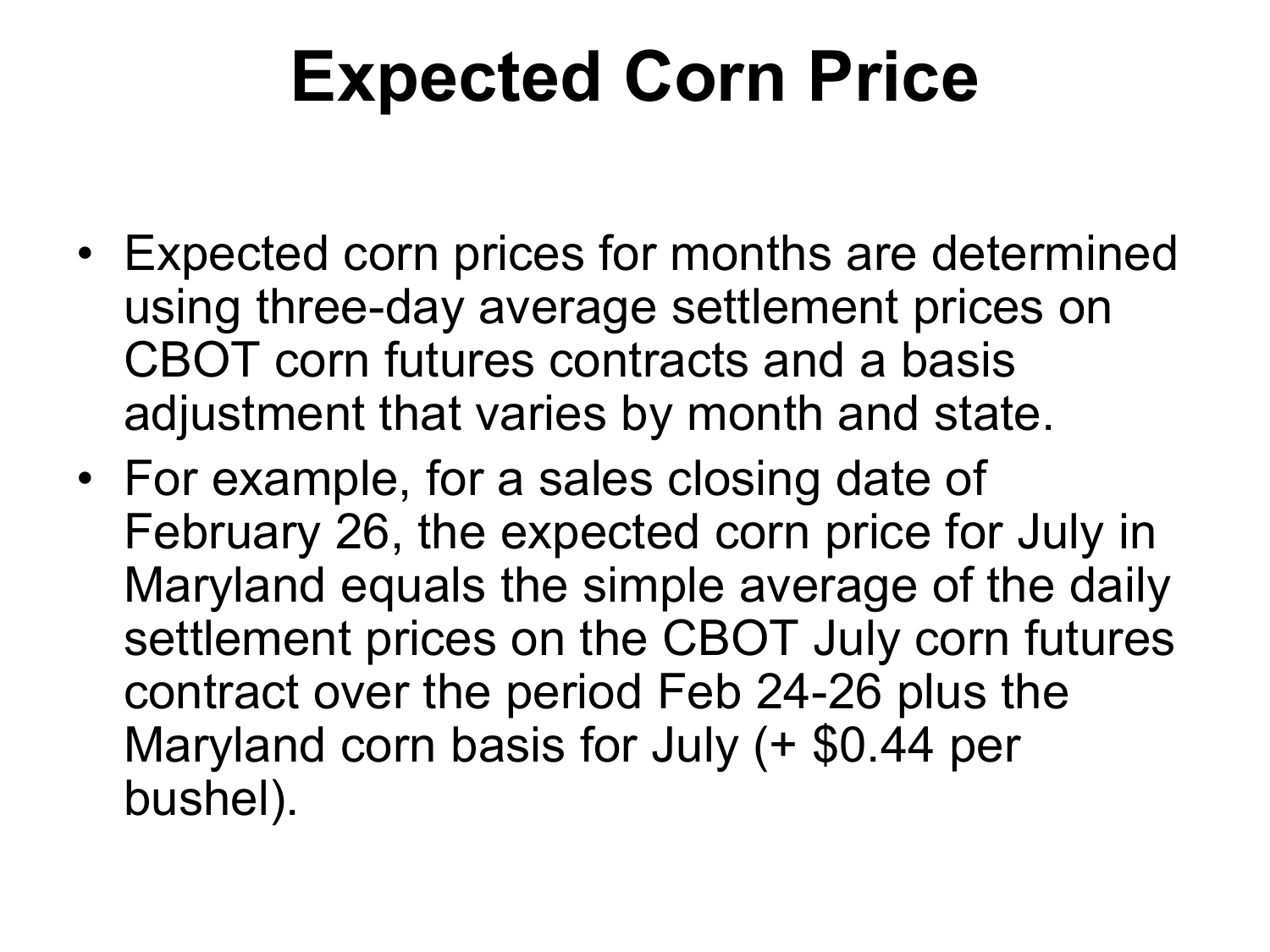## Expected Corn Price

- For corn months with a futures contract, use the month's futures prices
- For corn months without a futures contract, the futures prices used to calculate the expected corn price are the weighted average of the futures prices used in calculating the expected corn prices for the two surrounding months that have futures contract plus the state-specific basis for the month.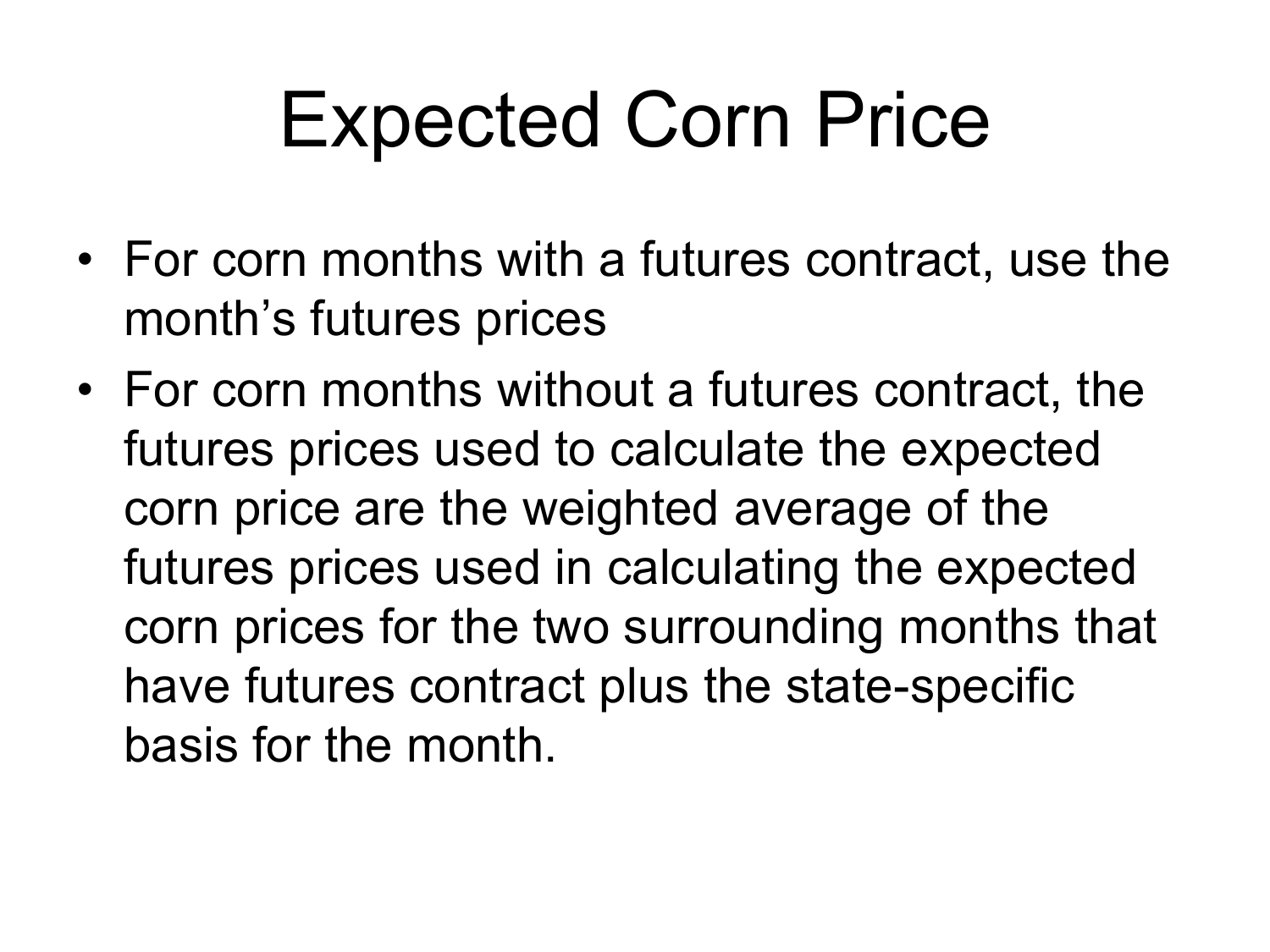## **Expected Corn Price**

- The weights are based on the time difference between the corn month and the contract months.
	- For example, for the March 31st sales closing date, the expected corn price for April in Kansas equals one-half times the simple average of the daily settlement prices on the CBOT March corn futures contract over the last three trading days prior to sales closing plus one-half times the simple average of the daily settlement prices on the CBOT May corn futures contract for the last three trading days in March plus the April Kansas corn basis.
- See the LGM for Dairy commodity exchange endorsement for additional detail on exchange prices. Prices will be released by RMA after the markets close on the last day of the price discovery period.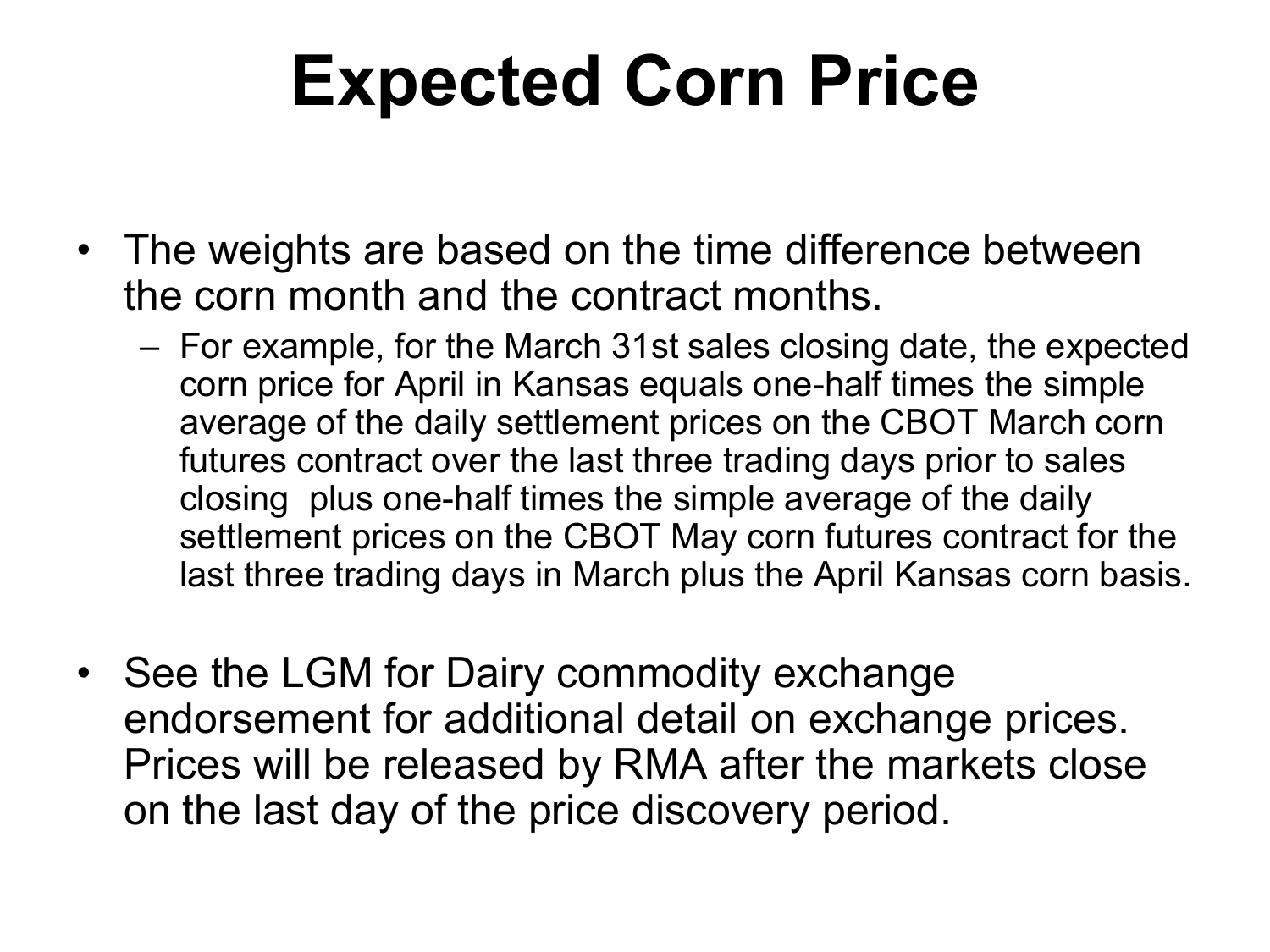#### **Converting Corn Futures Prices to LGM Corn Prices**

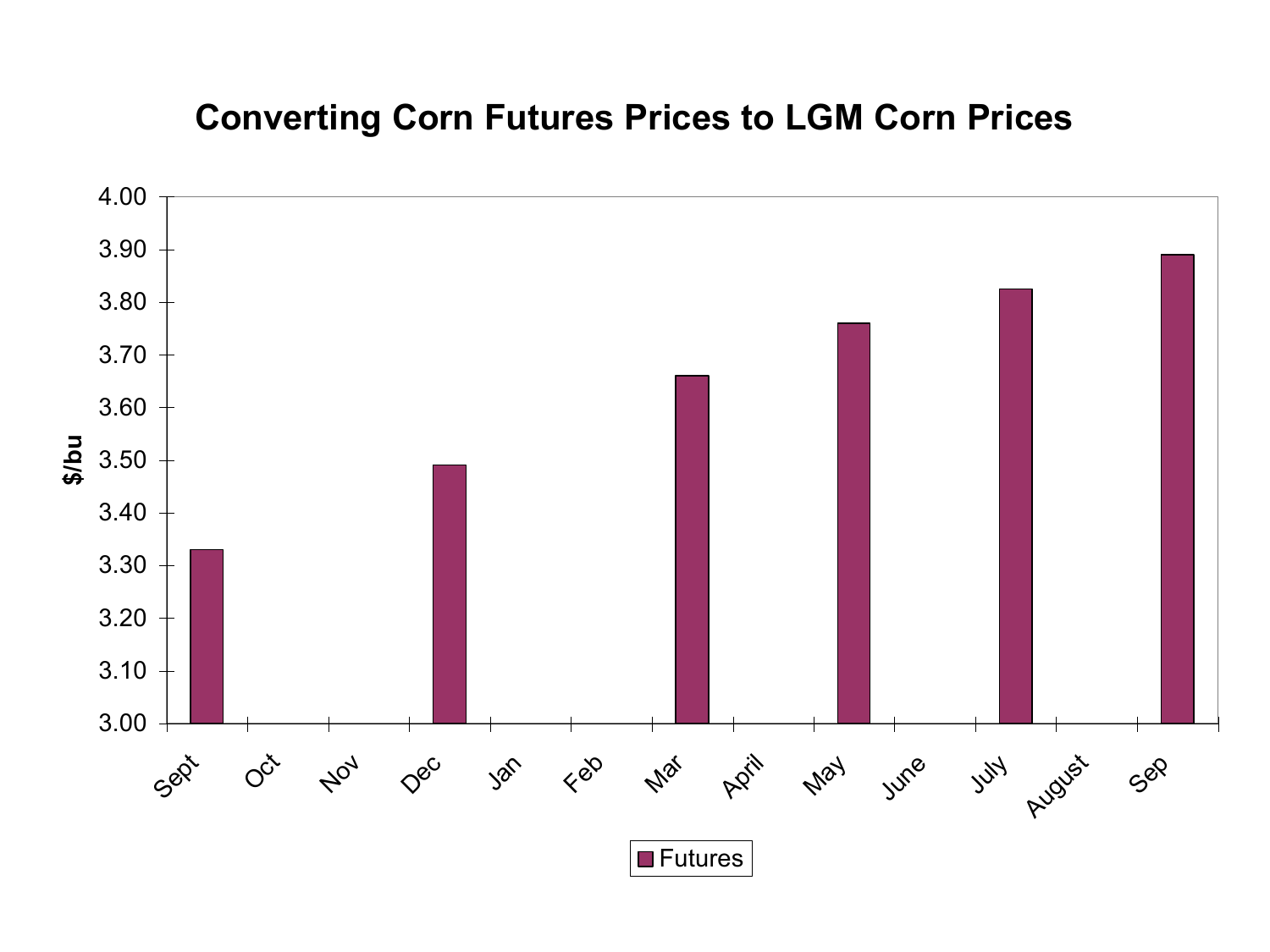#### **Converting Corn Futures Prices to LGM Corn Prices**

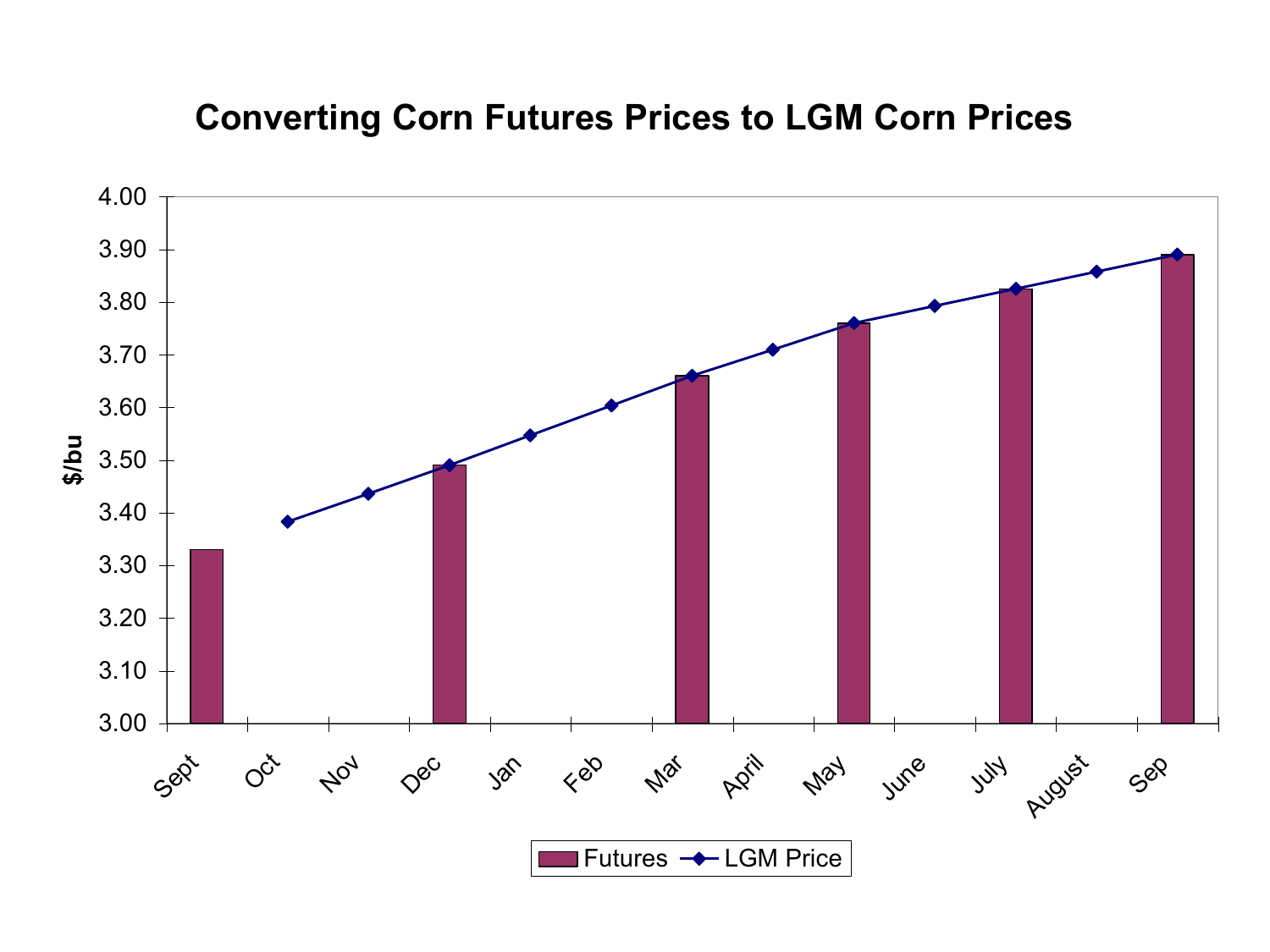#### **LGM Corn Price Basis**

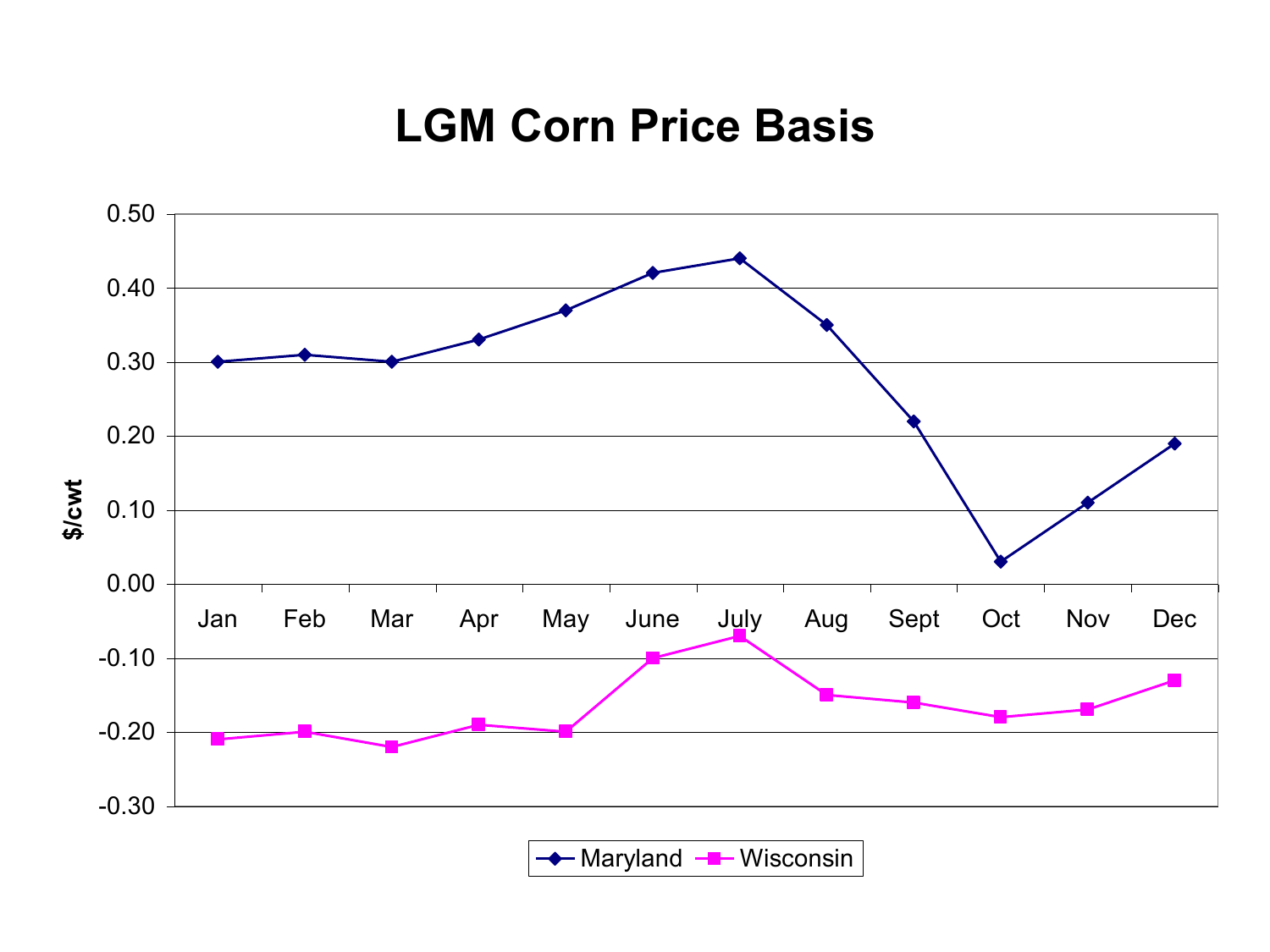#### **LGM Projected Corn Prices (Using CBOT Futures Prices on Sept 14)**

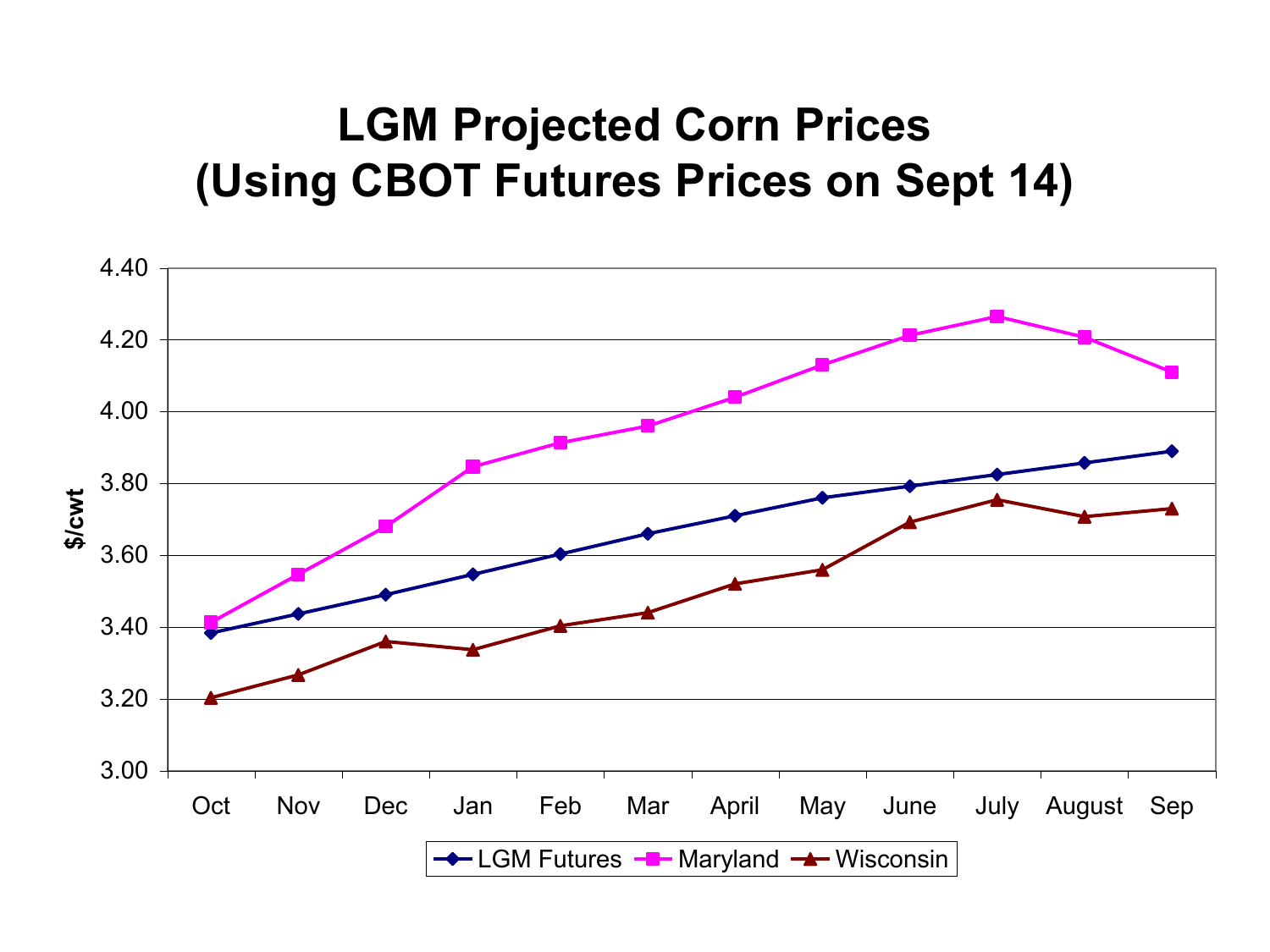### **Expected Soybean Meal Price**

• No basis adjustments for soybean meal prices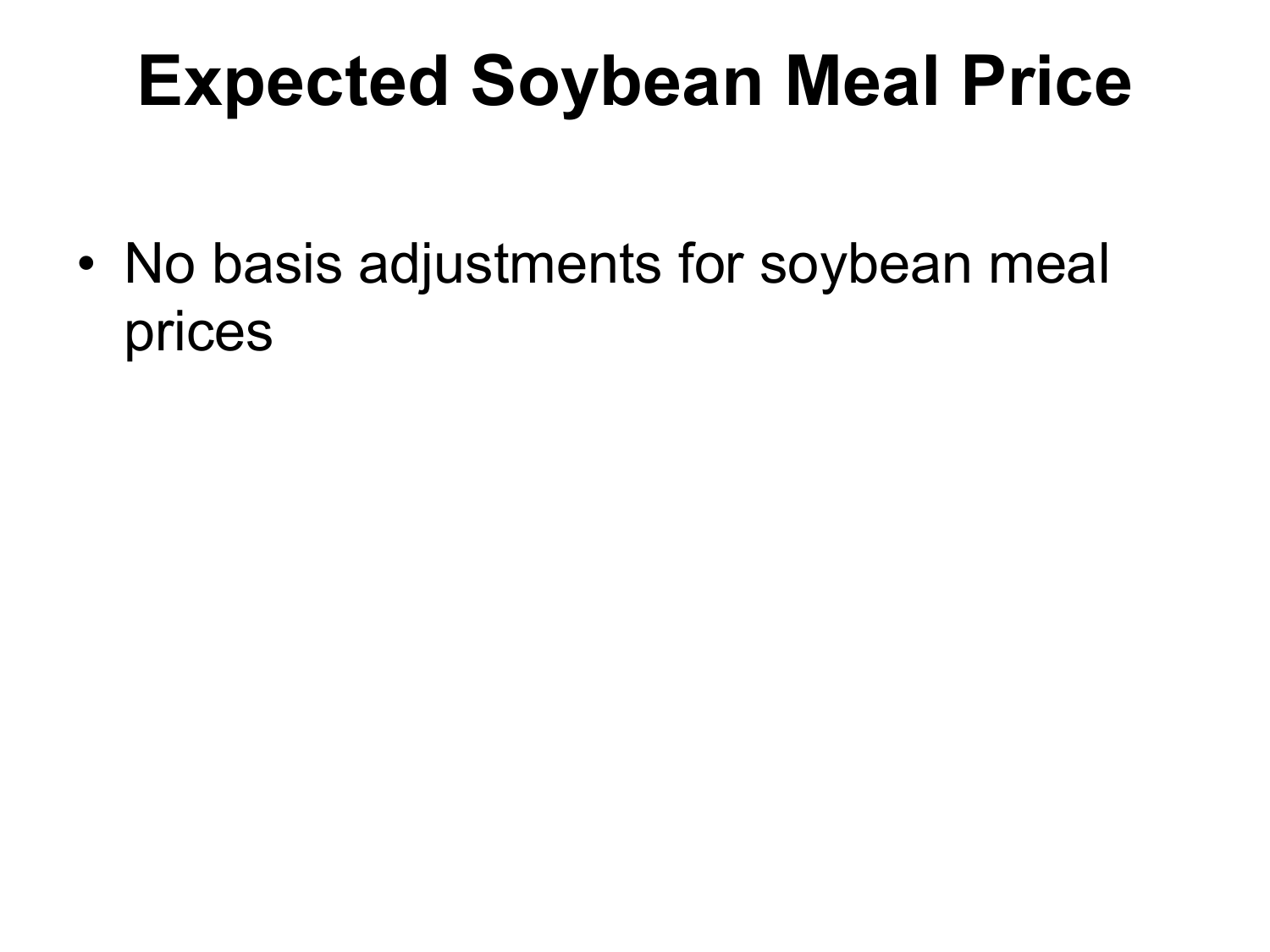## Expected Cost of Feed

• Must convert tons of feedstock used for energy into tons of corn equivalent and tons of tons of feedstock used for protein into tons of soybean meal equivalent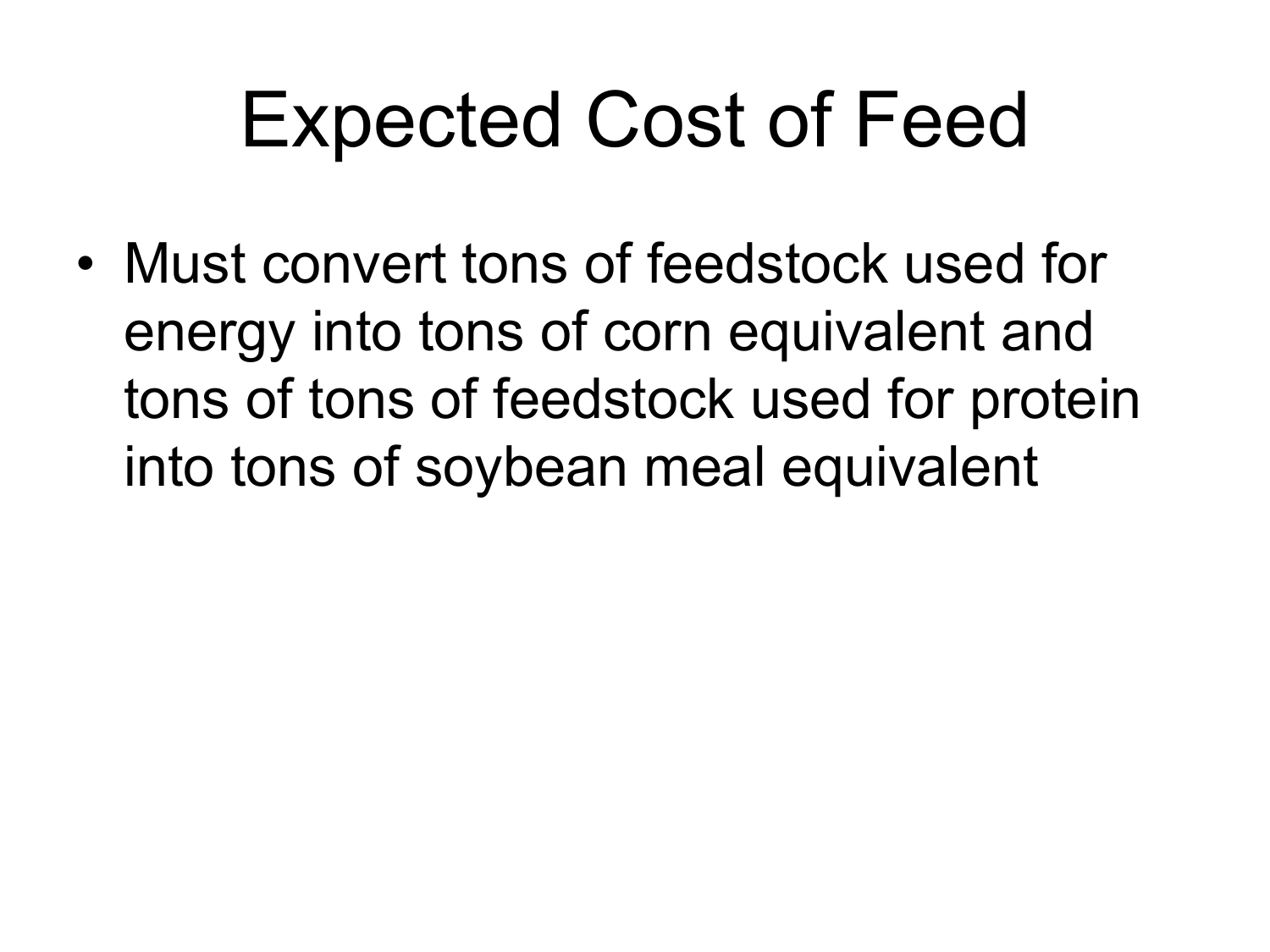#### Suggested Conversion Rates for Dairy Feeds

Based on Protein and Energy Content, Per Ton

Example: 1 Ton of Barley is equivalent to 0.111 Tons of Soybean Meal and 0.866 Tor

|                                                 | Soybean Meal Ratio Corn Ratio |          |
|-------------------------------------------------|-------------------------------|----------|
| <b>Barley</b>                                   | 0.111                         | 0.866    |
| <b>Blood meal</b>                               | 2.025                         | $-1.235$ |
| Brewer's grain, dry                             | 0.433                         | 0.357    |
| Brewer's grain, wet (21% DM)                    | 0.099                         | 0.081    |
| Brewer's grain, wet (40% DM)                    | 0.188                         | 0.155    |
| Corn, shelled                                   | 0.000                         | 1.000    |
| Corn and cob meal (ear corn)                    | $-0.007$                      | 0.985    |
| Corn gluten meal, dry                           | 1.408                         | $-0.420$ |
| Corn gluten feed, dry                           | 0.304                         | 0.597    |
| Whole cottonseed                                | 0.323                         | 0.850    |
| Cottonseed meal (41% CP)                        | 0.905                         | 0.036    |
| Cottonseed meal (36% CP)                        | 0.867                         | 0.015    |
| Distiller's grain with solubles, dried (92% DM) | 0.394                         | 0.686    |
| Distiller's grain with solubles, wet (60% DM)   | 0.257                         | 0.447    |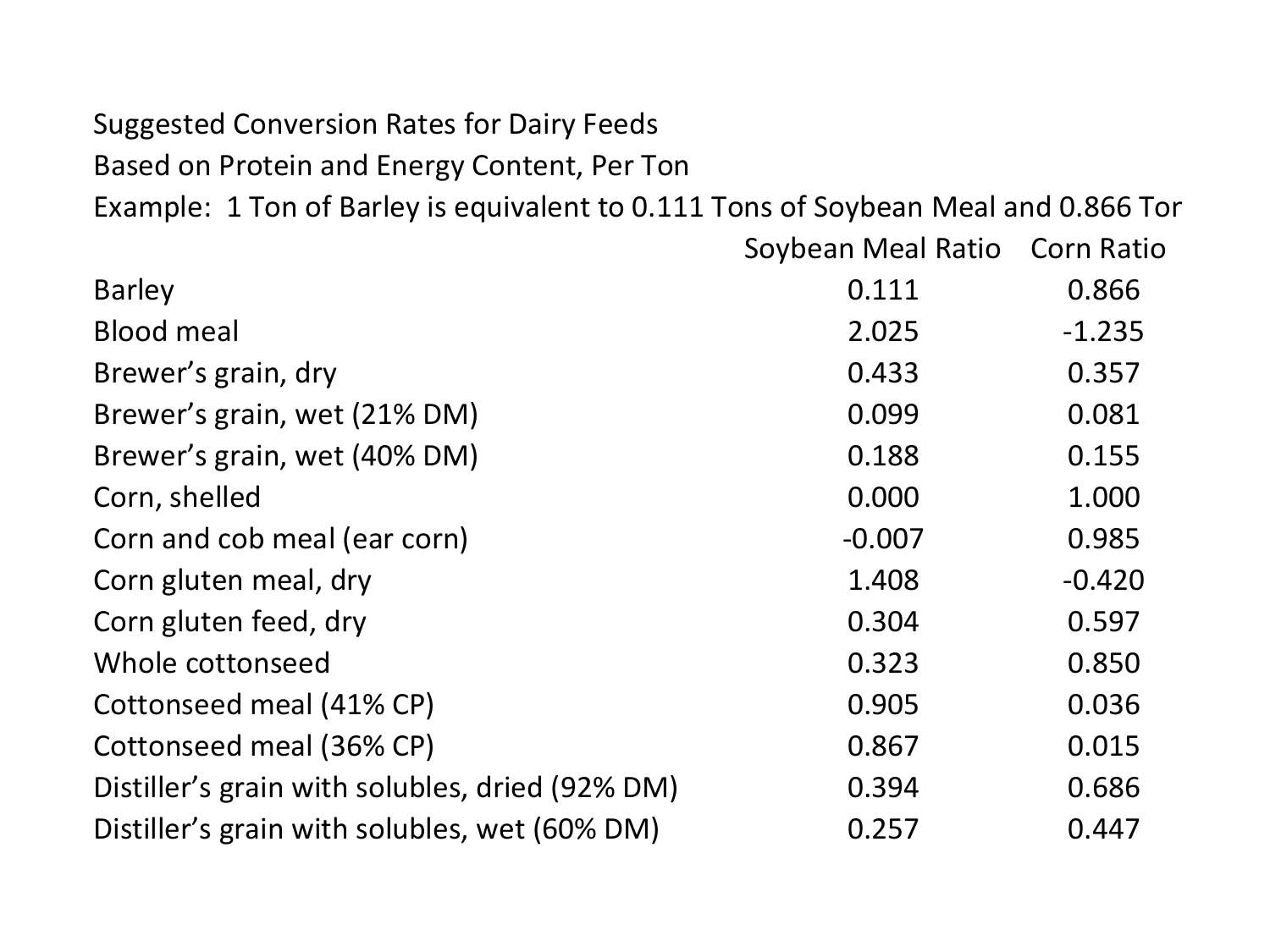## An Historical Example

- 
- 
- 
- 
- 
- 
-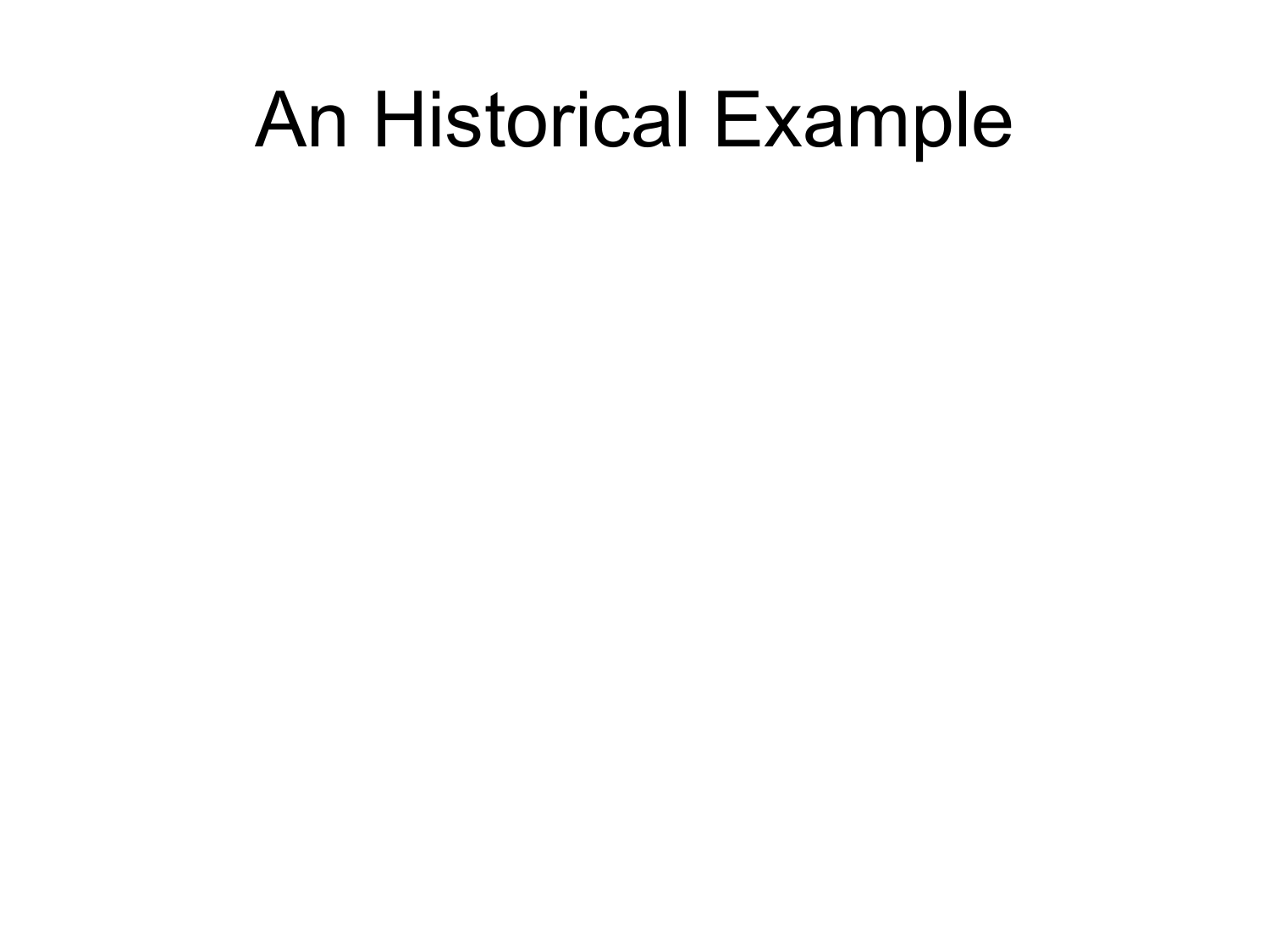#### **Projected LGM All-Milk Prices for January Sales Date**

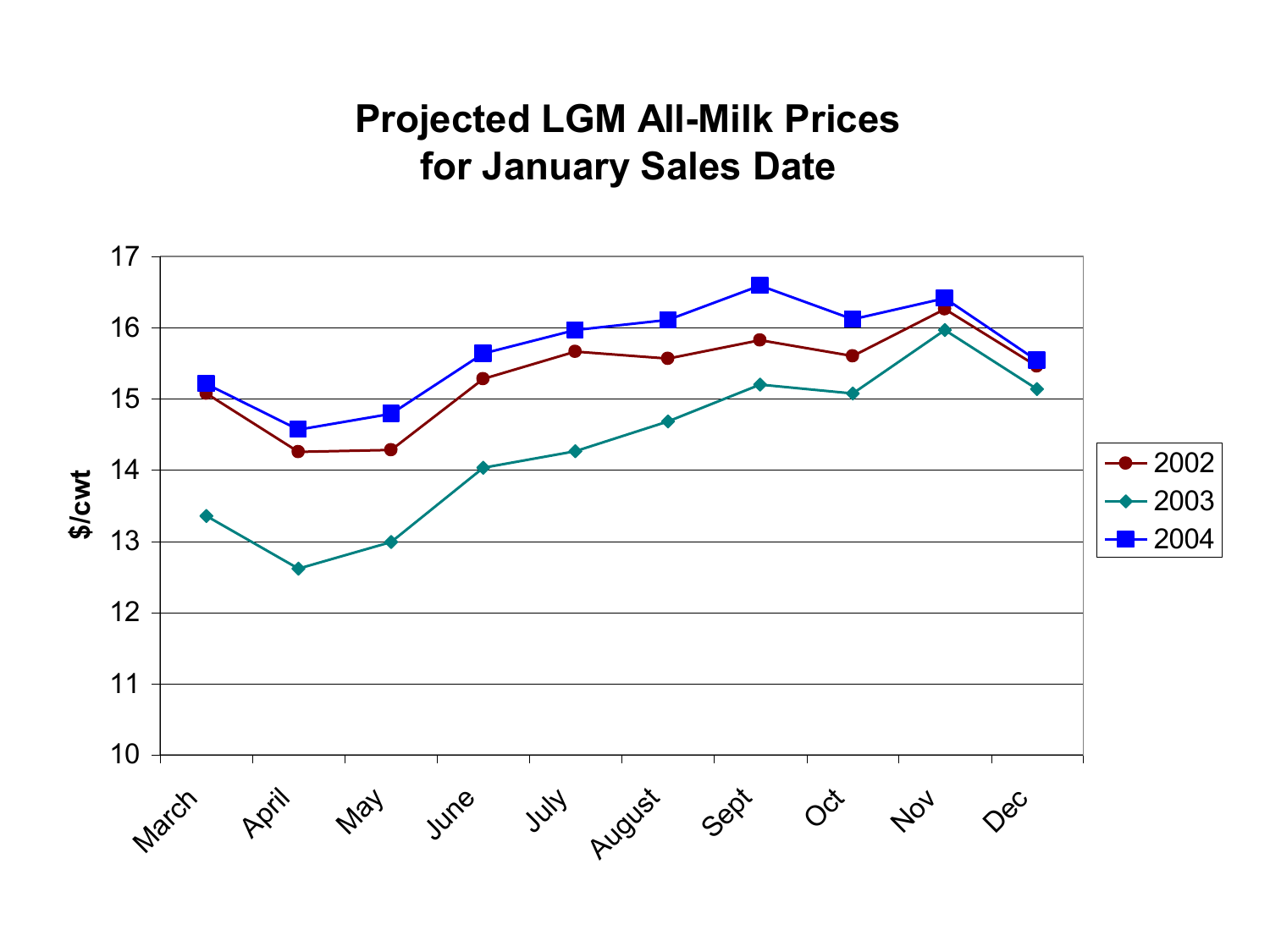#### **Projected LGM Corn Prices for January Sales Date**

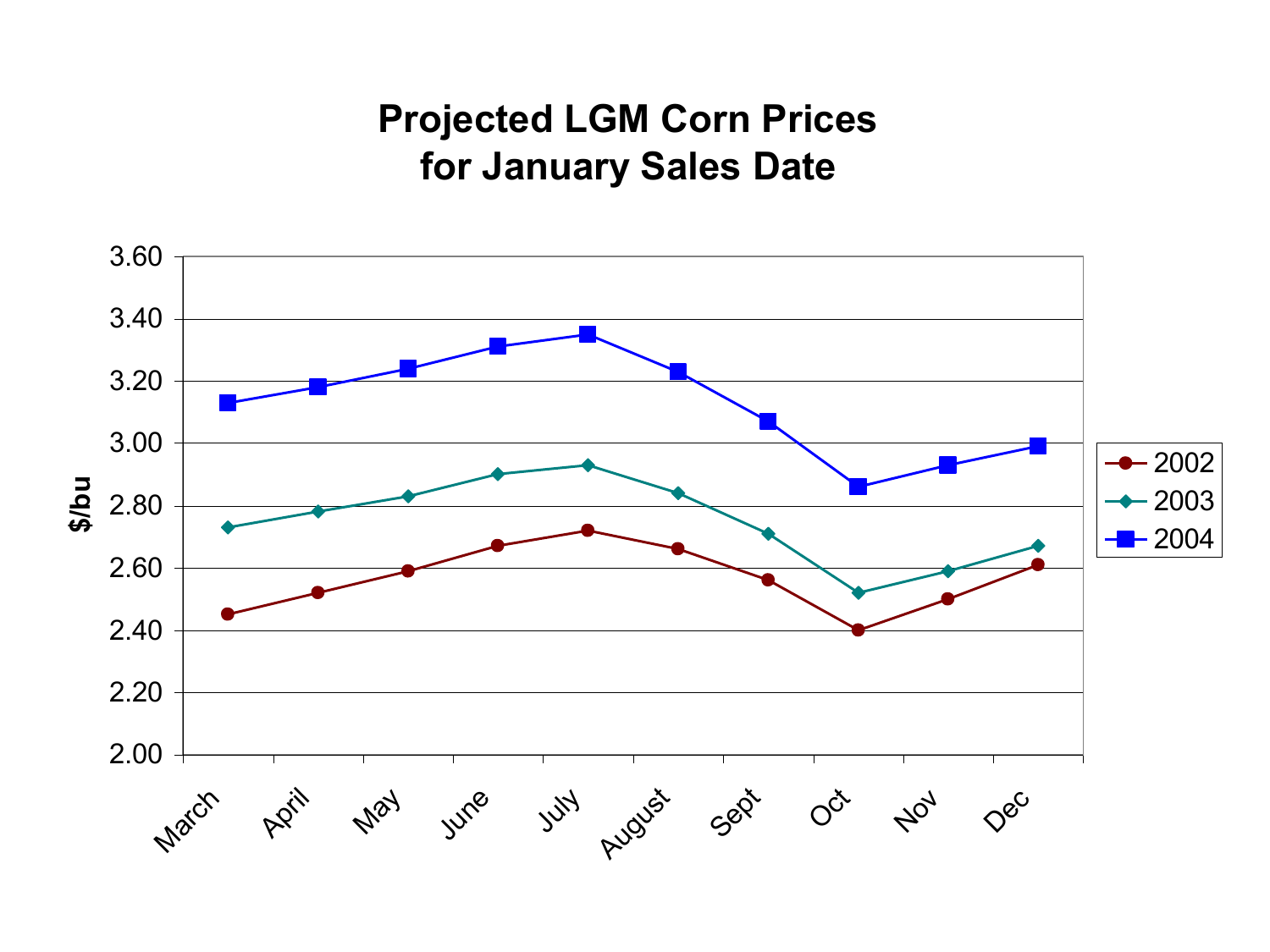#### **Projected LGM Soymeal Prices for January Sales Date**

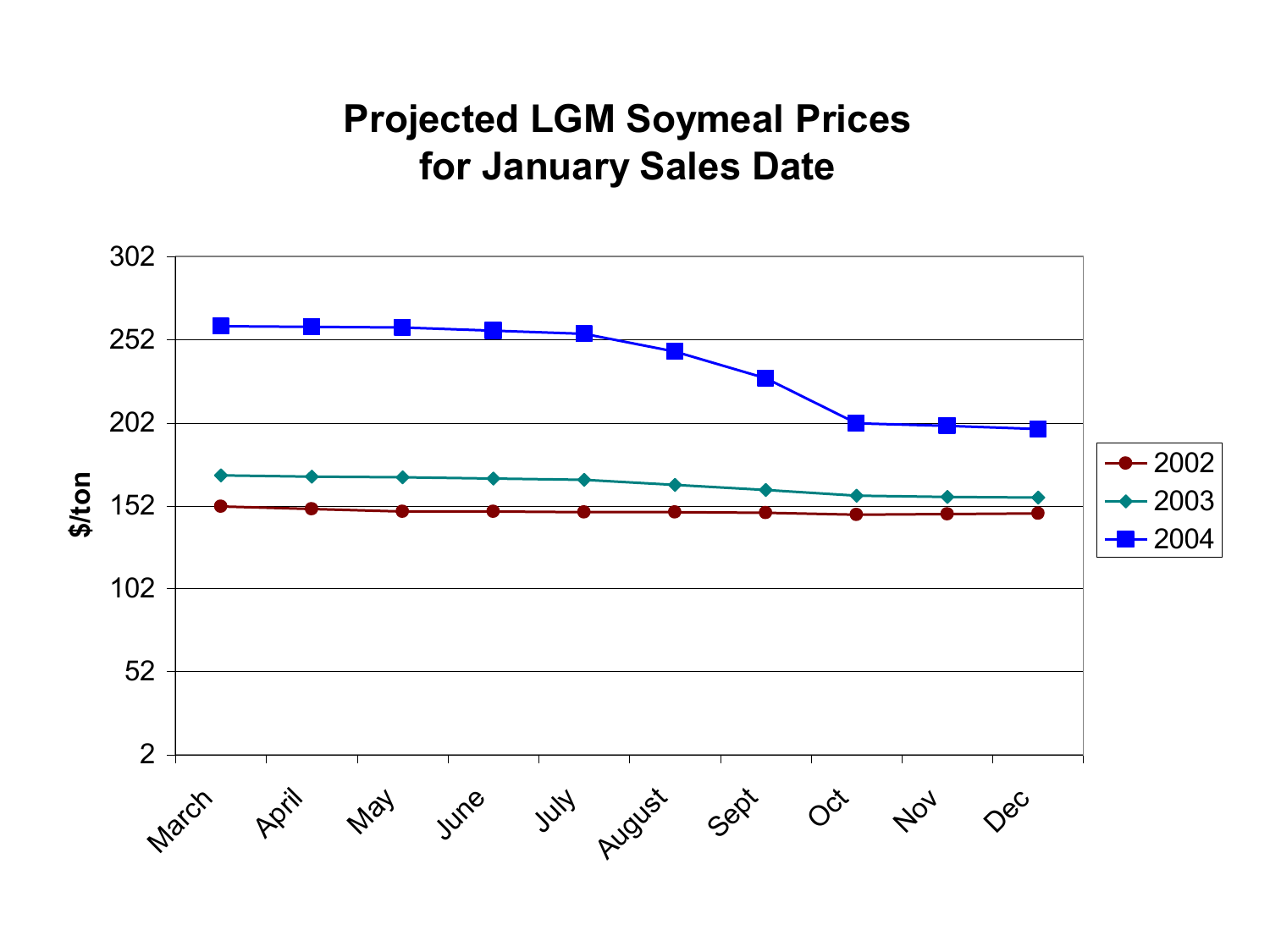#### **Projected LGM Margin for January Sales Date**

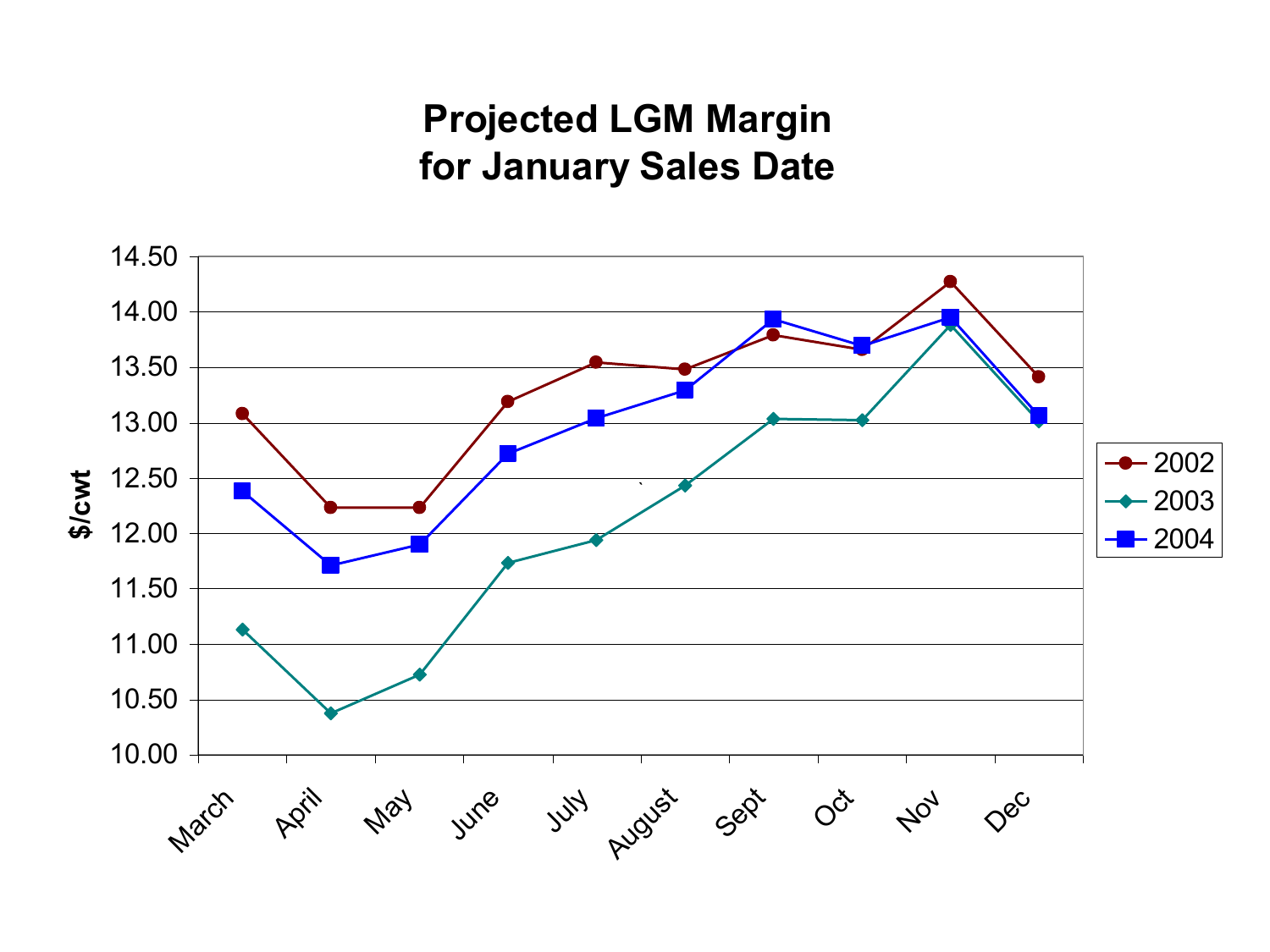#### **Average Projected Revenue, Feed Costs, and Margin**

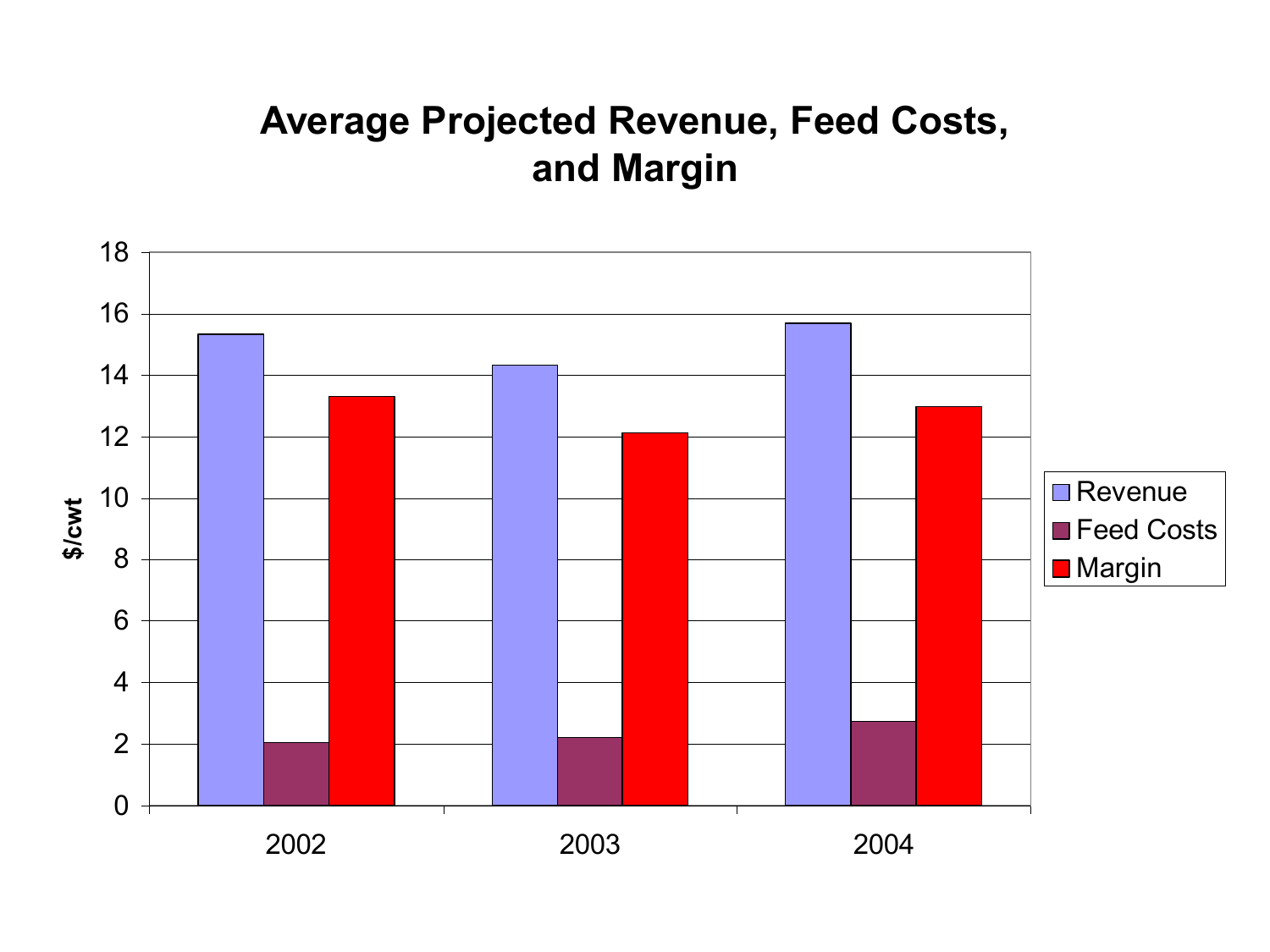#### **Comparison of Projected and Actual Milk Prices in 2002**

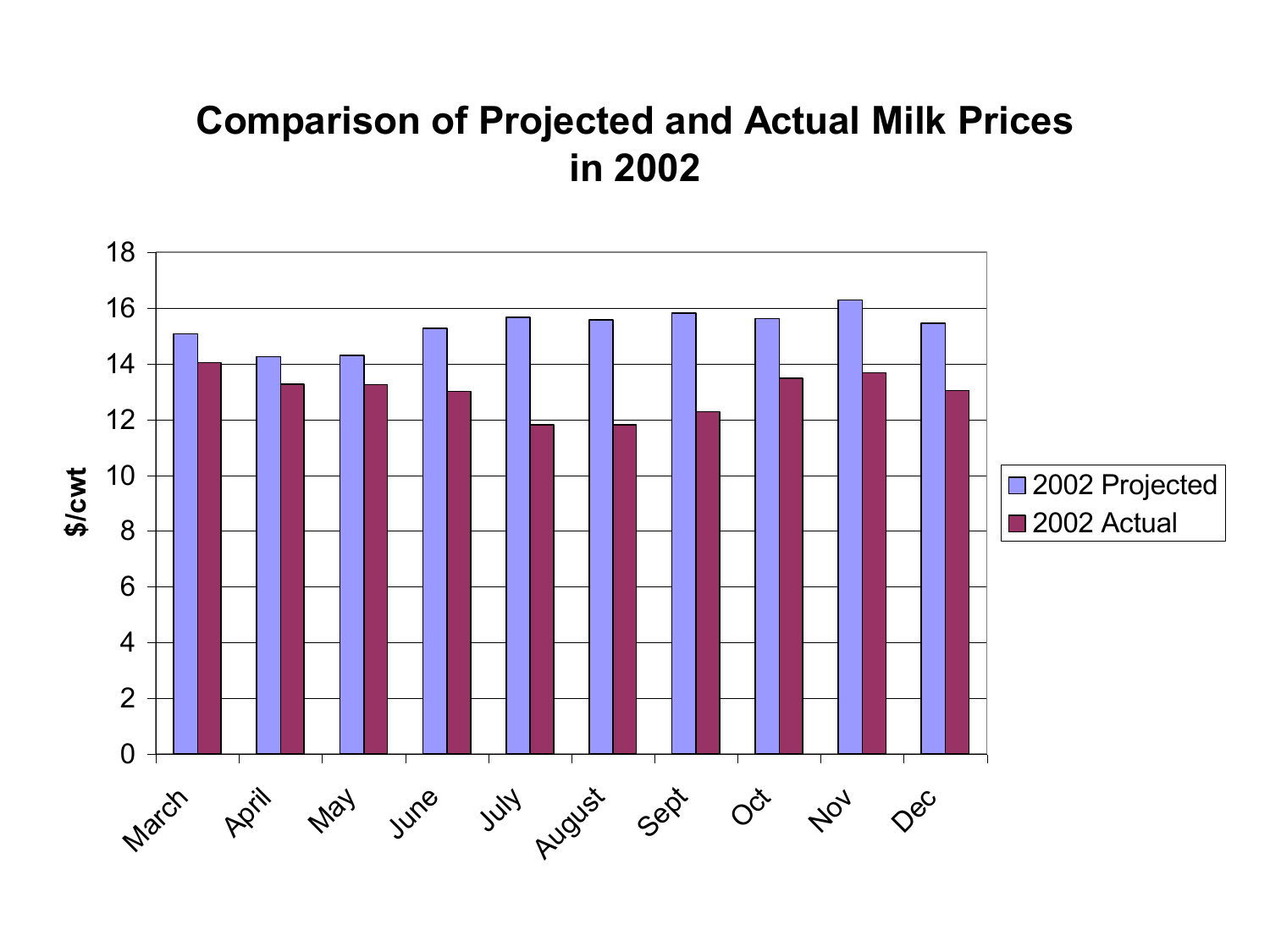#### **Comparison of Projected and Actual Corn Prices in 2002**

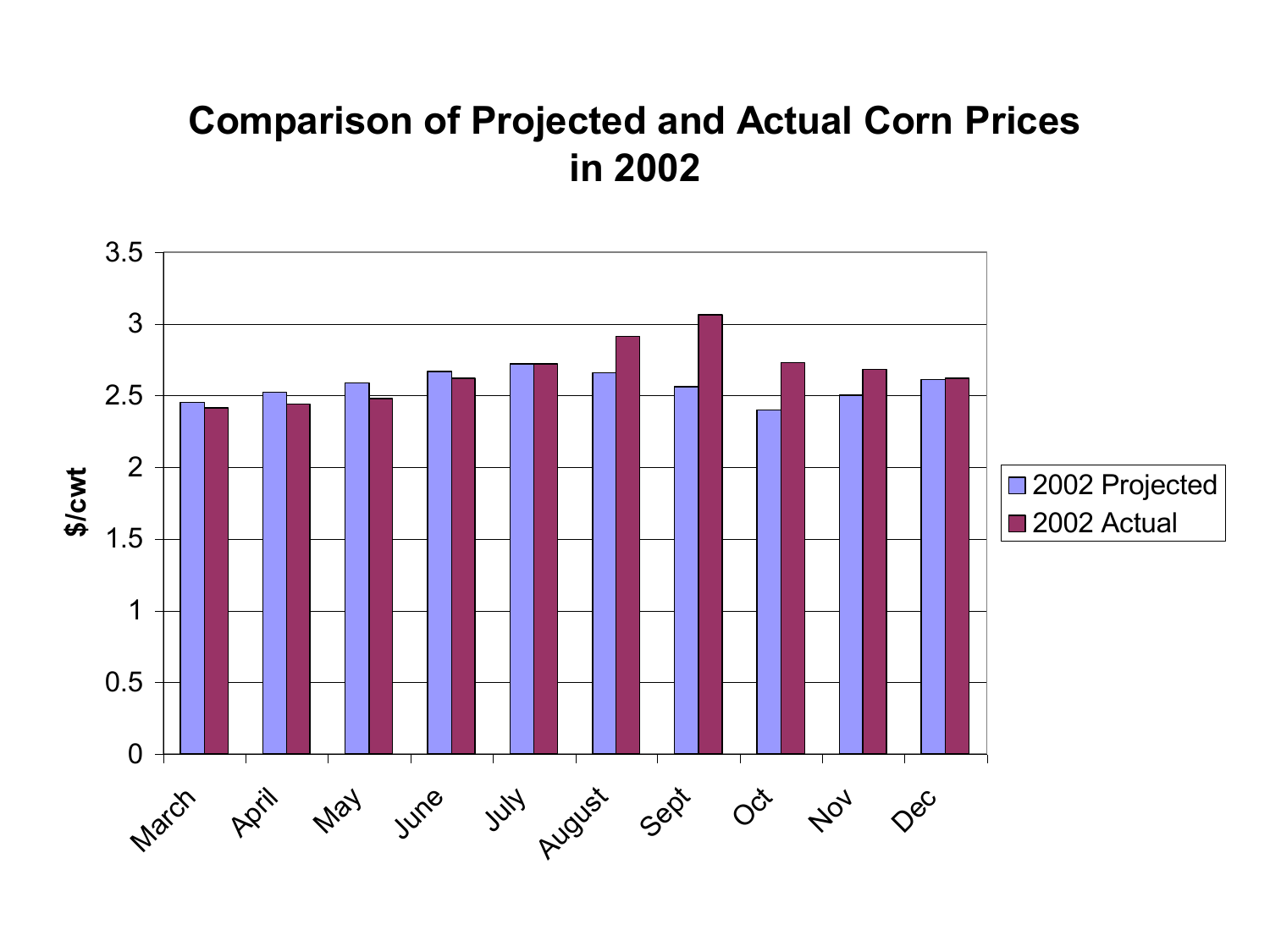#### **Comparison of Projected and Actual Soymeal Prices in 2002**

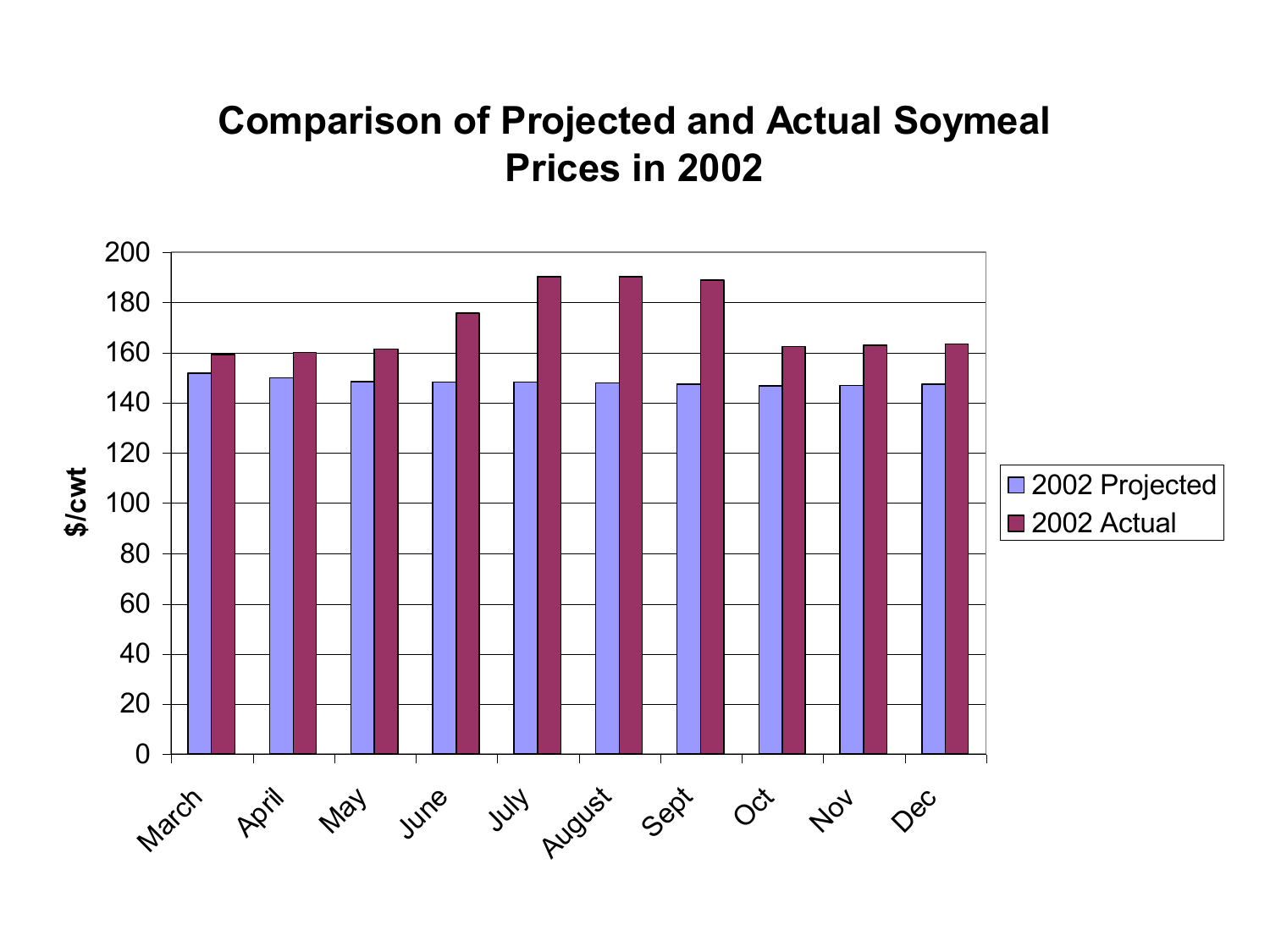#### **Comparison of Projected and Actual Margin in 2002**

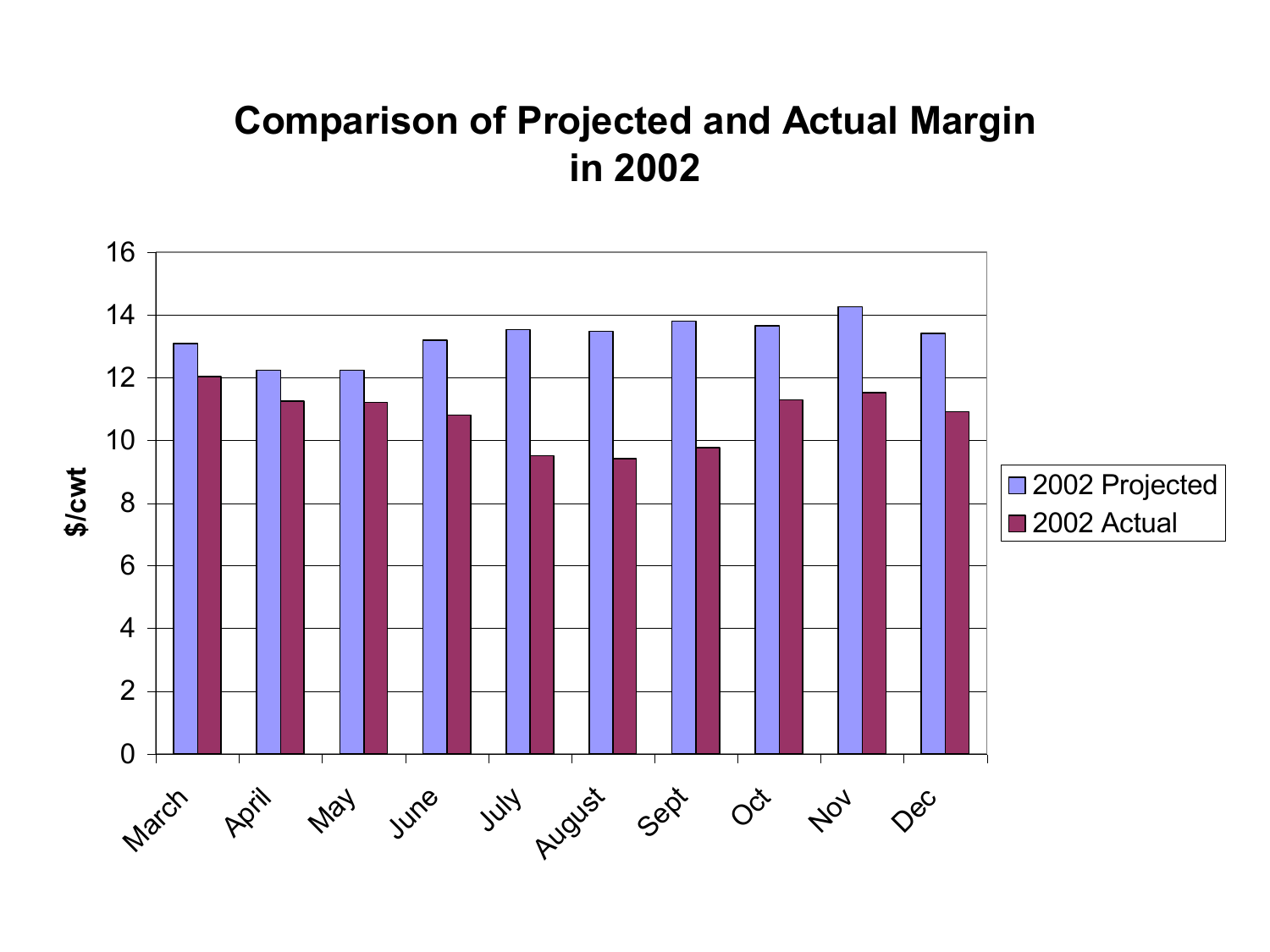# Indemnity in 2002

• LGM would have paid out \$2.52 per insured hundredweight of milk if milk had been insured each month of the sales period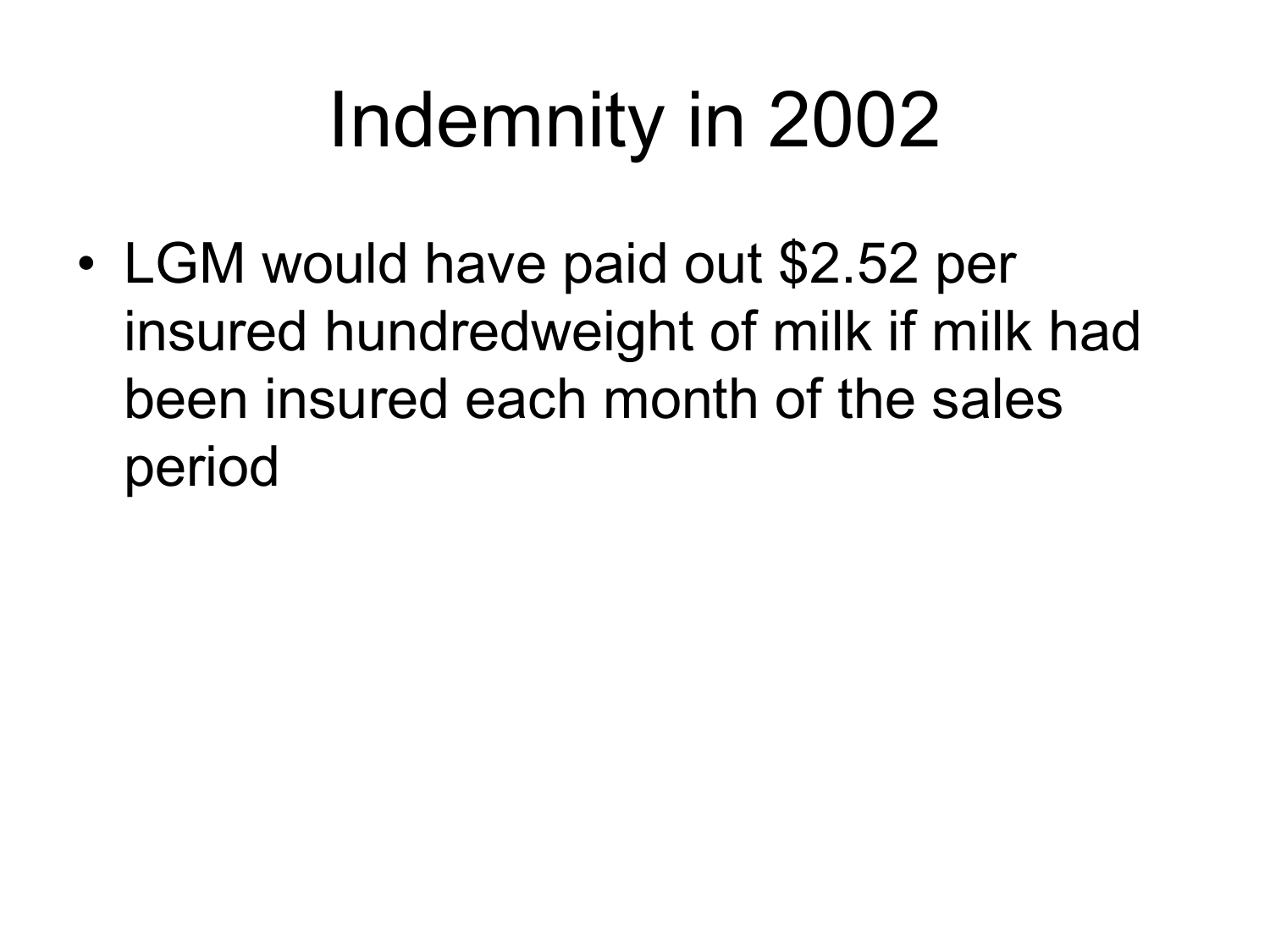#### **Comparison of Projected and Actual Milk Prices in 2003**

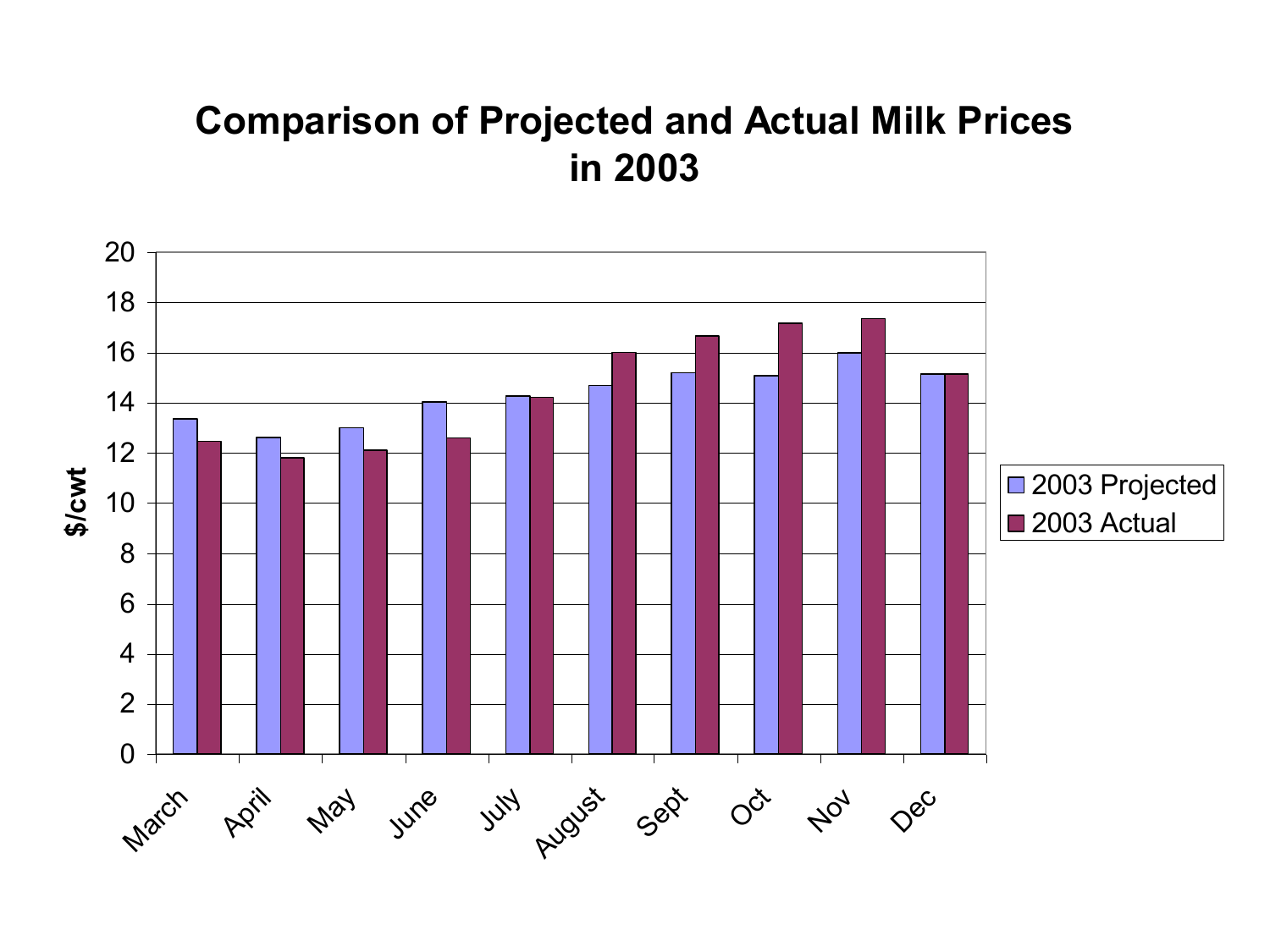#### **Comparison of Projected and Actual Corn Prices in 2003**

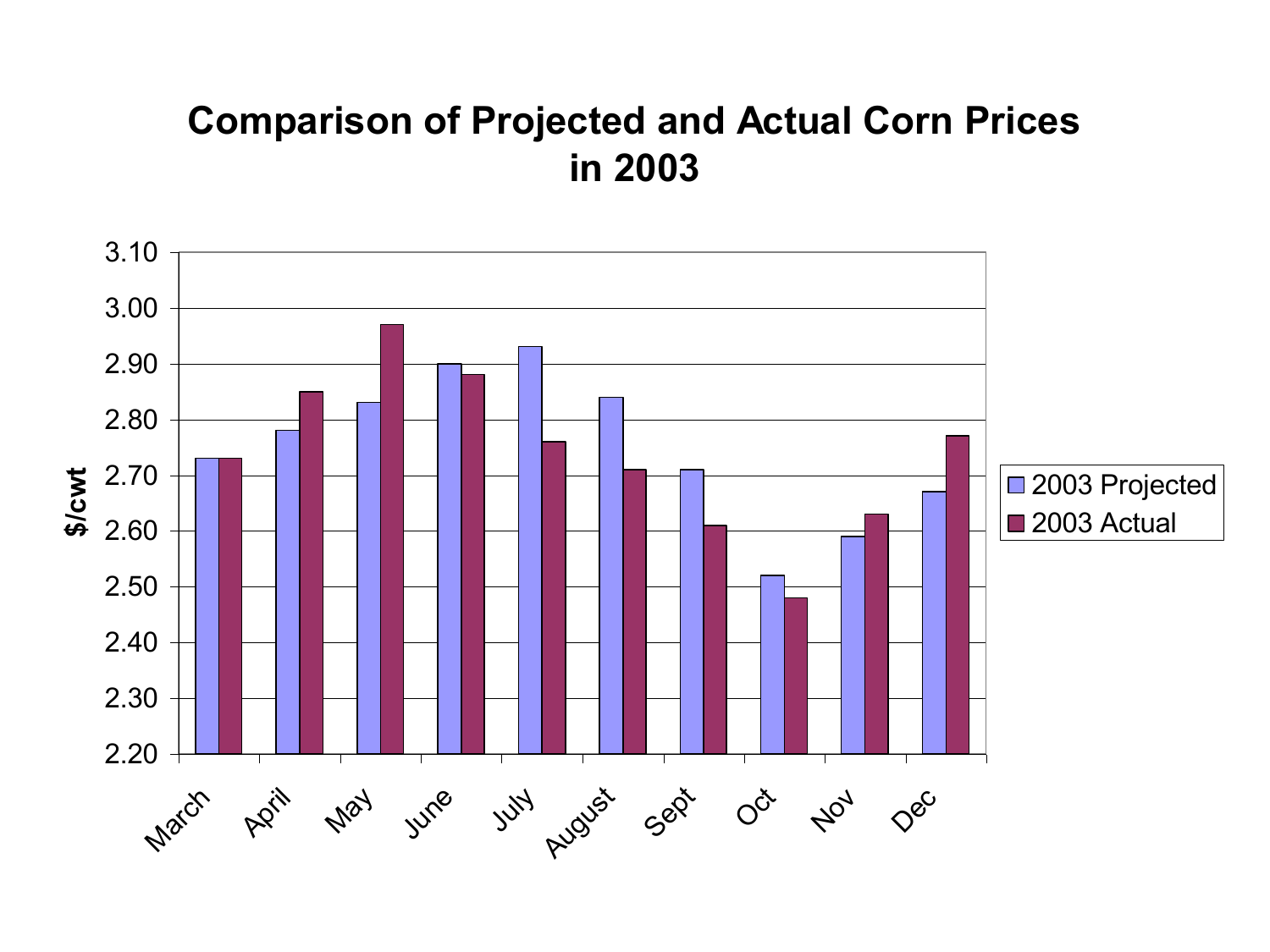#### **Comparison of Projected and Actual Soymeal Prices in 2003**

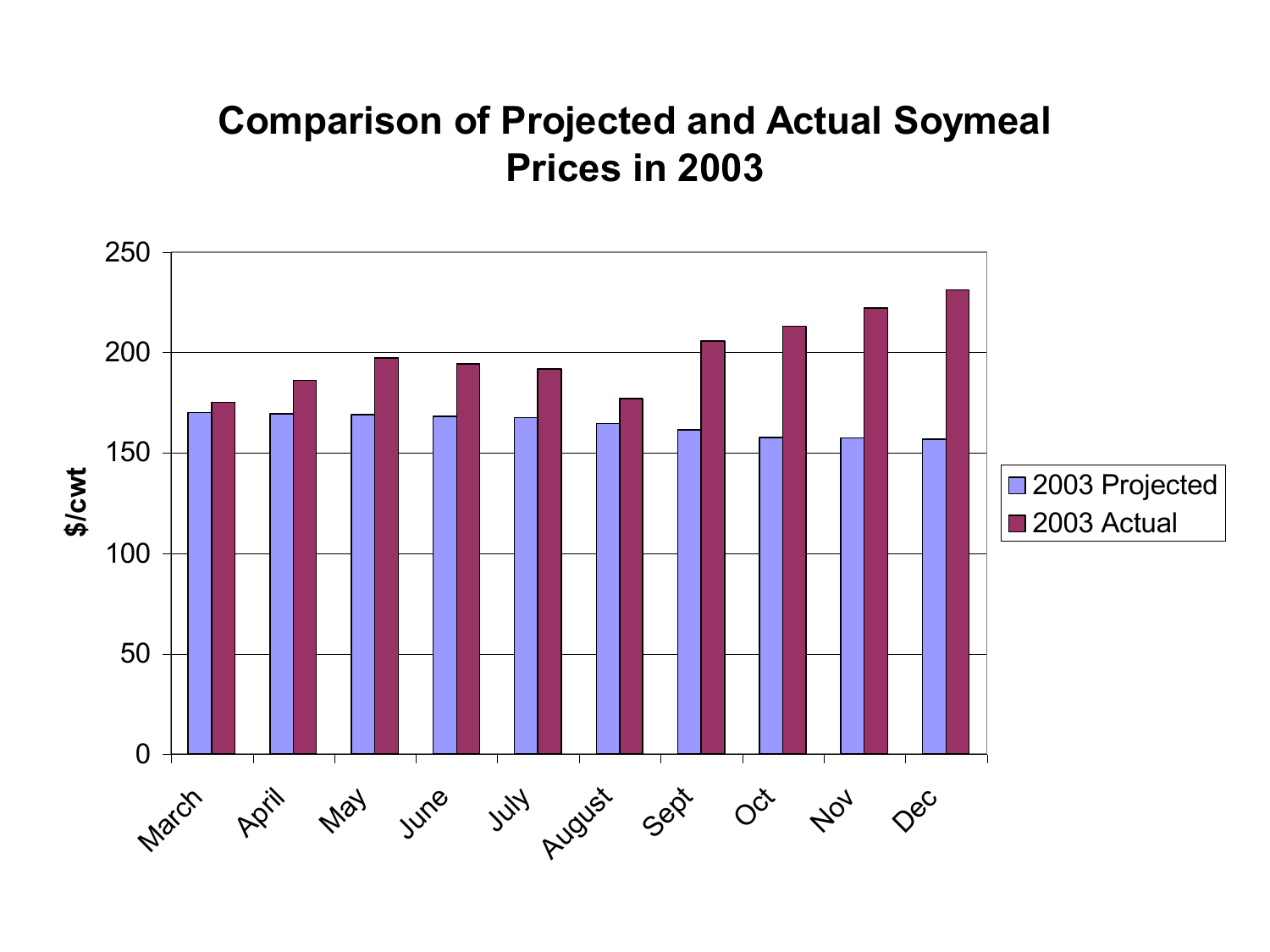#### **Comparison of Projected and Actual Margins in 2003**

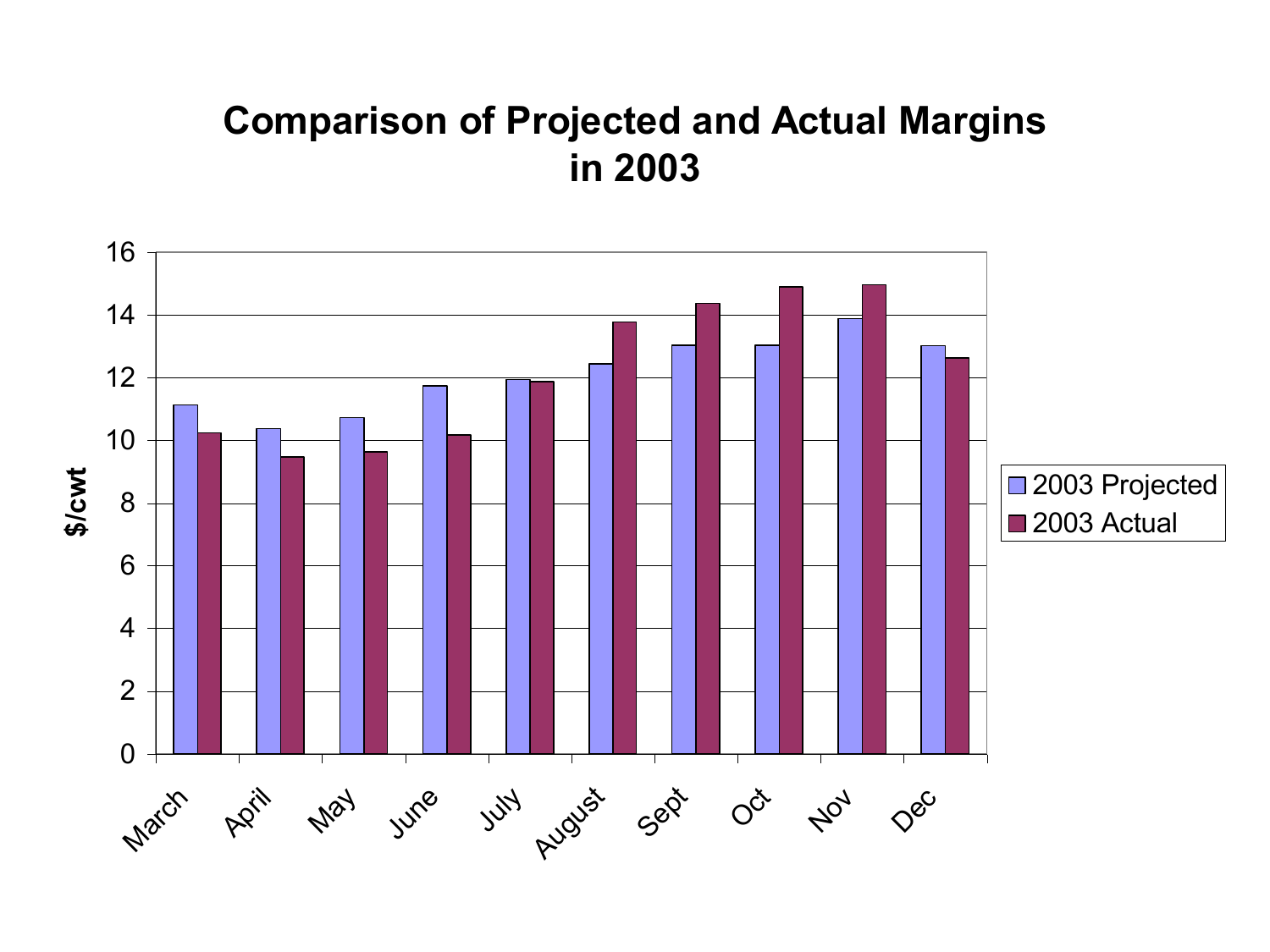#### **Comparison of Projected and Actual Milk Prices in 2004**

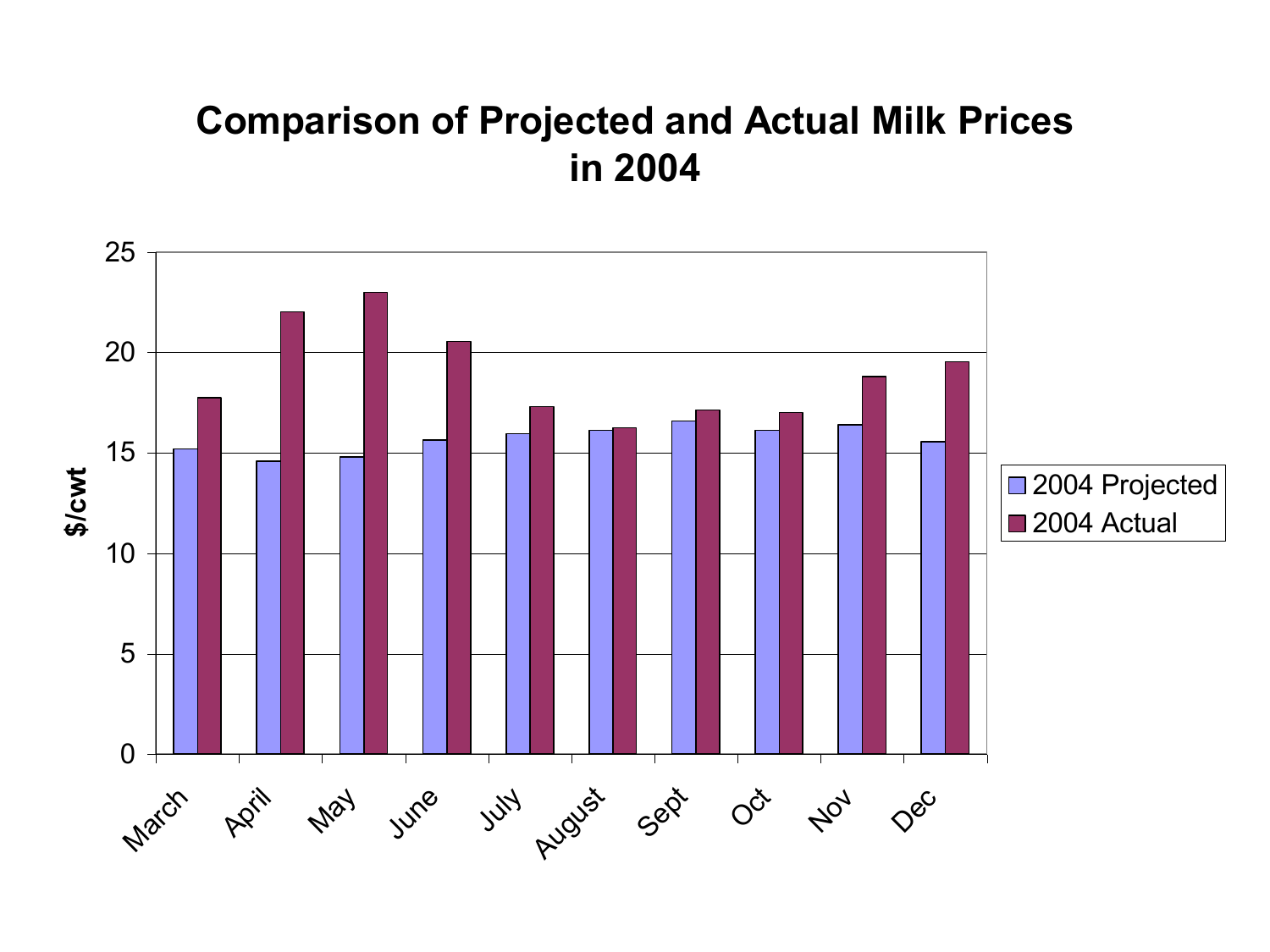#### **Comparison of Projected and Actual Corn Prices in 2004**

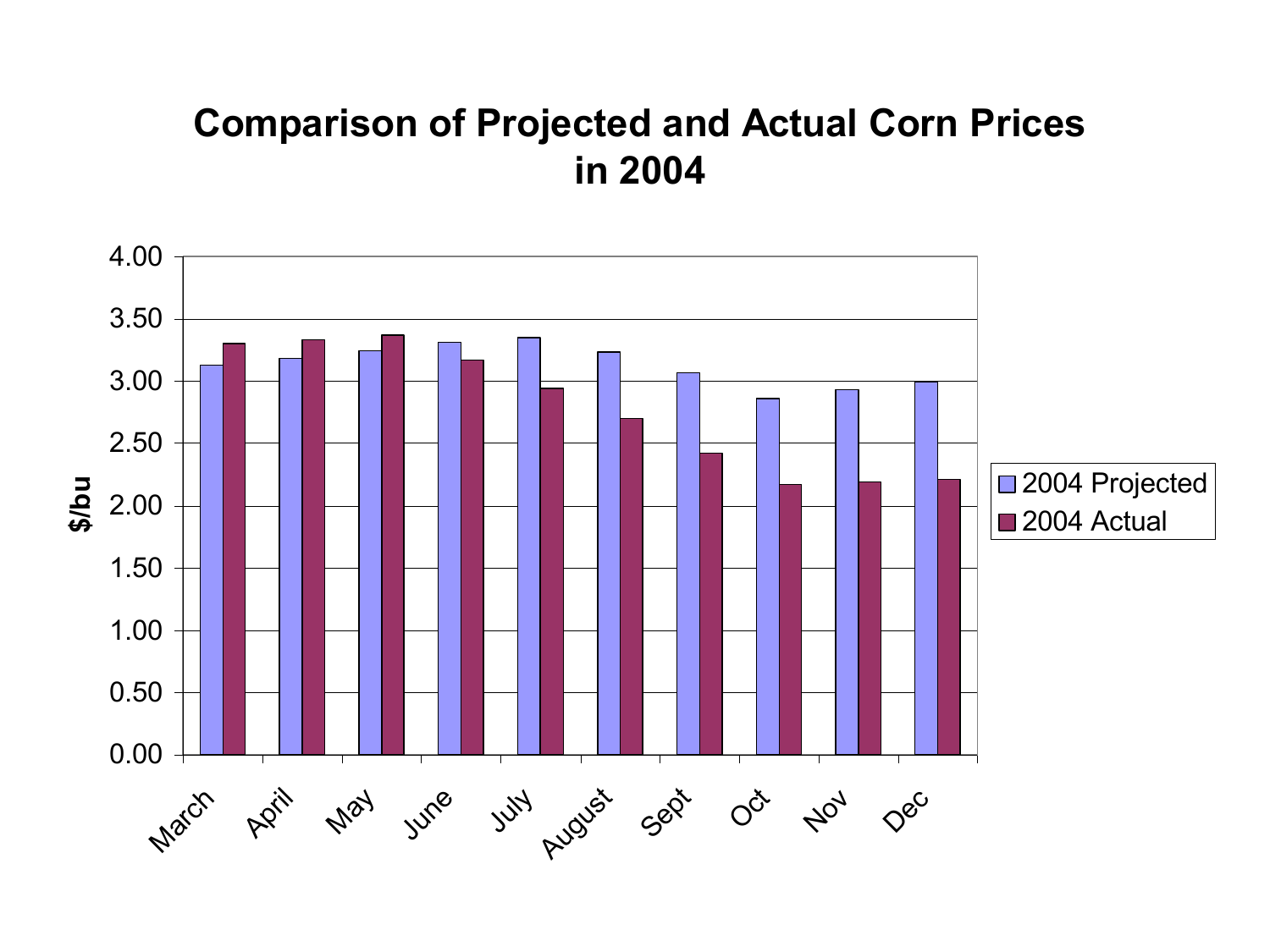#### **Comparison of Projected and Actual Soymeal Prices in 2004**

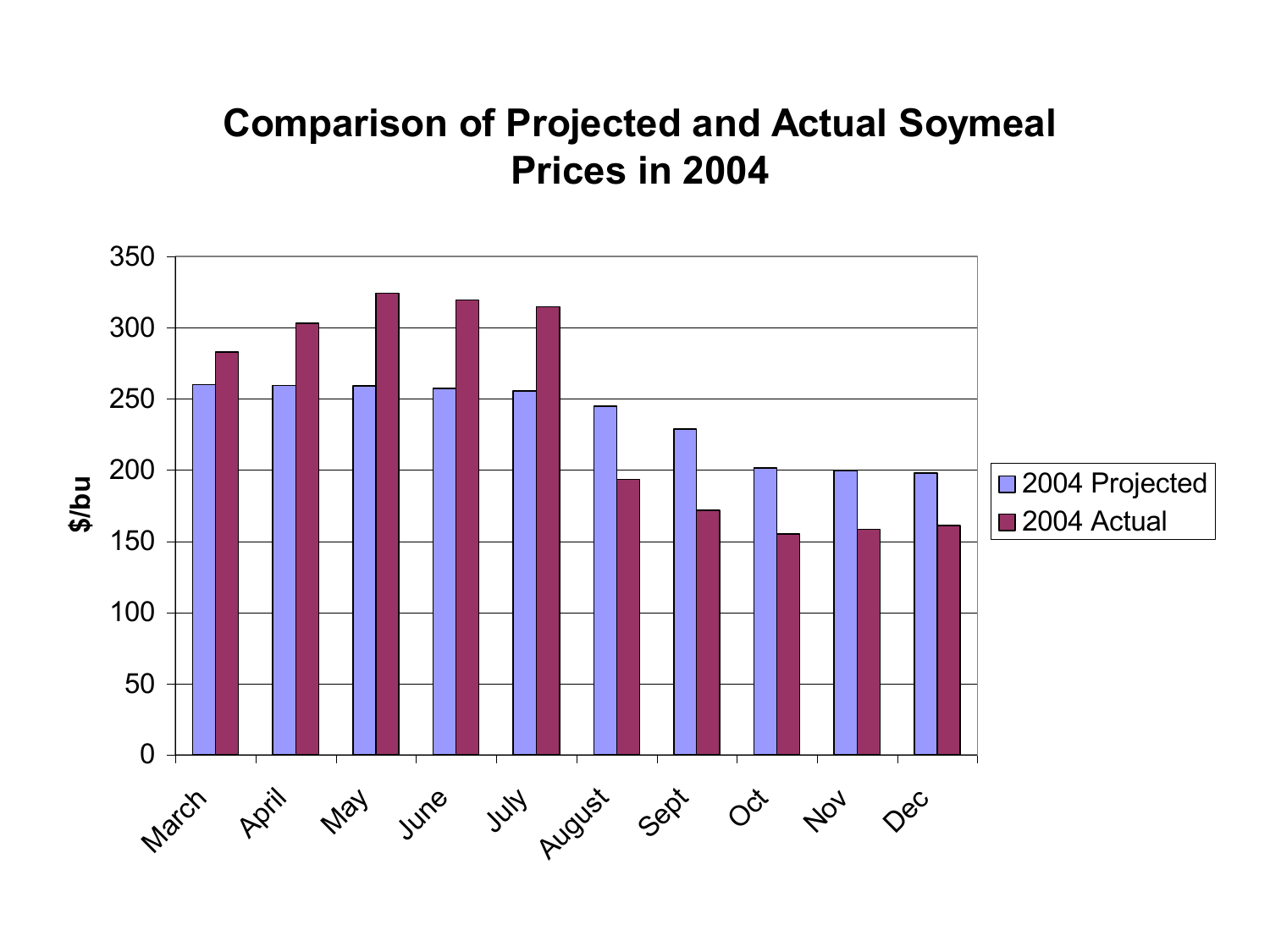#### **Comparison of Projected and Actual Margins in 2004**

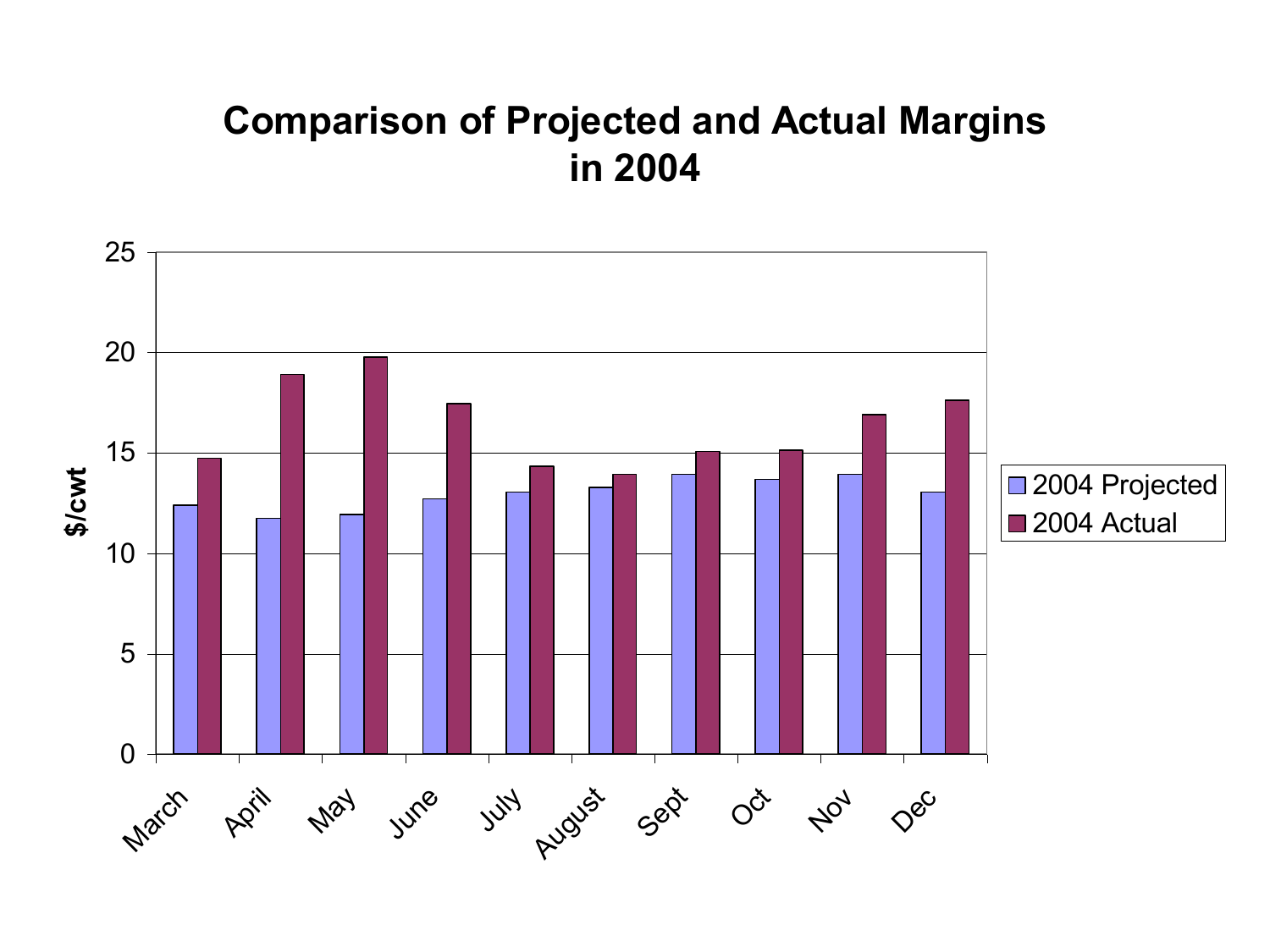## How Much Does LGM for Dairy Cost?

- Premiums are set so that the farmer gets out what he puts in over the long haul
	- In times of high price volatility, premiums will be high
	- Farmers who insure 10 months together will pay less than farmers who insure month to month
	- Farmers who insure 100% of their margin will pay more than those who take a deductible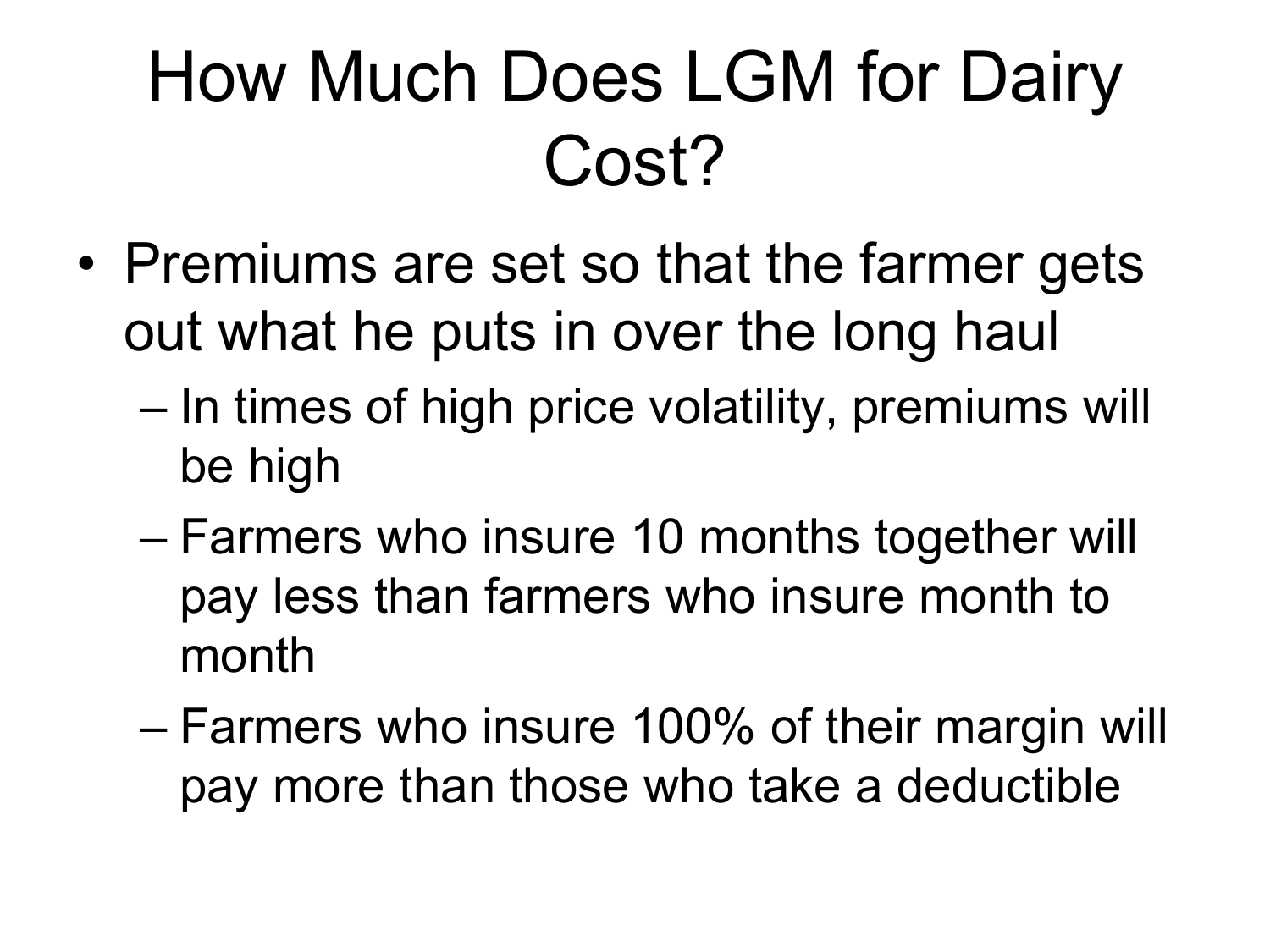## Example Farm

- 100 milking cow dairy in Massachusetts
- 18,000 pounds of milk per cow per year
- Even production each month (1500 cwt)
- Buys LGM in July 2007 for insurance period August to June, 2008
- 26 tons of corn equivalent fed per month
- 7.7 tons of soybean meal fed per month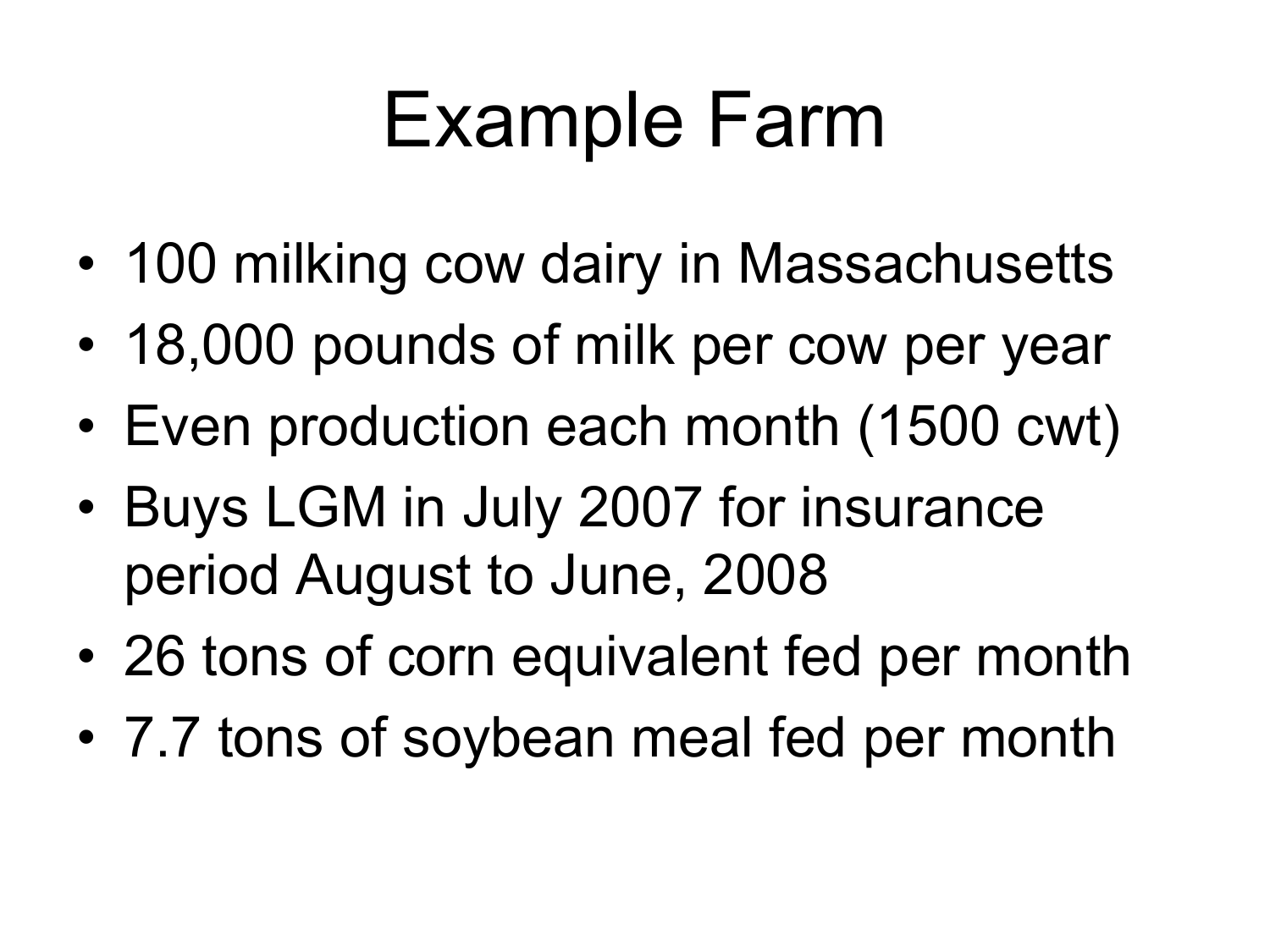#### **Expediately Corn Price 2007 Color Projected Margin for July 2007 Sales Date**

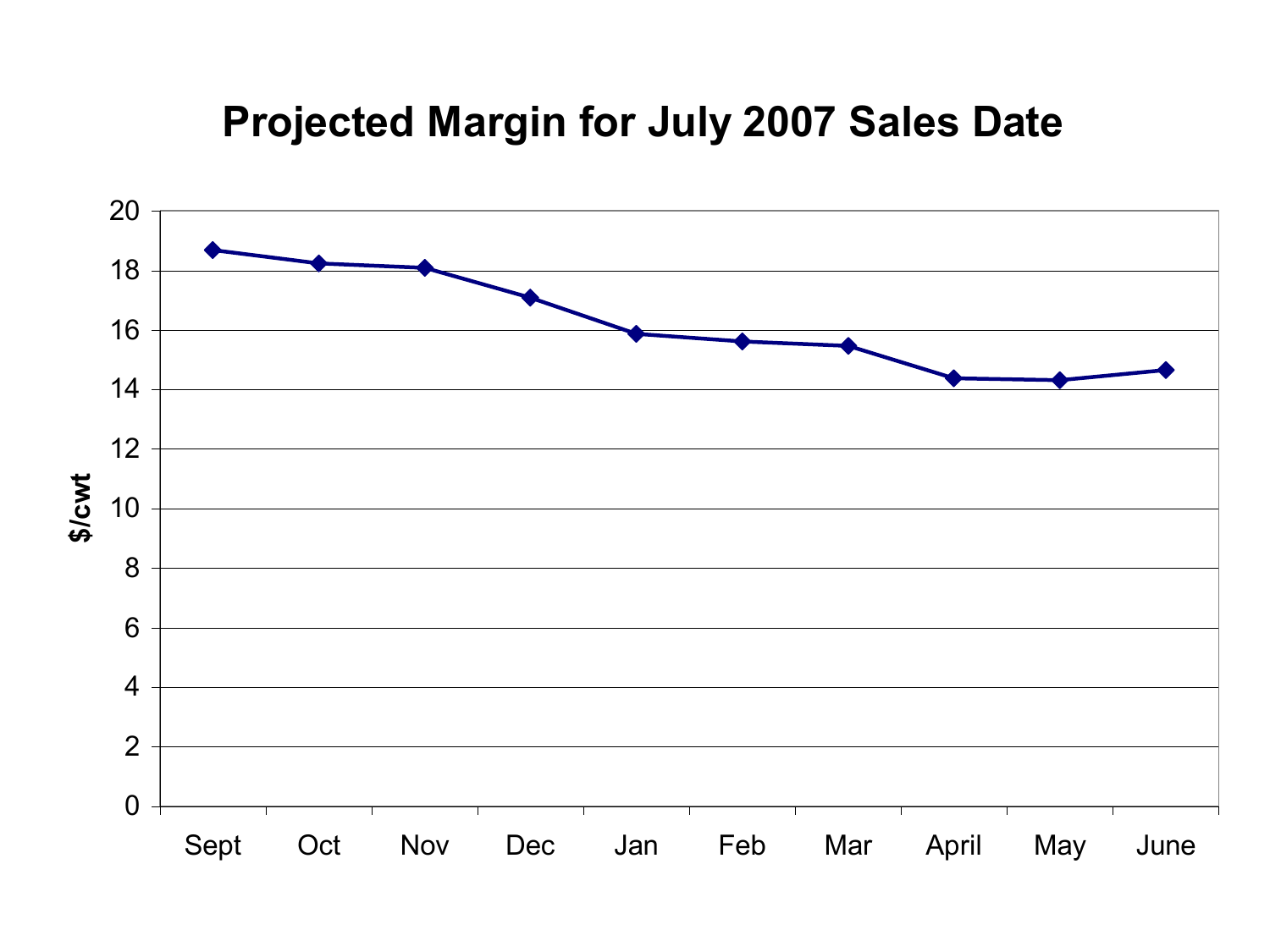#### **Premium When All Milk Insured Together**

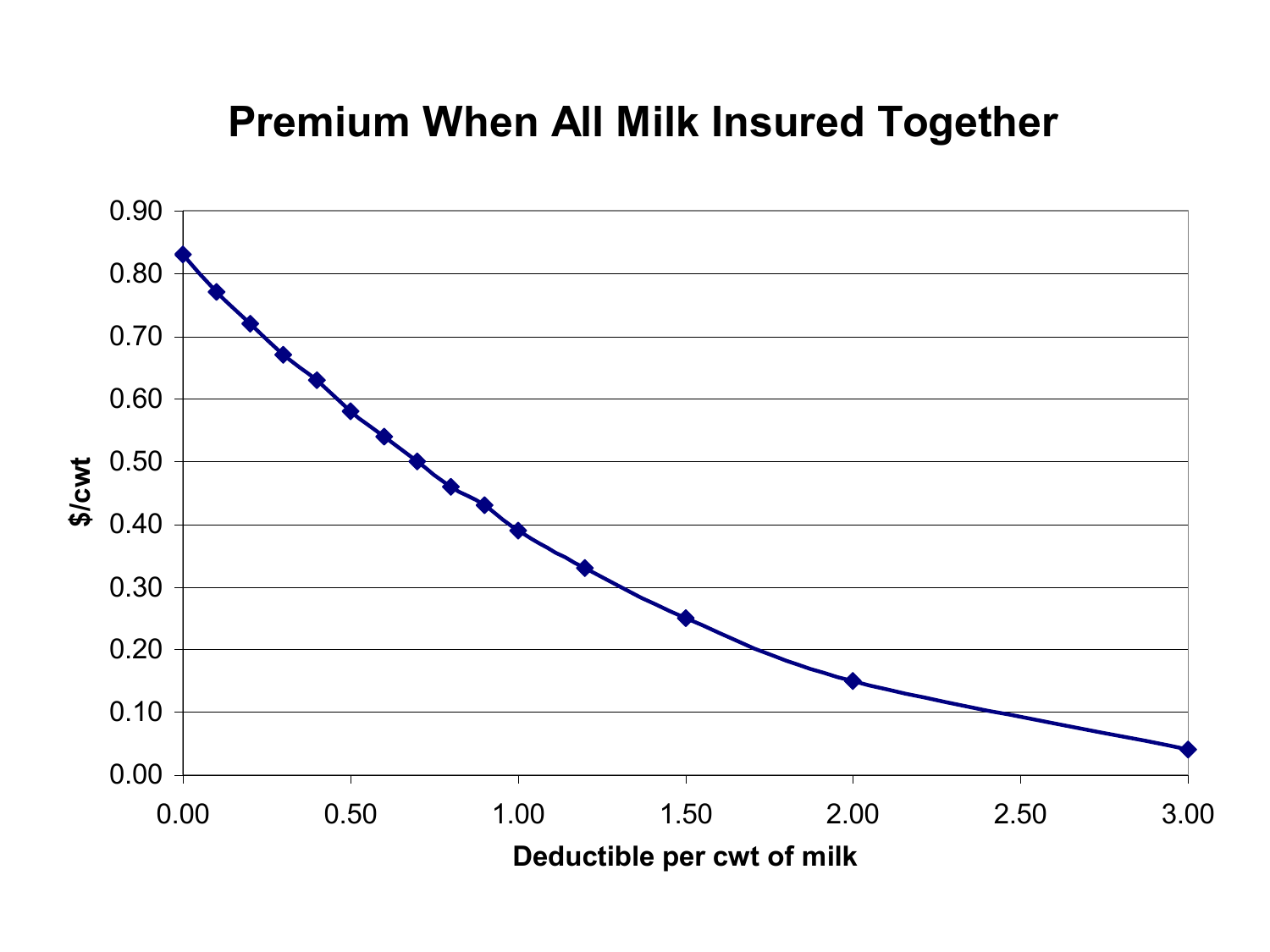#### **Premium When All Milk Insured Together**

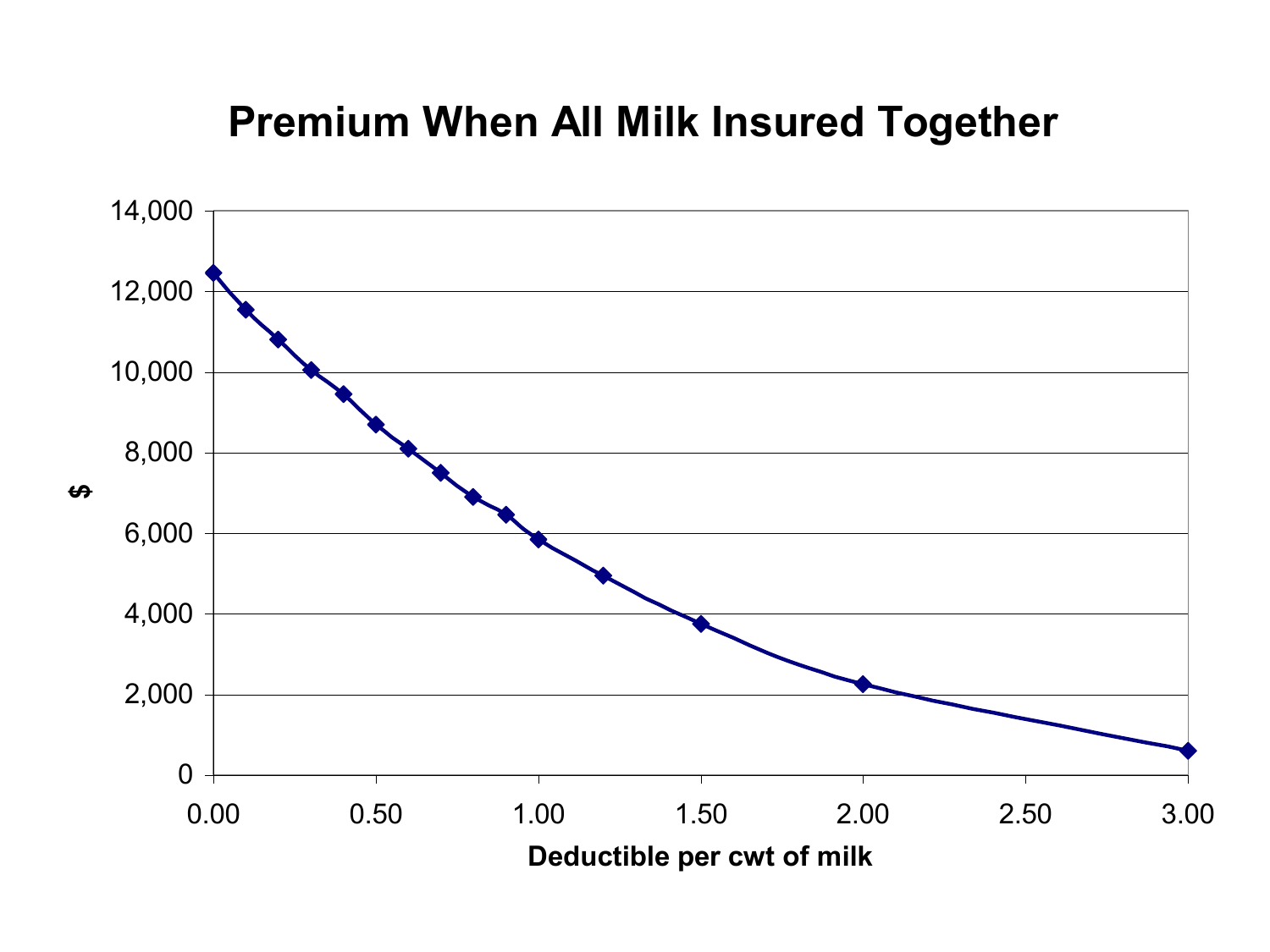#### **Experience Corners**<br>The Premium of Incuring Month by Me **Effect on Premium of Insuring Month by Month**

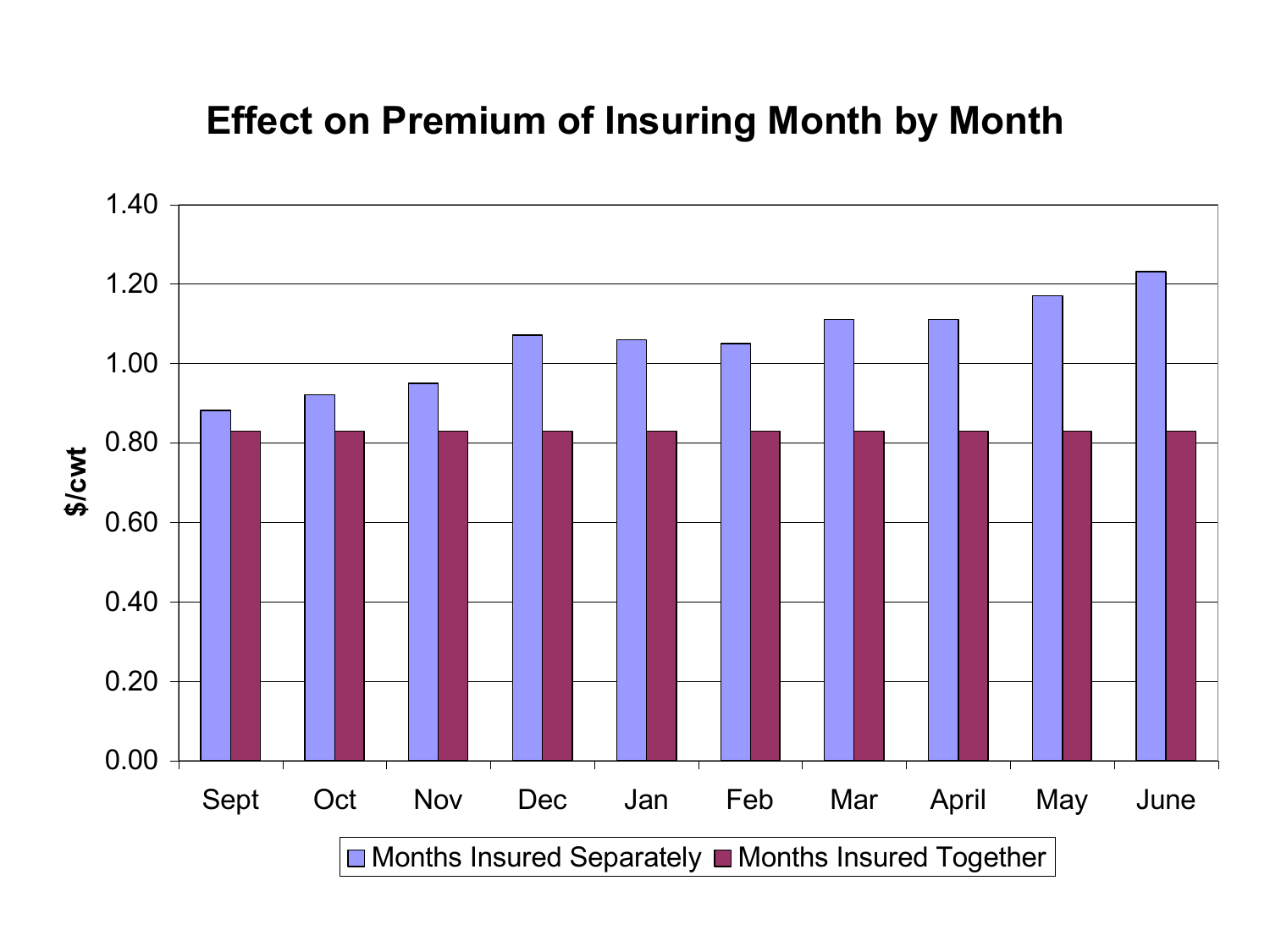#### **Expected Propriets of Price Velotility Impact on Premium of Price Volatility (0 Deductible, Months Insured Together)**

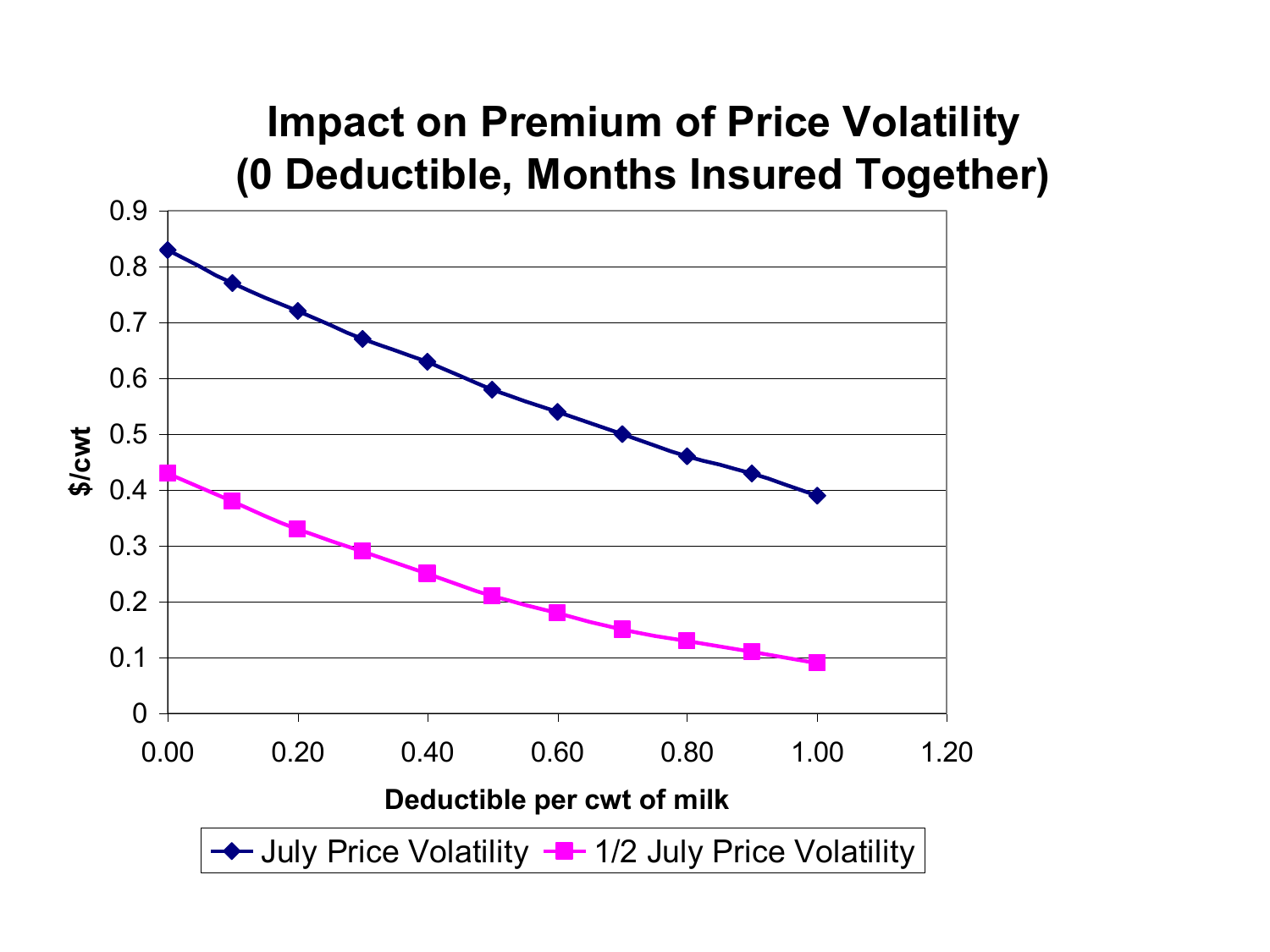### Insurance Program Details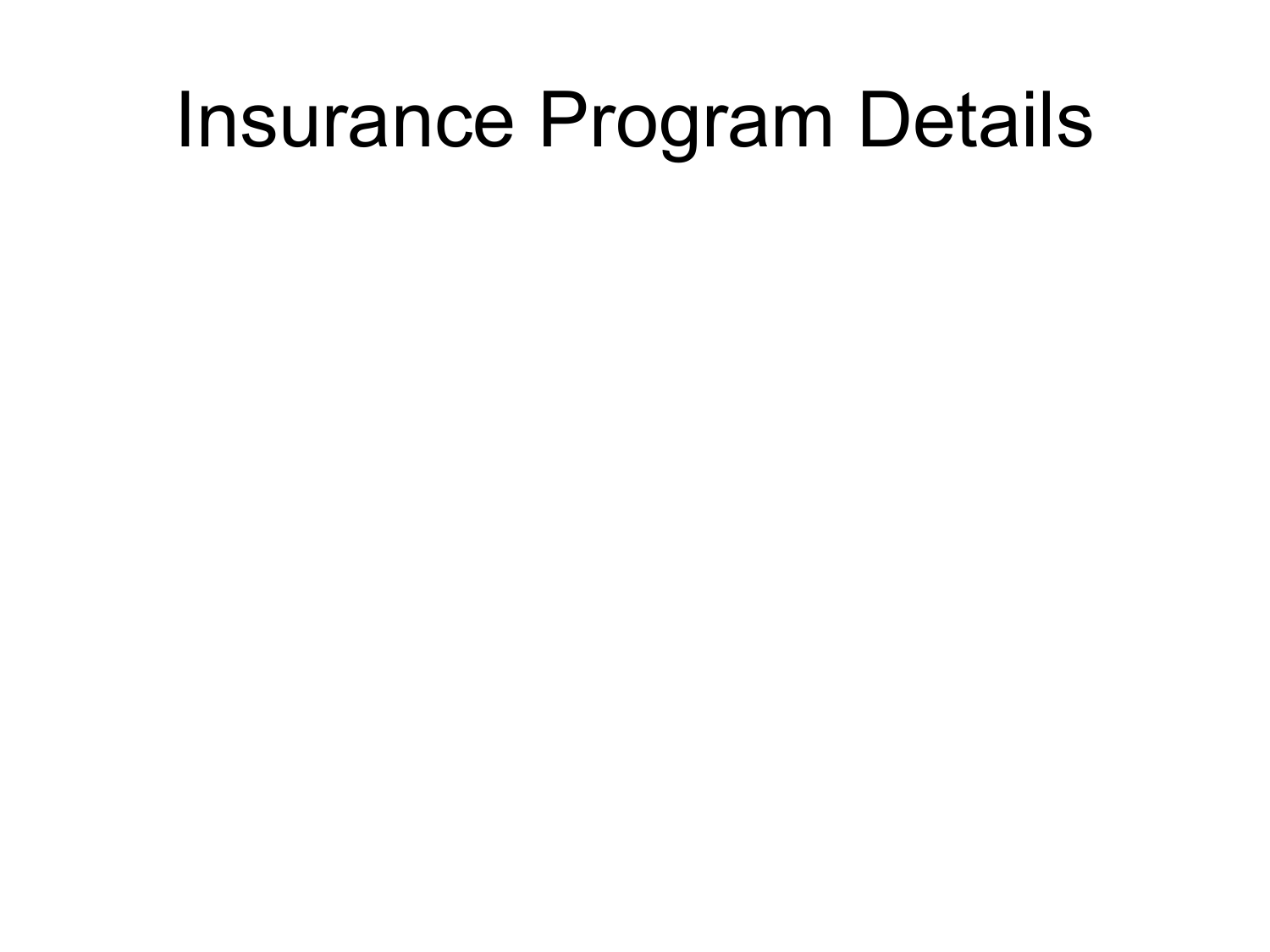## **Does LGM make early indemnity payments?**

### • Yes

- If an indemnity is due under LGM for Dairy coverage, the company will send the producer a notice of probable loss after the last month of the producer's marketing plan.
- The last month of the producer's marketing plan is the last month in which the producer indicated target marketings on the application.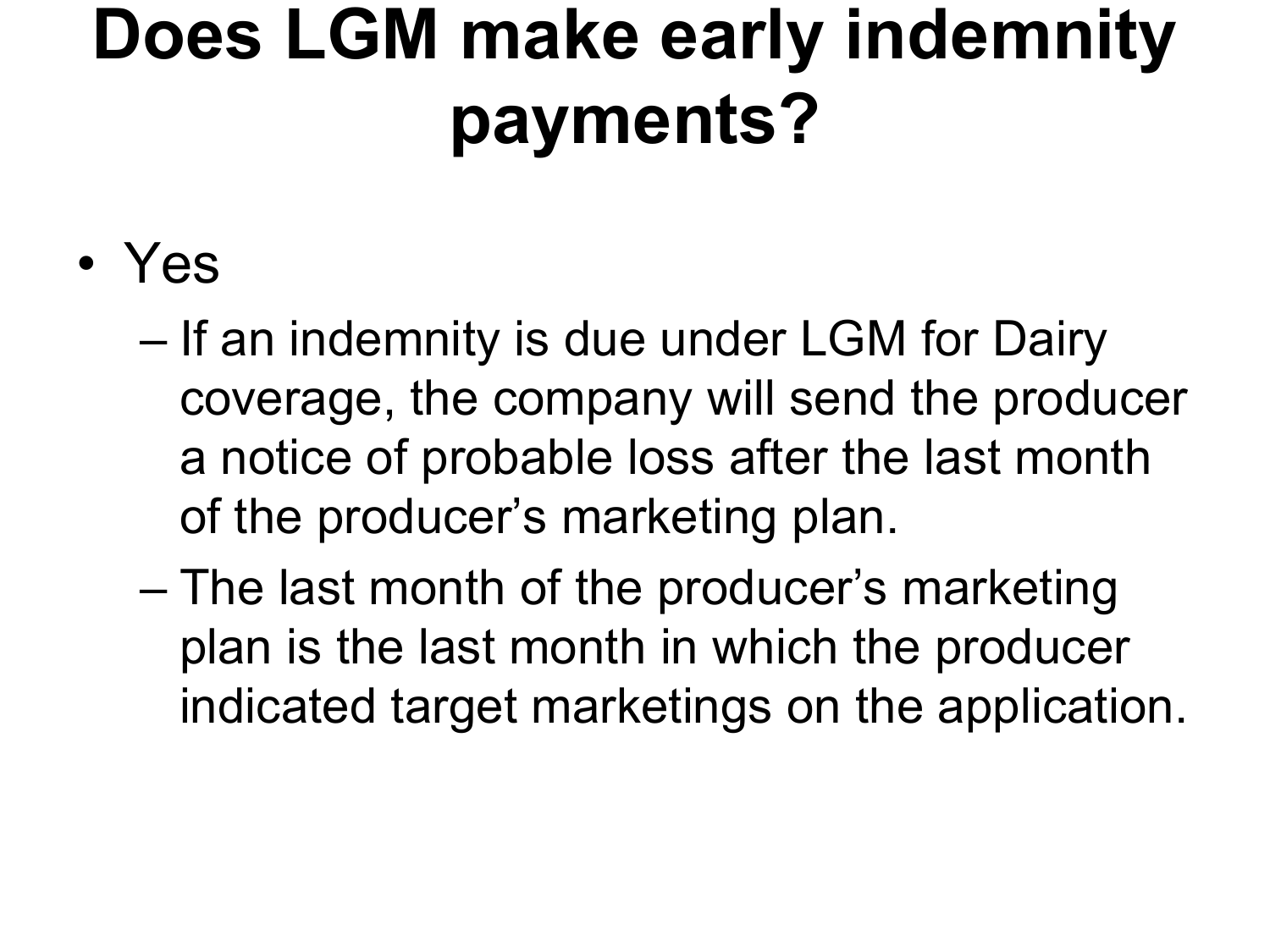## **Underwriting Capacity**

- LGM for Dairy has limited underwriting capacity that will be distributed through the Federal Crop Insurance Corporation's underwriting capacity manager. The underwriting capacity will be distributed on a first come, first served basis.
- LGM for Dairy will not be offered for sale after capacity is full or at any time the underwriting capacity manager is not functional.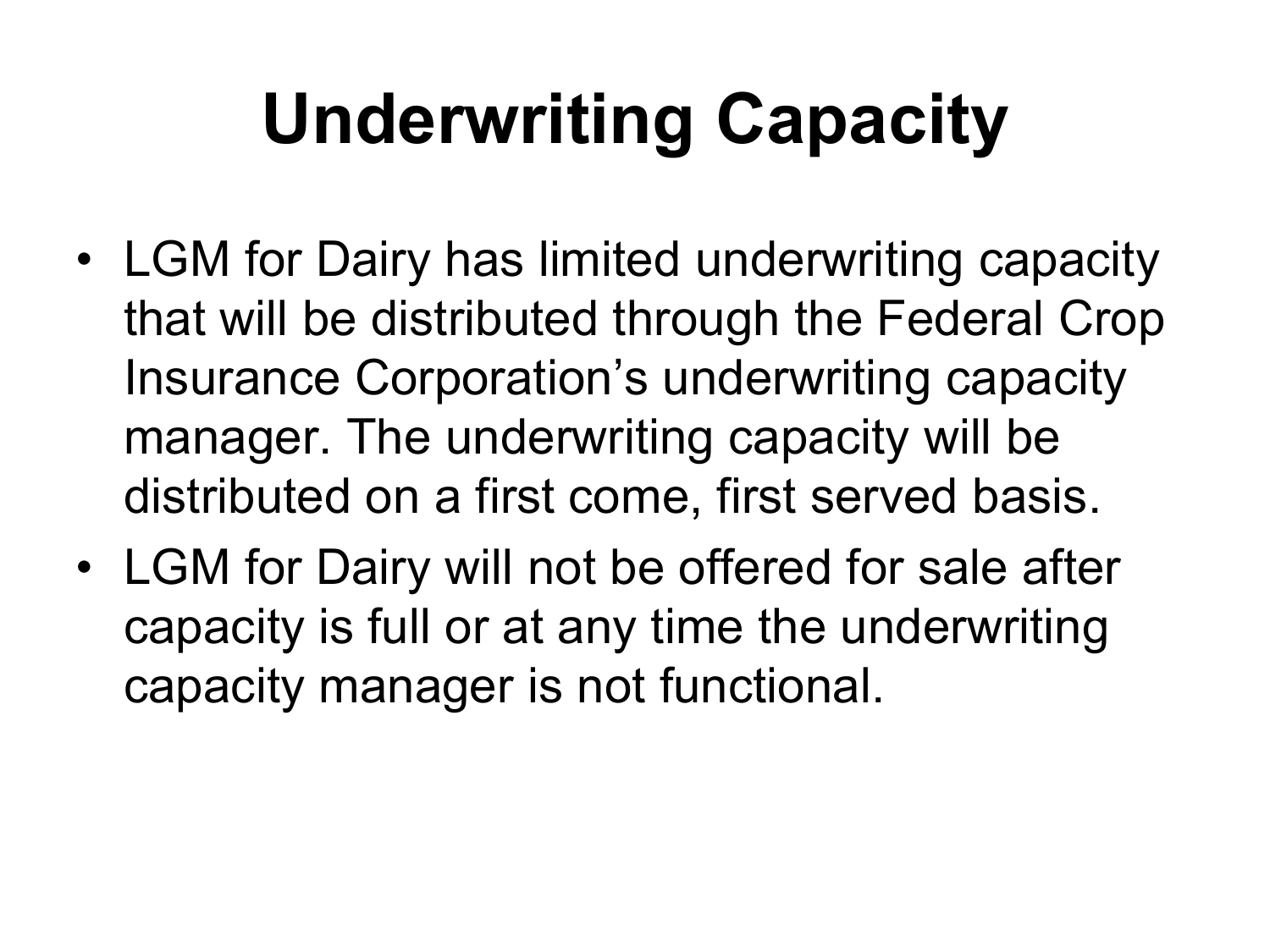## **Insurance Period**

- Coverage ends at the earliest of:
	- (1) The last month of the insurance period in which you have target marketings;
	- (2) As otherwise specified in the policy.
	- (3) If the end date is on a Saturday, Sunday, or federal holiday, or, if for any reason the relevant report is not available to us for that day or any other day of the ending period, then the actual ending value will be based on the most recent reports made prior to that date.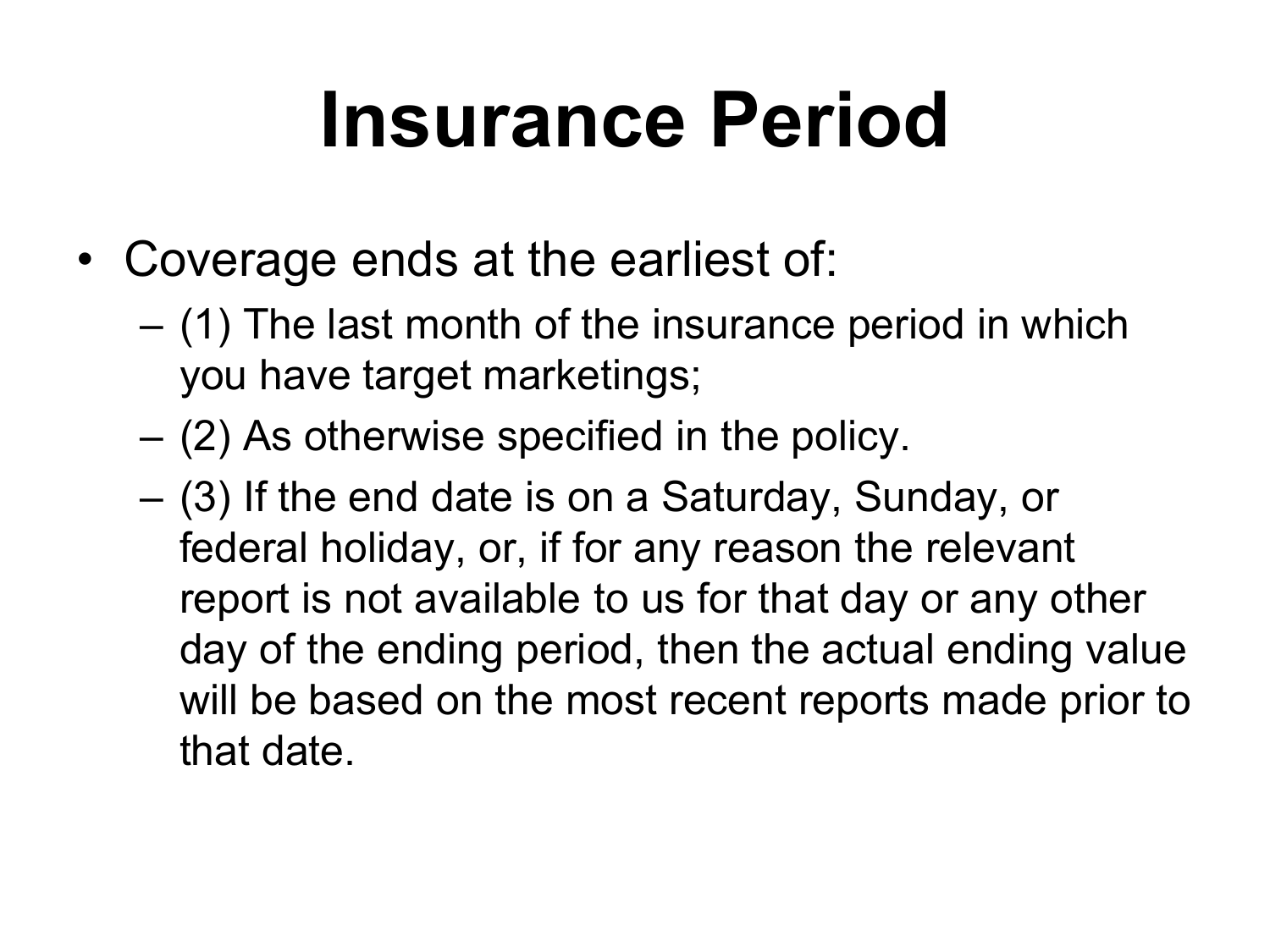### **Limitations**

• A producer can insure any amount of milk for which he or she has adequate dairy cattle to produce.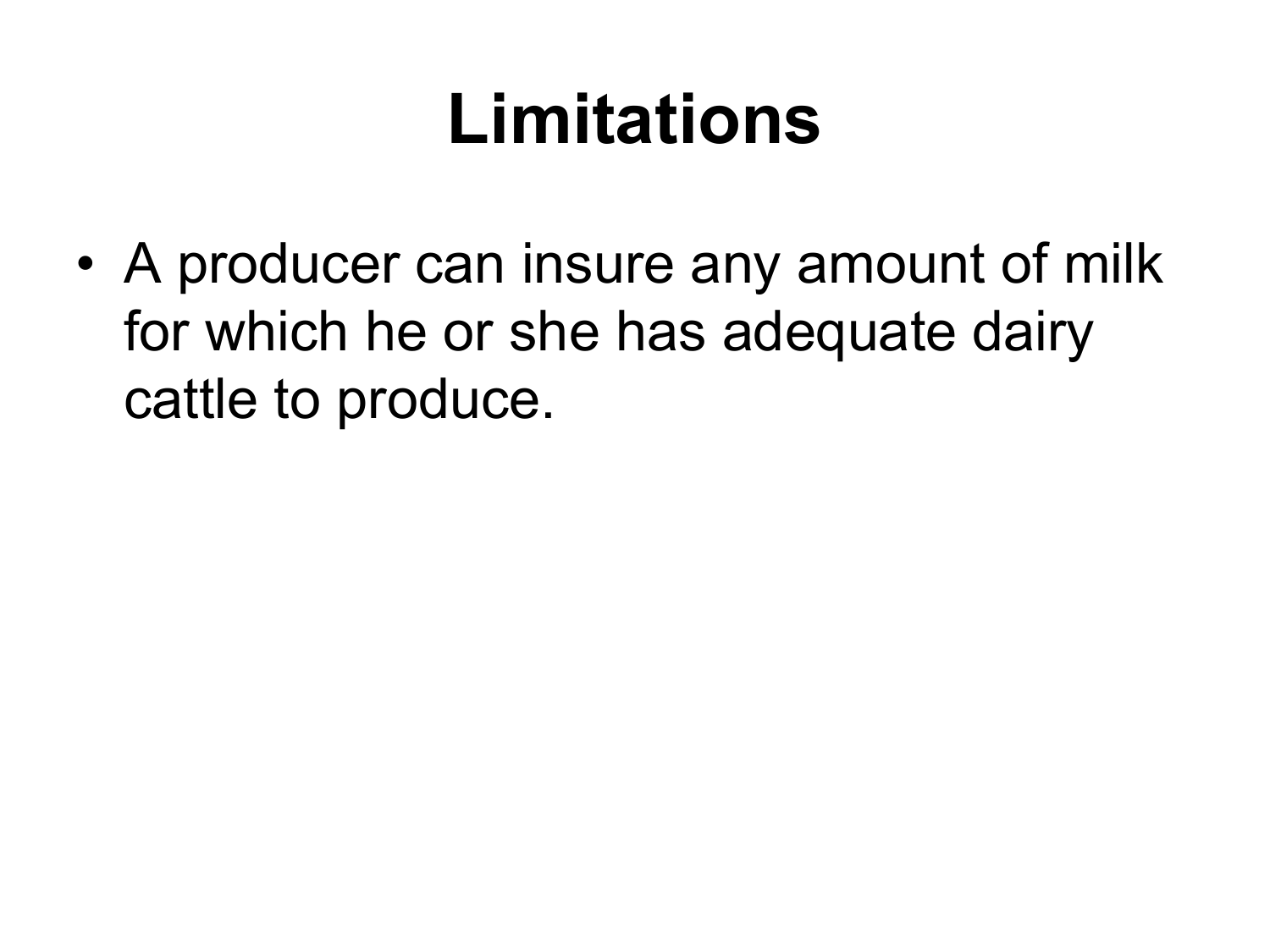## **Indemnities**

- In the case of a payable loss on insured milk, we will send you a notice of probable loss approximately ten days after all actual gross margins applicable for the insurance period are released by RMA.
- Producer must submit a marketing report within 15 days of receipt of the notice of probable loss.
- In the event of loss covered by this policy, we will settle your claim by subtracting the actual total gross margin from the gross margin guarantee.
- If the result is greater than zero, an indemnity will be paid.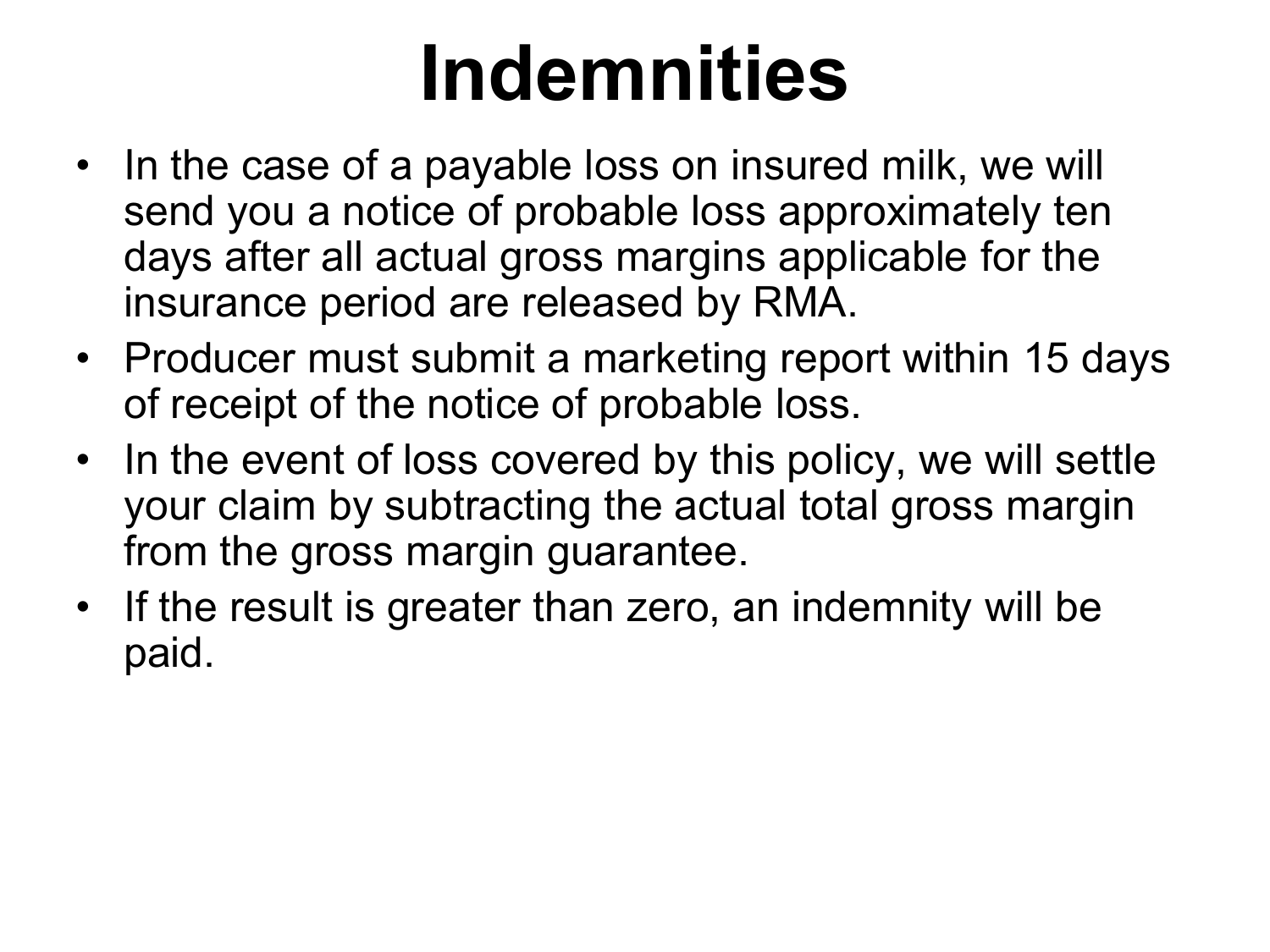## **Indemnities**

• In the event that the total of actual marketings are less than 75 percent of the total of targeted marketings for the insurance period, indemnities will be reduced by the percentage by which the total of actual marketings for the insurance period fell below the total of targeted marketings for the period.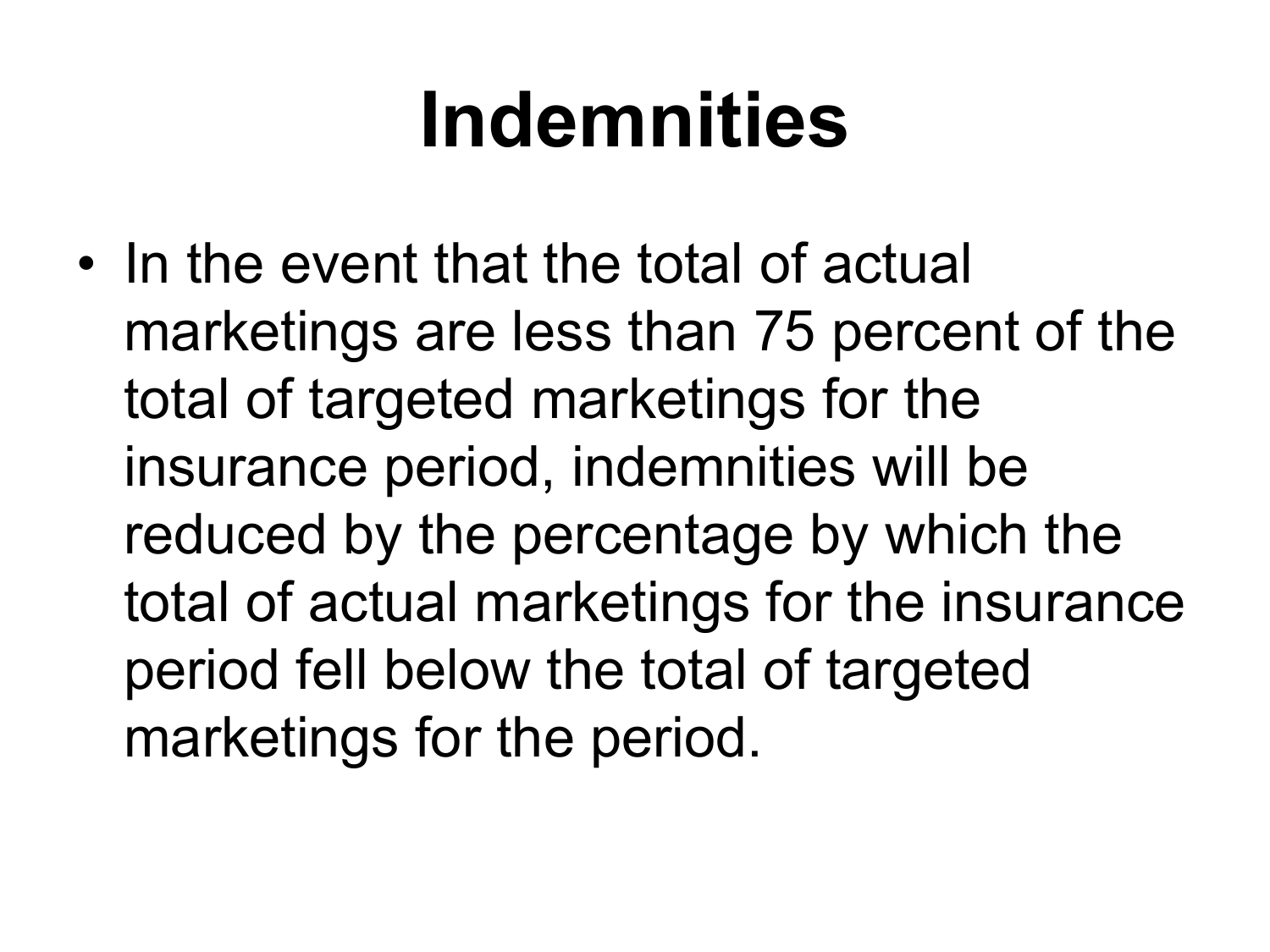## **Marketings Report**

- In the event of a loss the producer must submit a Marketings Report and sales receipts showing evidence of actual marketings.
- The marketing report must be accompanied by copies of packer sales receipts that provide records of the actual marketings shown on the marketing report.
- The producer must submit the Marketings Report within 15 days of receipt of Notice of Probable Loss.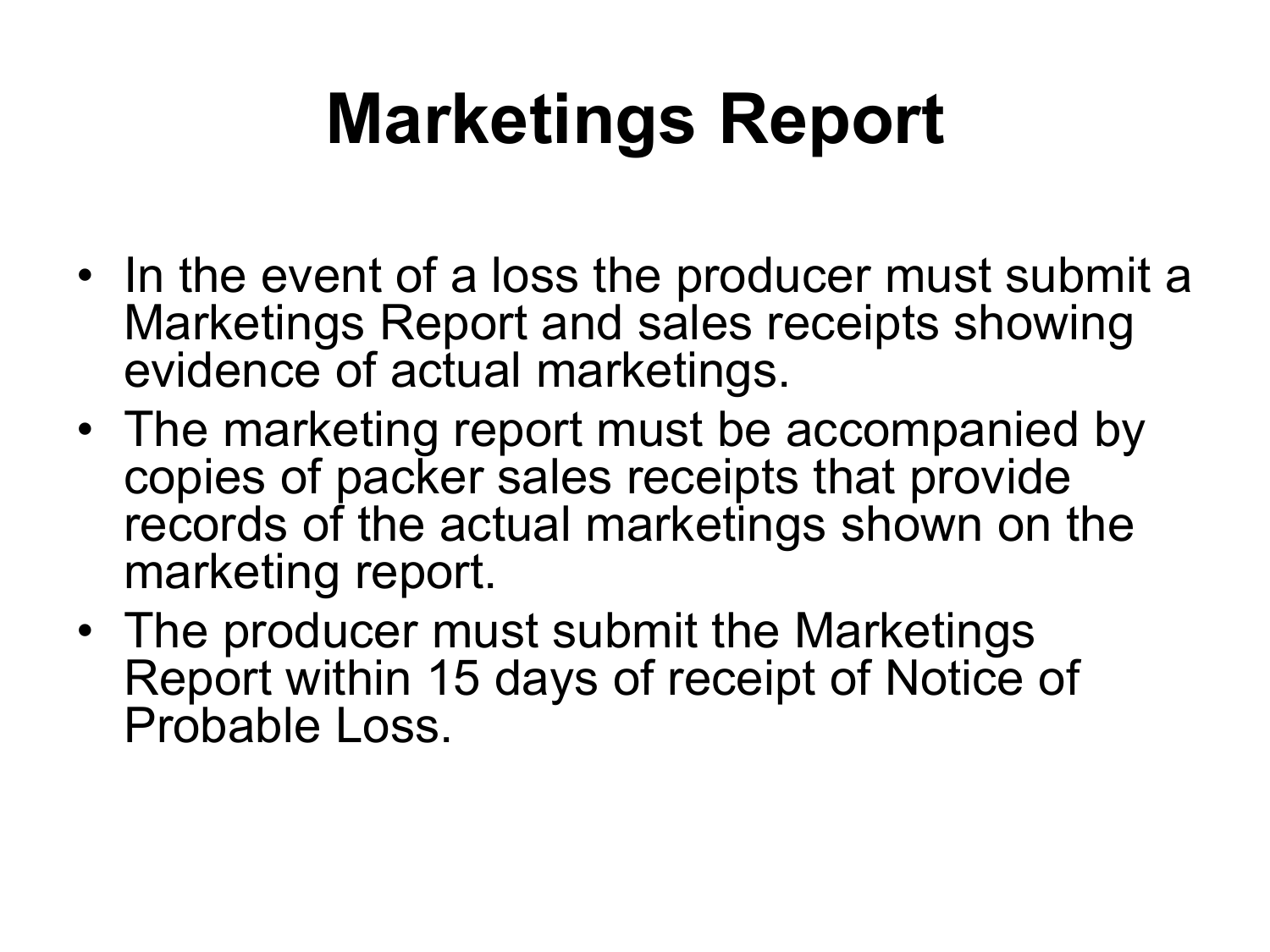## **Life of Policy**

- This is a continuous policy with twelve overlapping insurance periods per year.
- Policy will automatically terminate at the end of the pilot program.
- Target marketings must be submitted for each insurance period.
- If a Target Marketings Report is not submitted by the sales closing date for the applicable insurance period, target marketings for that insurance period will be zero.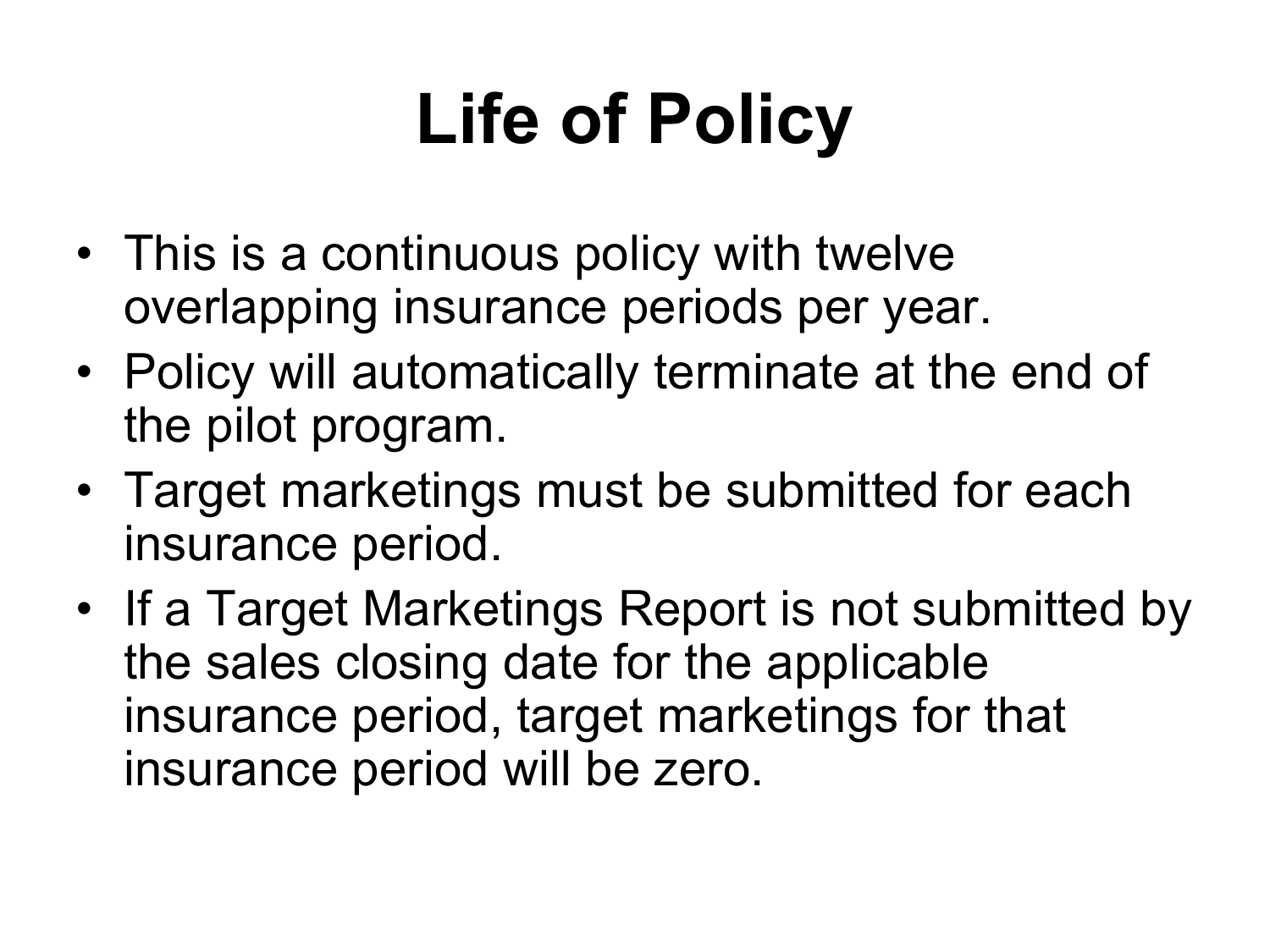# **Life of Policy**

- The agent does not have authority to bind coverage under this policy. Coverage can be purchased from the time starting after the validation of prices and ending on the following day at 9:00 AM Central Time or as otherwise specified in the Special Provisions.
- Coverage is not available for purchase if expected gross margins are not available on the RMA website or may not be available in instances of a news report, announcement, or other event that occurs during or after trading hours that result in market conditions significantly different than those used to rate the LGM for Dairy Cattle program.
- In these cases, coverage will no longer be offered for sale on the RMA Website. LGM for Dairy Cattle sales will resume, after a halting or suspension in sales, at the discretion of the Manager of RMA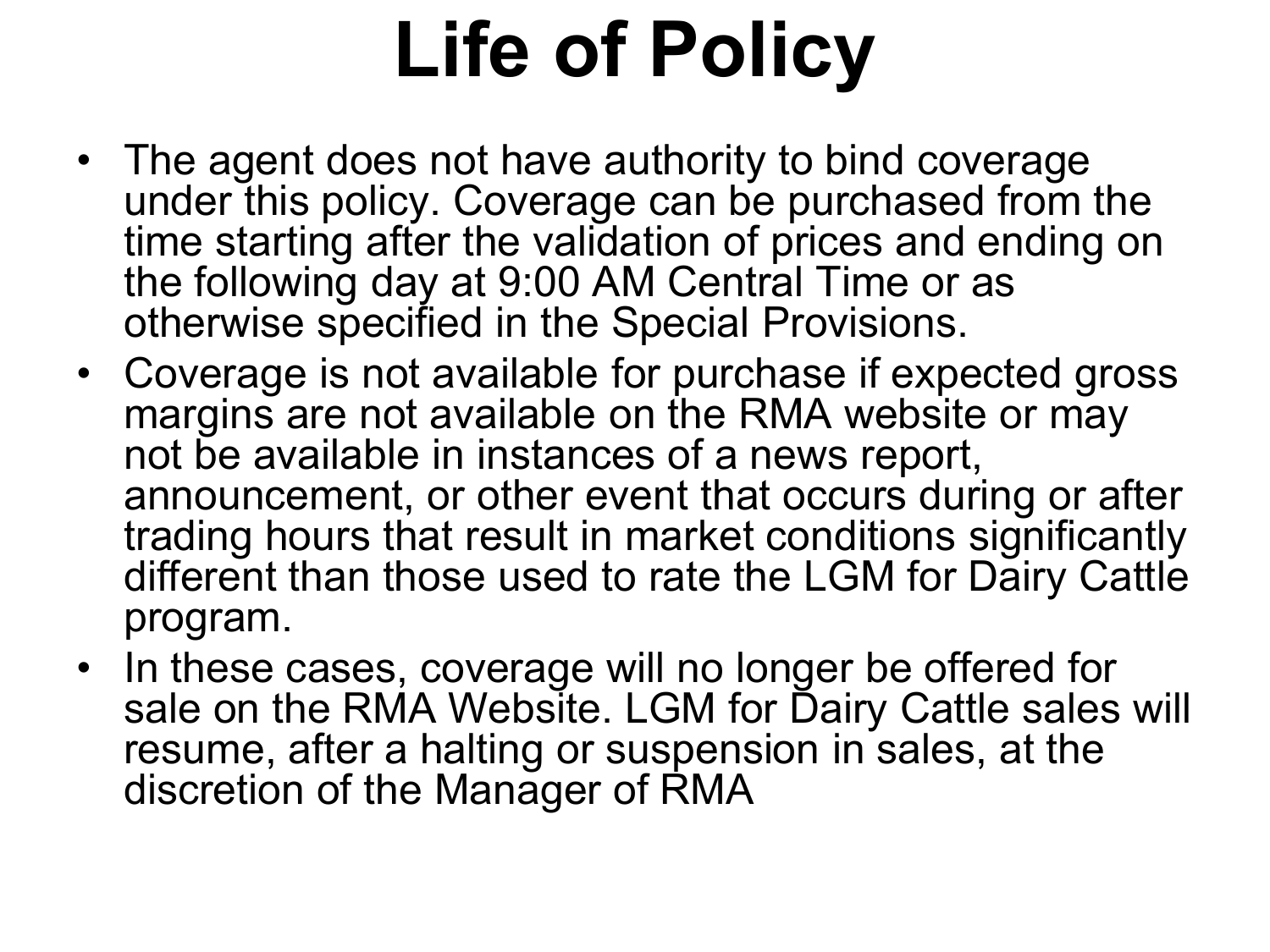# **Application**

- The sales closing dates for the policy are the third to last business day of the month for each of the twelve calendar months.
- The Application must be completed and filed not later than the sales closing date of the initial insurance period for which coverage is requested.
- Coverage for the cattle described in the Application will not be provided unless the insurance company receives and accepts a completed Application and a Target Marketings Report, the producer pays the premium paid in full, and the company sends the producer a written Summary of Insurance.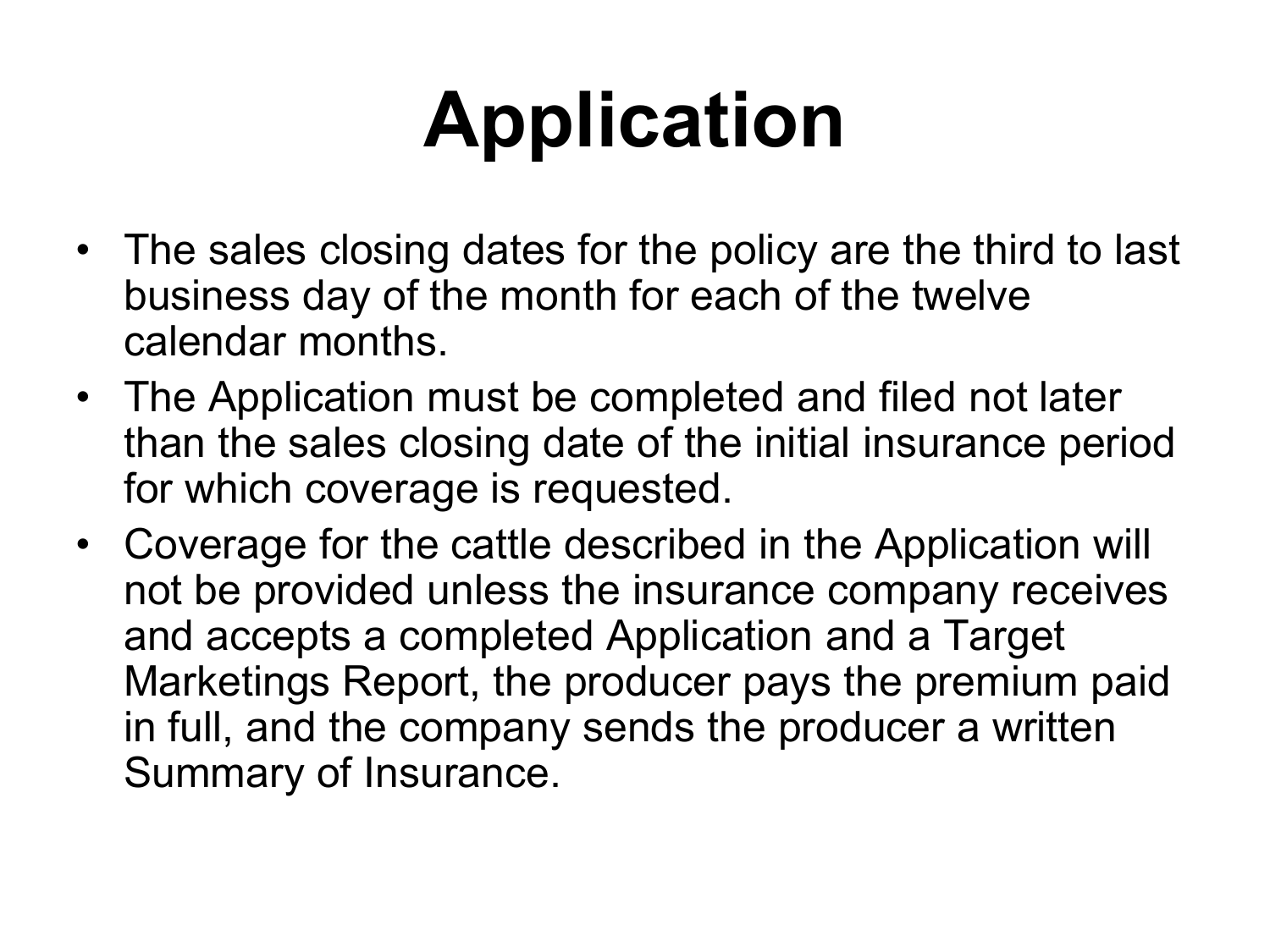# **Application**

- After acceptance of the application, producer may not cancel this policy for the initial insurance period.
- Thereafter, the policy will continue in force for each succeeding insurance period unless canceled or terminated.
- Either you or we may cancel this policy after the initial insurance period by providing written notice to the other on or before the cancellation date.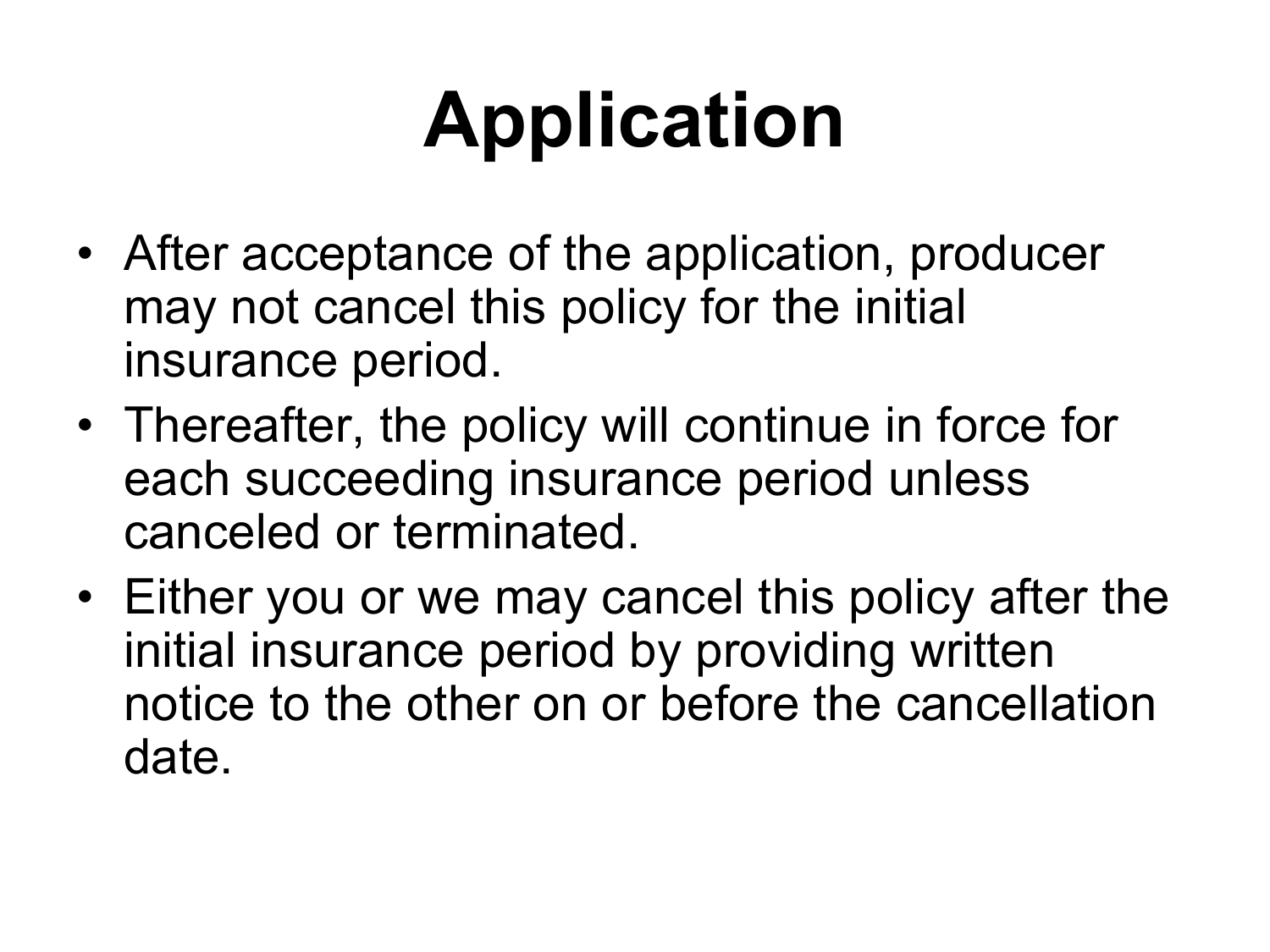### **When does Coverage begin?**

- Coverage begins one month after the sales closing date. Coverage begins on producer's milk one full calendar month following the sales closing date, unless otherwise specified in the Special Provisions, provided premium for the coverage has been paid in full.
	- For example for the January 28 sales closing date, coverage begins on March 1.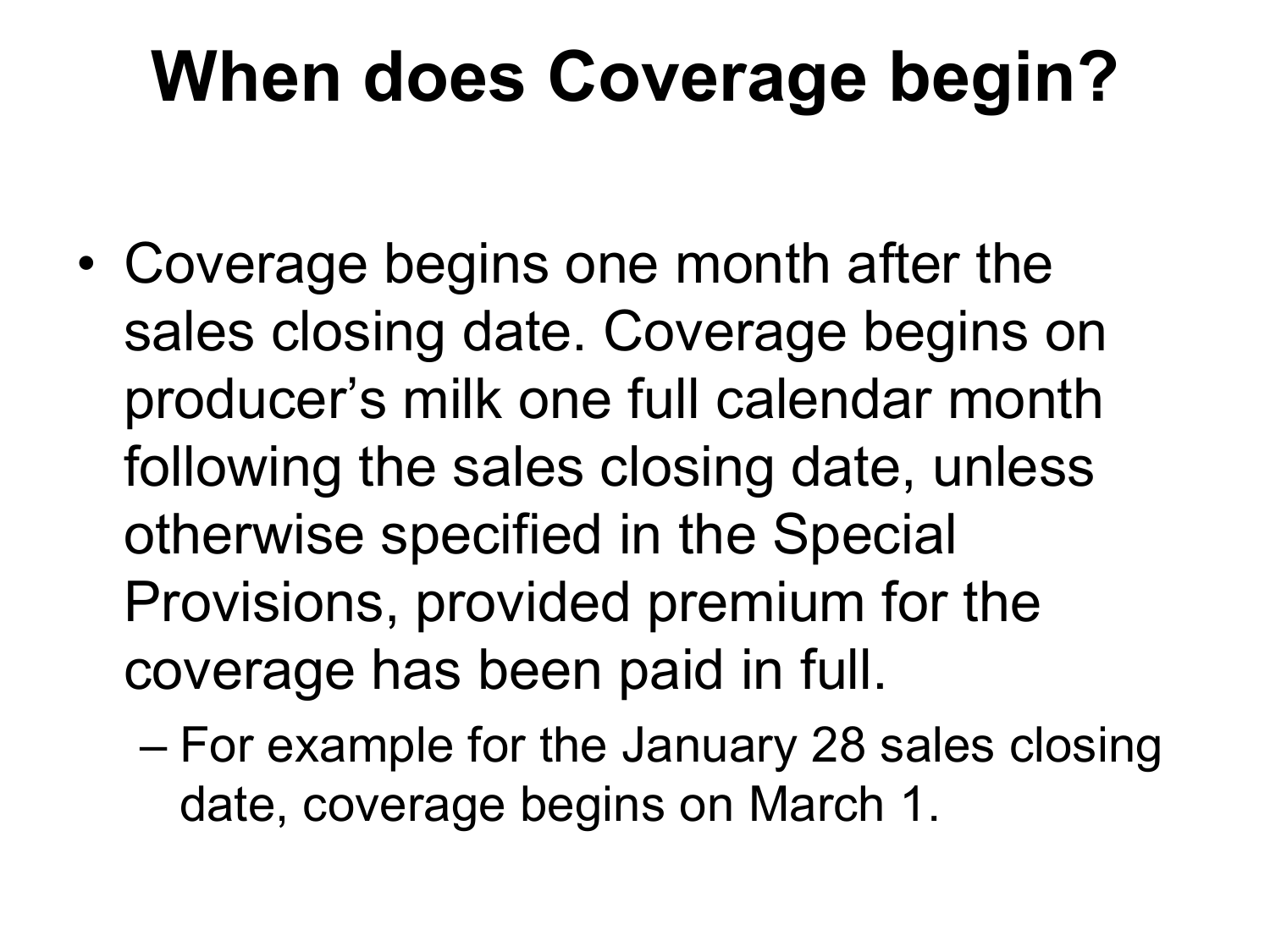# **Important Dates**

- The contract change date is April 30. Any changes to the LGM for Dairy Cattle Policy will be made prior to this contract change Date.
- The cancellation date is June 30 for all insurance periods.
- The end of insurance for the policy is 11 months after the sales closing date.
	- For example, for the January 31 sales closing date, coverage ends on December 31.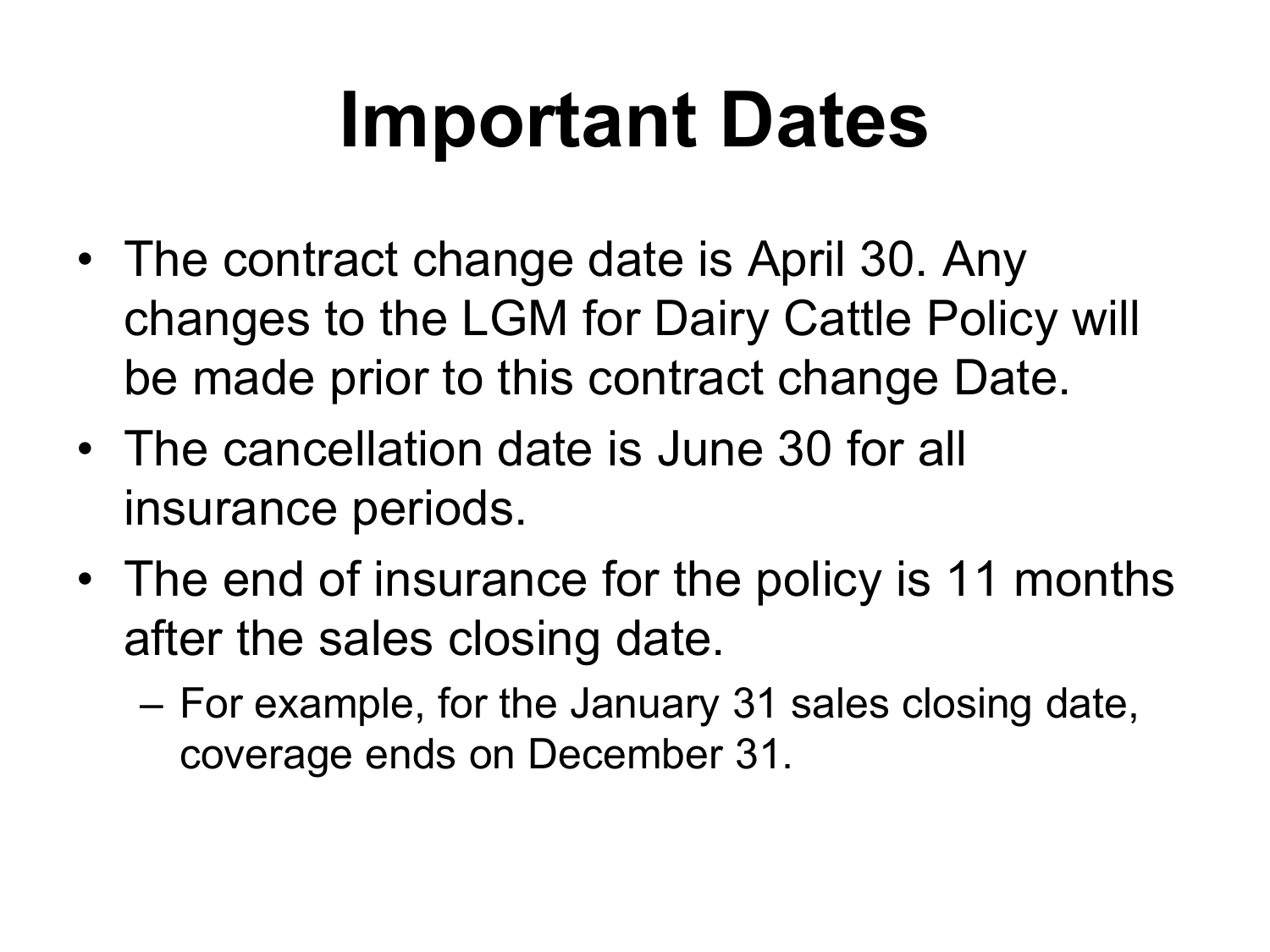### **Deductibles**

• This is the portion of the expected gross margin that the insured elects not to insure.

• The producer may select deductibles from \$0 to \$2.00 per cwt of milk in \$0.10 per cwt increments.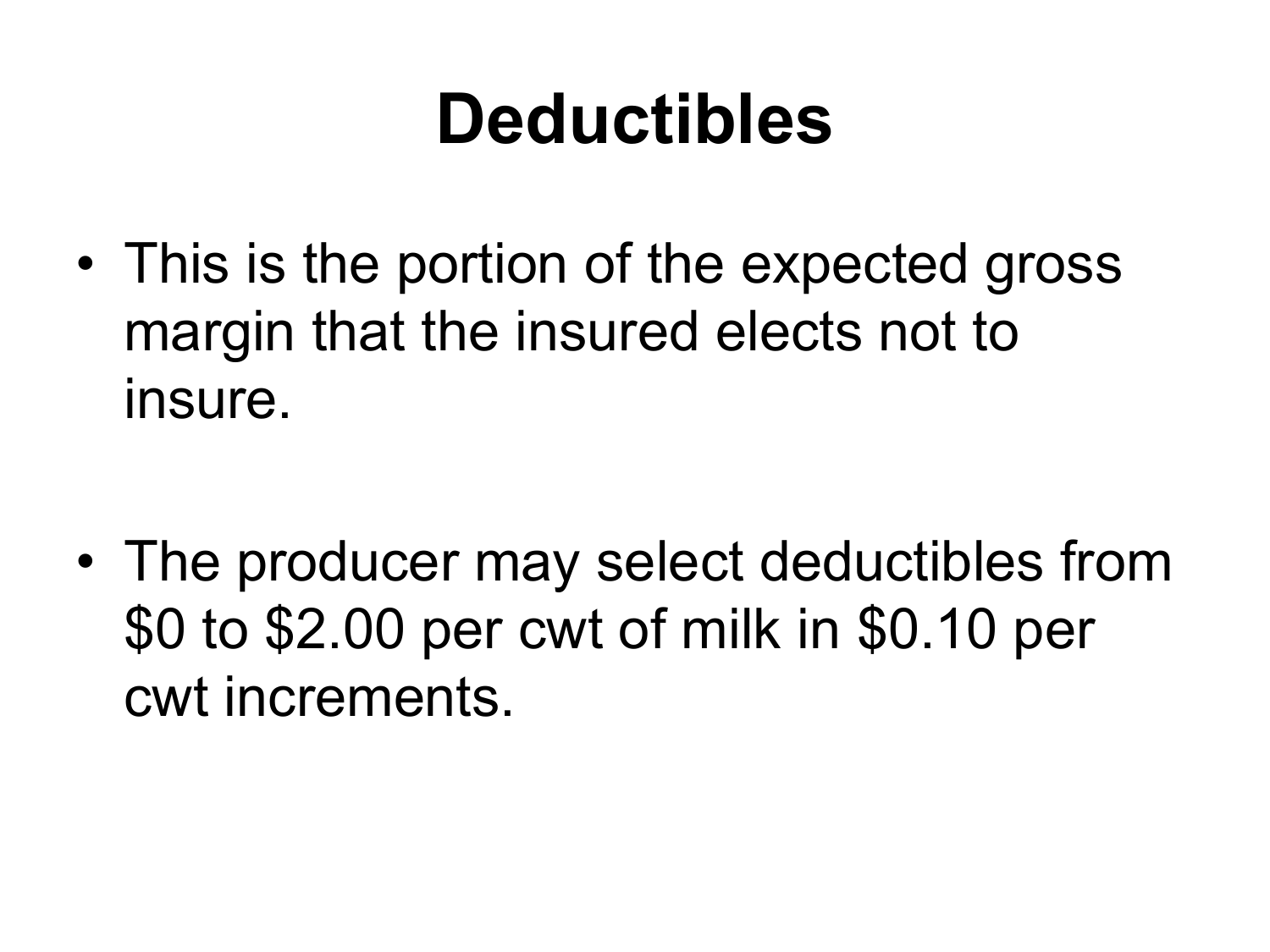## **Premium**

- The premium for the initial insurance period is due with the application for LGM for Dairy Cattle Insurance coverage.
- The application will not be accepted if the premium is not paid in full at the time of application.
- In subsequent insurance periods, if the premium is not paid in full by the applicable sales closing date, your target marketings will be reduced to zero for each month of the insurance period and you will have no coverage for cattle under this policy.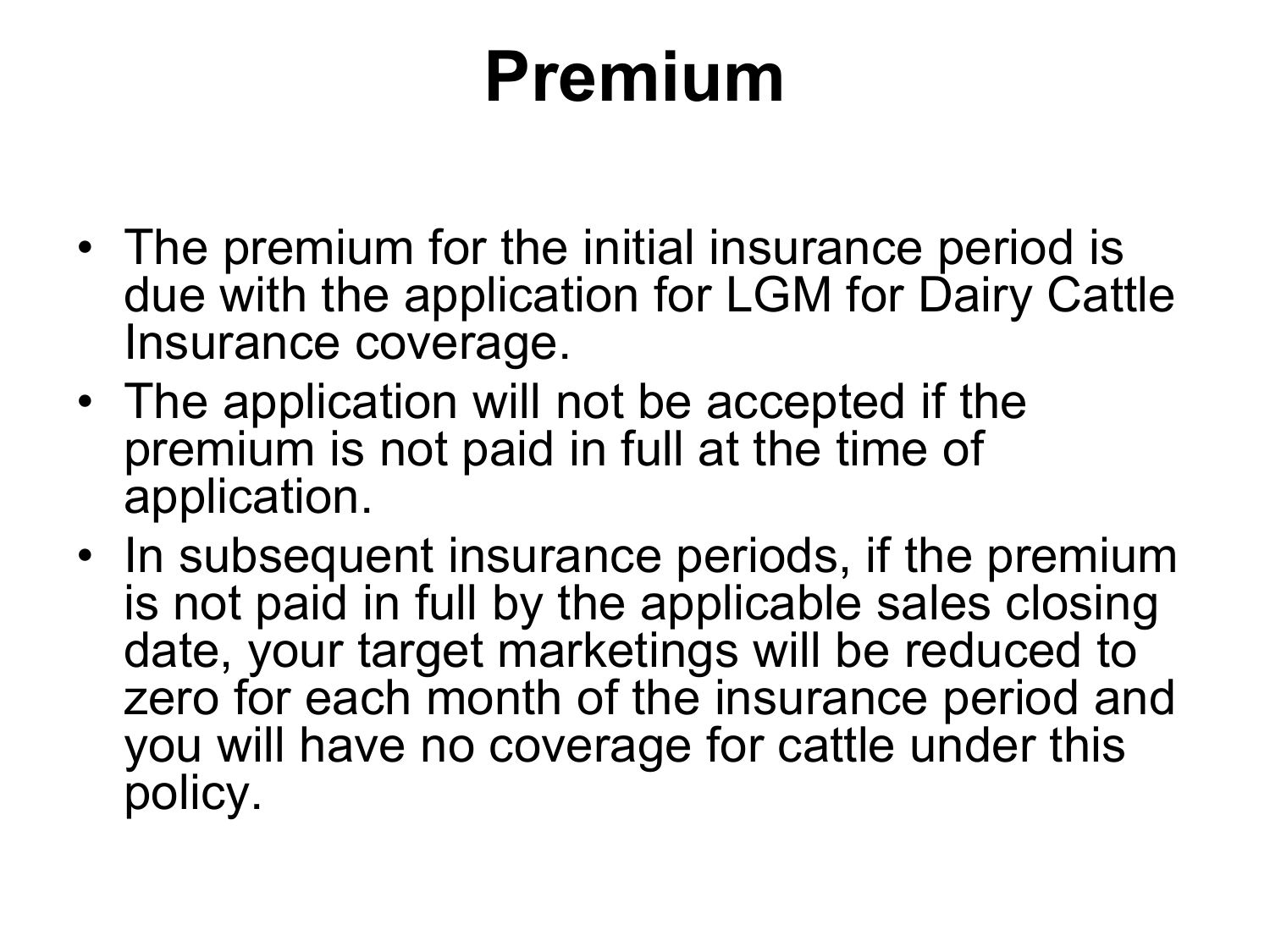## **Premium**

- Premium dependent on a number of variables
	- Amount of coverage selected
	- Producer's marketing plan
	- Level of futures prices
	- Amount of price volatility